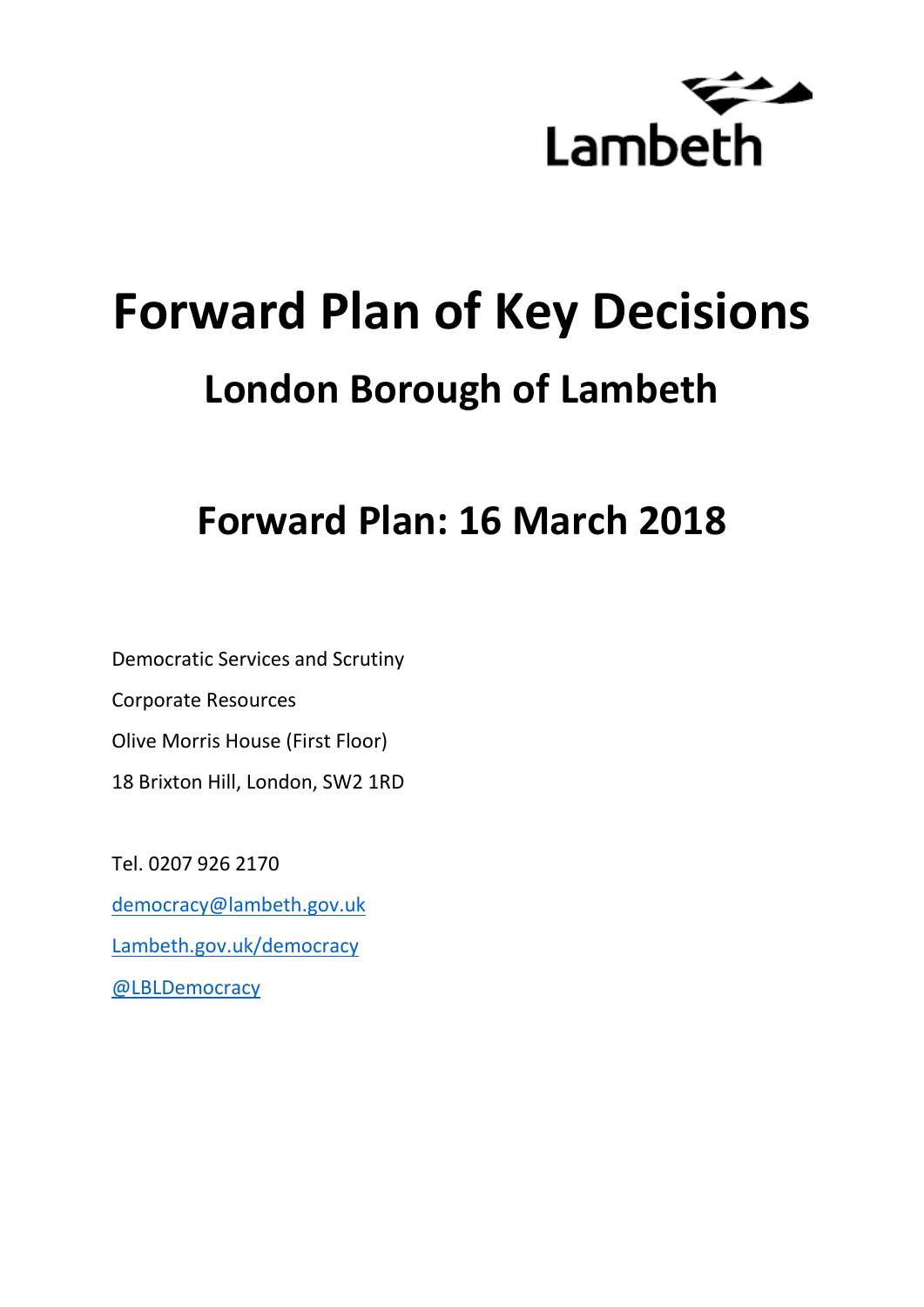# **Notice of forthcoming Key Decisions**

Local authorities are required by law to give 28 days' notice of any key decisions to be made. The Forward Plan sets out information about the key decisions that Cabinet, individual Cabinet Members, Health and Wellbeing Board and the Better Places Joint Committee intend to make in forthcoming months. It ensures public notice of all key decisions is provided at least 28 days' in advance of the decision date.

The Forward Plan contains information about each forthcoming key decision and is published to the Council website every week, usually on a Friday.

#### **What is a Key Decision?**

The Lambeth Council Constitution defines a key decision as an executive decision that:

- 1) Requires an amendment to the Community Plan Outcomes Framework or requires a recommendation to Full Council to amend the Budget and Policy Framework.
- 2) Results in the local authority incurring expenditure, raising income or the making of savings in excess of £500,000.
- 3) Has a significant impact on:
	- a) communities living or working in an area comprising two or more wards in Lambeth;
	- b) the wellbeing of the community or the quality of service provided to a significant number of people living or working in an area; or,
	- c) Communities of interest.

The majority of key decisions are taken by the Cabinet or individual Cabinet Members (the Executive). Each Key Decision will be communicated via a comprehensive report which must be published at least five clear days before the decision is taken. Published reports can be accessed through [Decisions Online.](http://moderngov.lambeth.gov.uk/mgDelegatedDecisions.aspx?bcr=1&DM=0&DS=2&K=0&DR=&V=0) Cabinet reports will also be available in [Cabinet agenda](https://moderngov.lambeth.gov.uk/ieListMeetings.aspx?CommitteeId=225)  [packs,](https://moderngov.lambeth.gov.uk/ieListMeetings.aspx?CommitteeId=225) which are published five clear days before the meeting.

The Executive cannot consider key decisions that have not been included on the Forward Plan. However, the Council Constitution sets out procedures that can be used if a decision that has not been advertised on the Forward Plan must be taken immediately. Urgency procedures can only be used in exceptional circumstances. For further information on Access to Information procedure rules please see Part 3, Section 2 of the [Council](http://moderngov.lambeth.gov.uk/ieListMeetings.aspx?CId=738&info=1&MD=Constitution)  [Constitution](http://moderngov.lambeth.gov.uk/ieListMeetings.aspx?CId=738&info=1&MD=Constitution) or contact Democratic Services.

# **What information is included on the Forward Plan?**

The Forward Plan gives information about:

- key decisions that are likely to be considered in forthcoming months
- the earliest date a key decision can be taken
- who will make a decision
- what consultation will be undertaken
- whether the forthcoming report is likely to include exempt or confidential information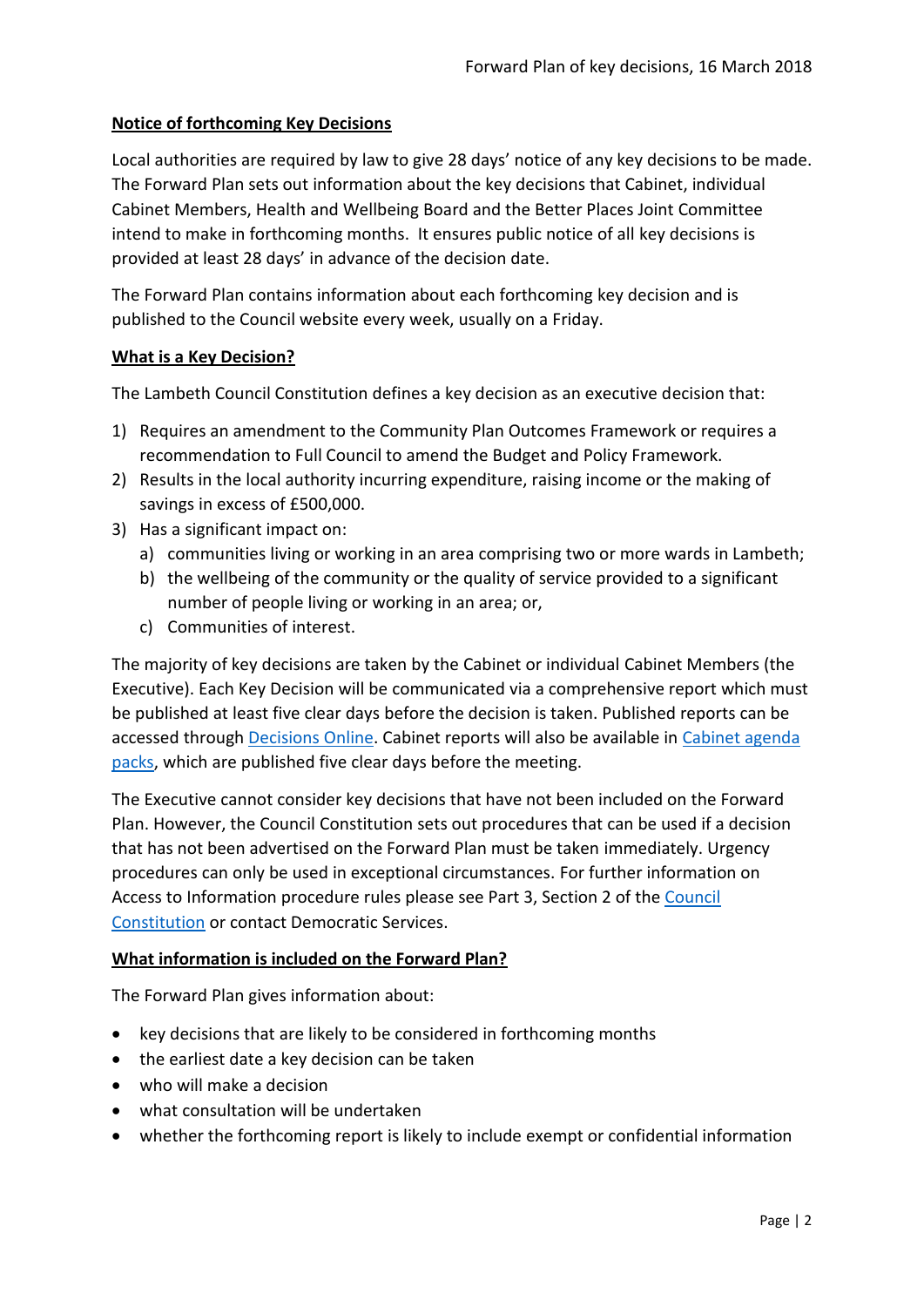- A list of background documents to be submitted to the decision maker for consideration in relation to the forthcoming decision
- who you can contact for further information

#### **Public representations and further information**

Each Forward Plan entry gives the name of the relevant officer to contact about that particular decision. Where possible, a contact name, e-mail address and telephone number are provided.

Members of the public can make representations about forthcoming decisions by:

- Contacting the Lead Officer responsible for the report
- Contacting the decision maker or relevant Cabinet Member (details can be found on the [council website\)](http://moderngov.lambeth.gov.uk/mgMemberIndex.aspx?bcr=1)
- Contacting Democratic Services

Any document listed in the Forward Plan can be requested via the Lead Officer or by contacting Democratic Services. The reader is encouraged to access any such documents electronically, however copies or extracts may be made available at the following address on request: Olive Morris House, 18 Brixton Hill, SW2 1RD.

When making representations, members of the public may submit to the decision maker any further documents relevant to the decision.

All decision dates given in the Forward Plan are subject to change. Therefore please ensure that you *always consult the latest version of the Forward Plan* for the most up to date information. Any further queries can be directed to Democratic Services.

#### **Notice of decisions likely to contain confidential or exempt information**

Local authorities are required to specify 28 days in advance of a Cabinet meeting all the reports that are likely to contain confidential or exempt information. Should this be the case, a private 'Part 2' report will be produced to accompany the main report, but will not be published. The public and press may also be asked to leave the Cabinet meeting for part of the proceedings. Any person is able to make representations if he or she believes the decision should instead be made in the open part of the meeting.

If you wish to make any such representation please contact Democratic Services. All representations will be documented in the relevant agenda a minimum of five clear days before the Cabinet meeting takes place. This will also include any response to the representations and a statement of the reasons why the meeting is be held in private.

For further information about exempt or confidential information please see the Access to Information Procedure Notes in Part 3, Section 2 of the [Council Constitution](http://www.lambeth.gov.uk/sites/default/files/ec-Council-Constitution-2014-15-approved-with-changes-November-2014.pdf) or contact Democratic Services.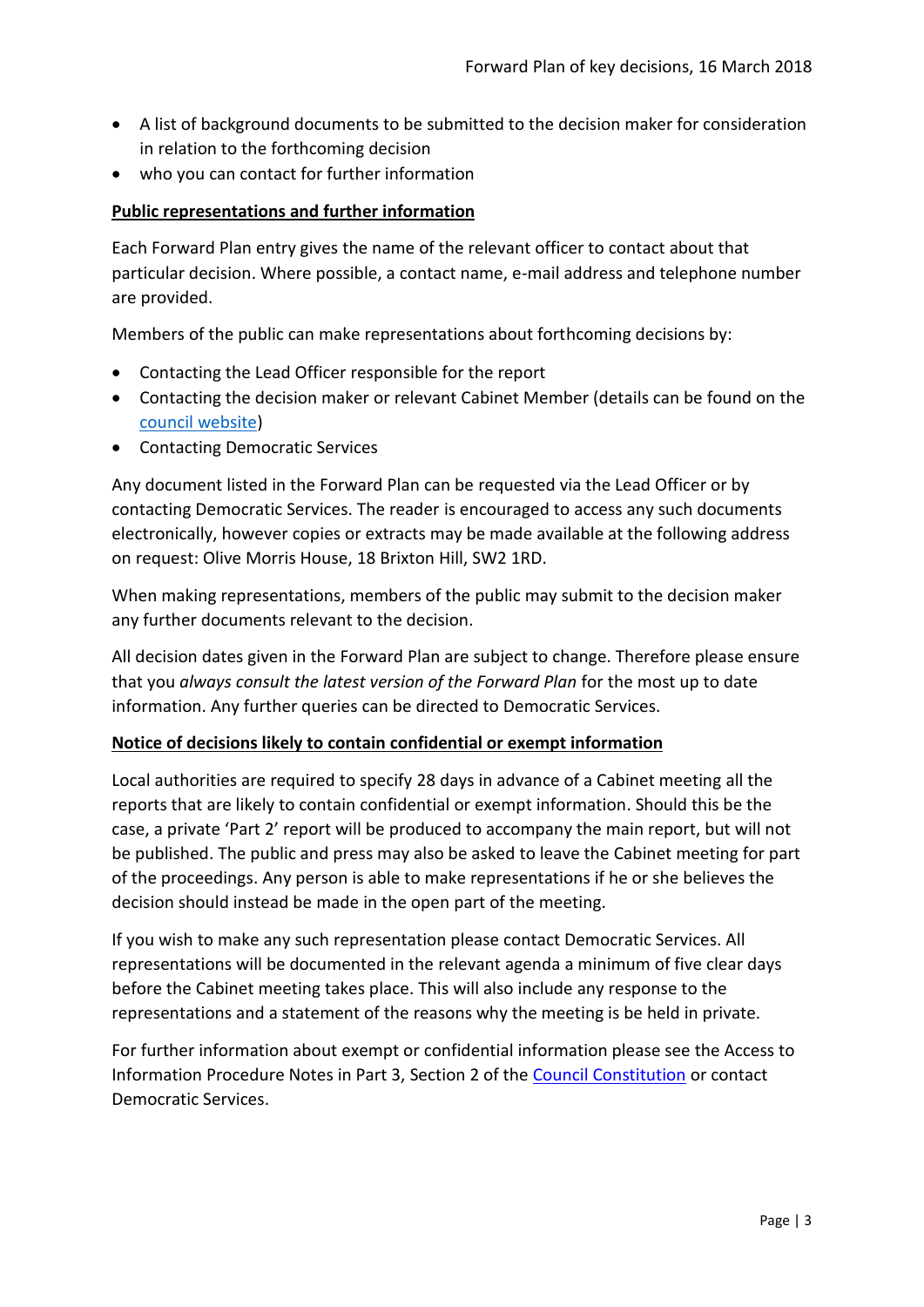| <b>Contents</b>                                                                |    |
|--------------------------------------------------------------------------------|----|
| Accessibility of Council Digital Services Scrutiny Commission                  | 8  |
| Living Well Network Alliance                                                   | 9  |
| Equality Commission - An analysis of disability in relation to Lambeth Council | 10 |
| Tackling Violence Against Young People: Outline & Vision                       | 11 |
| <b>Public Space Protection Order</b>                                           | 12 |
| South Lambeth Estate - Compulsory Purchase Order                               | 13 |
| Knights Walk Estate - Compulsory Purchase Order                                | 14 |
| Westbury Estate - Compulsory Purchase Order                                    | 15 |
| Jobs for All Scrutiny Commission                                               | 16 |
| July Finance Planning Report 2018 to 2021                                      | 17 |
| Neighbourhood Services Fees and Charges                                        | 18 |
| Server, Storage and Associated Services Contract                               | 19 |
| Oracle data archiving                                                          | 20 |
| Capital investment for Lambeth's ICT Services five-year strategy               | 21 |
| Fenwick Estate Transport for London Development                                | 22 |
| Development Options Appraisal - Fenwick Estate                                 | 23 |
| One Oracle Contract Extension                                                  | 24 |
| Delivery of Budget                                                             | 25 |
| The Nine Elms Vauxhall Development Business Case                               | 26 |
| Proposal regarding the site at the former Clapham Old Library                  | 27 |
| <b>Upper Norwood Joint Library</b>                                             | 28 |
| Temporary Accommodation - Modular Construction on Council Owned Hostel Sites   | 29 |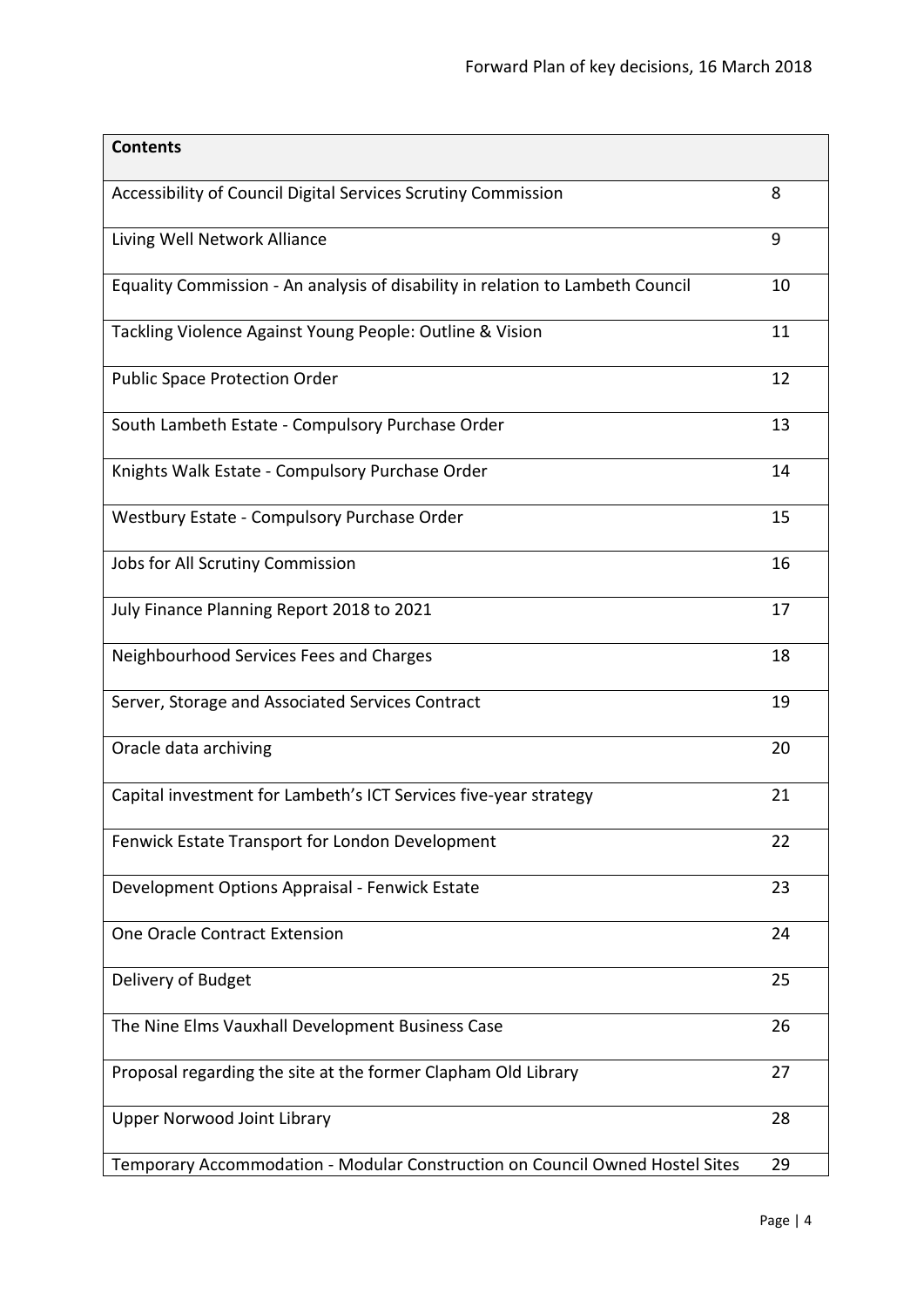| Disposal of Land at Lollard Street - Former Ethelred Youth Centre Site                                                                                  | 30 |
|---------------------------------------------------------------------------------------------------------------------------------------------------------|----|
| Carmelita Centre and Orsett Street Lead Consultant Architect                                                                                            | 31 |
| Westbury Estate St James Development Agreement                                                                                                          | 32 |
| Purchase of residential properties at Crichton Street                                                                                                   | 33 |
| Grant of Retained Right to Buy Receipts to the Guinness Trust                                                                                           | 34 |
| Contract extensions and variations for care and support services within Extra Care<br>Housing                                                           | 35 |
| Care and Support at Bankhouse Extra Care Scheme                                                                                                         | 36 |
| Tenancy Support Service - Single Homeless Project                                                                                                       | 37 |
| Independent and Living Carers Partnership (ILCP) Contract Extension                                                                                     | 38 |
| Latch House offender service                                                                                                                            | 39 |
| <b>Tenancy Support Service</b>                                                                                                                          | 40 |
| Vulnerable Adults' Pathway                                                                                                                              | 41 |
| <b>Contract Award for Supporting People Contracts</b>                                                                                                   | 42 |
| Phase 1 of the Lambeth Early Action Partnership (LEAP) Capital Works Programme.                                                                         | 43 |
| Works to Jubilee Primary School as part of the LEAP programme                                                                                           | 44 |
| Works to St Stephens C or E Primary School as part of the LEAP programme.                                                                               | 45 |
| <b>Commercial Waste Options</b>                                                                                                                         | 46 |
| Asbestos Surveys and Removals                                                                                                                           | 47 |
| Floating car clubs                                                                                                                                      | 48 |
| Commencement of formal consultation on the proposed transfer of Lambeth HRA<br>properties in the London Boroughs of Bromley, Croydon, Merton and Sutton | 49 |
| <b>Consultancy Services for Lambeth</b>                                                                                                                 | 50 |
| Civil Enforcement Systems Procurement                                                                                                                   | 51 |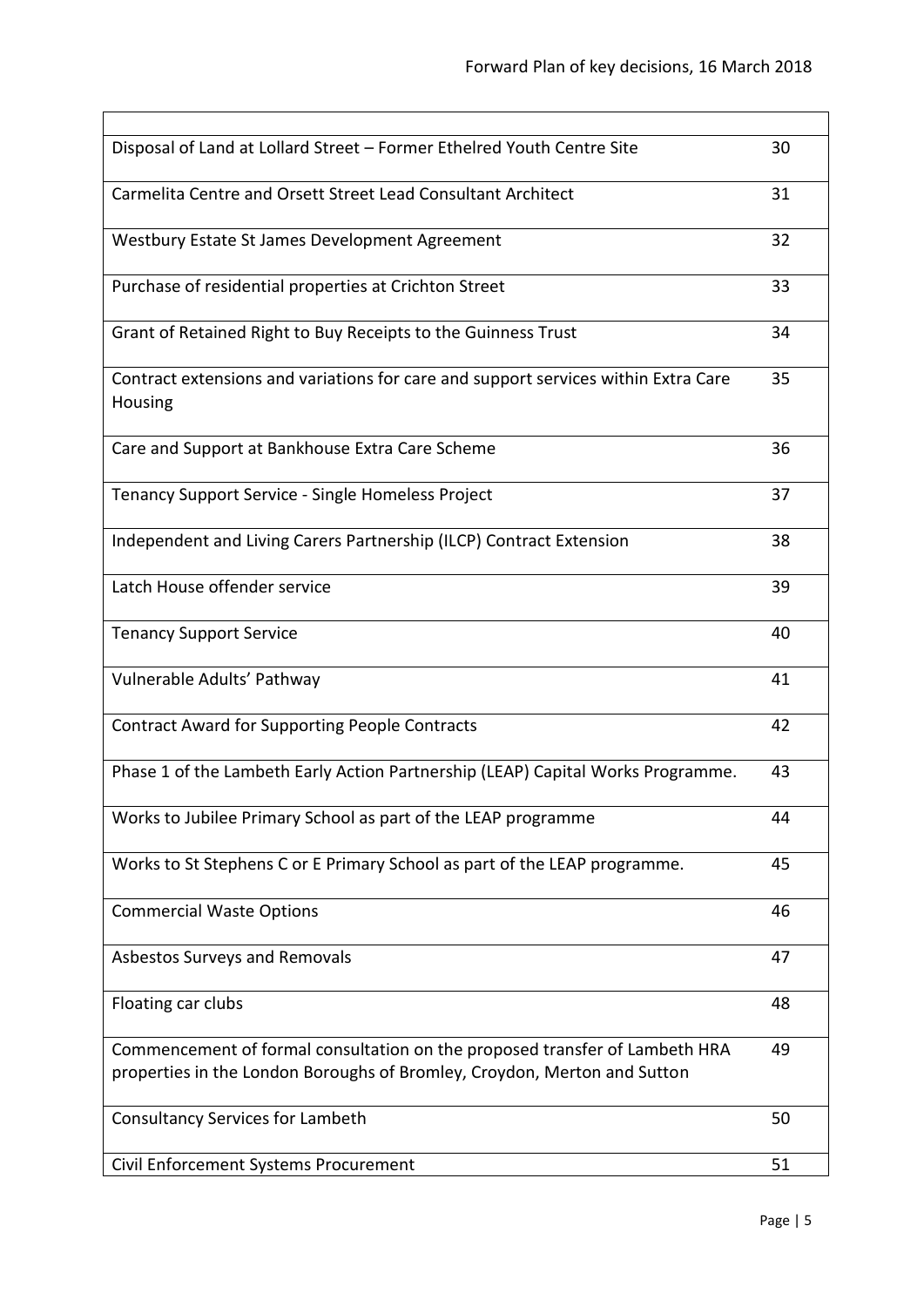| Investment in electric sweeping vehicles                                                                     | 52 |
|--------------------------------------------------------------------------------------------------------------|----|
| Our Streets- The Neighbourhood Enhancement                                                                   | 53 |
| Mental Health Accommodation and Community Support contract.                                                  | 54 |
| Extension to pilot level 3 specialist weight management service for children                                 | 55 |
| <b>Gateway Mental Health Support Service</b>                                                                 | 56 |
| Extension and Variation of s75 partnership agreement with NHS Lambeth CCG                                    | 57 |
| Service to prevent and reduce offending                                                                      | 58 |
| Service to prevent and reduce female offending (South London Female Offending<br>Alliance)                   | 59 |
| Welfare, Employment and Skills - S106 Budget Commitment 2017-20                                              | 60 |
| Recommended CIL Allocation for the Stockwell, Vassall, Larkhall Co-operative Local<br>Investment Plan (CLIP) | 61 |
| Transforming Waterloo (Waterloo Roundabout) Regeneration Project                                             | 62 |
| Redevelopment of 114 - 118 Lower Marsh                                                                       | 63 |
| Conversion of Brixton Recreation Centre storage space to work space                                          | 64 |
| Oval and Prince's Co-operative Local Investment Plan                                                         | 65 |
| <b>Future Use of International House</b>                                                                     | 66 |
| Article 4 Direction for change of use from office to residential - Central Activities<br>Zone                | 67 |
| Keybridge House, Phase II Land, affordable housing subsidy                                                   | 68 |
| Norwood High Street site acquisition                                                                         | 69 |
| <b>Contract for Mortuary Provision</b>                                                                       | 70 |
| Advertising / Sponsorship Trial                                                                              | 71 |
| Contract Award - Carnegie Building                                                                           | 72 |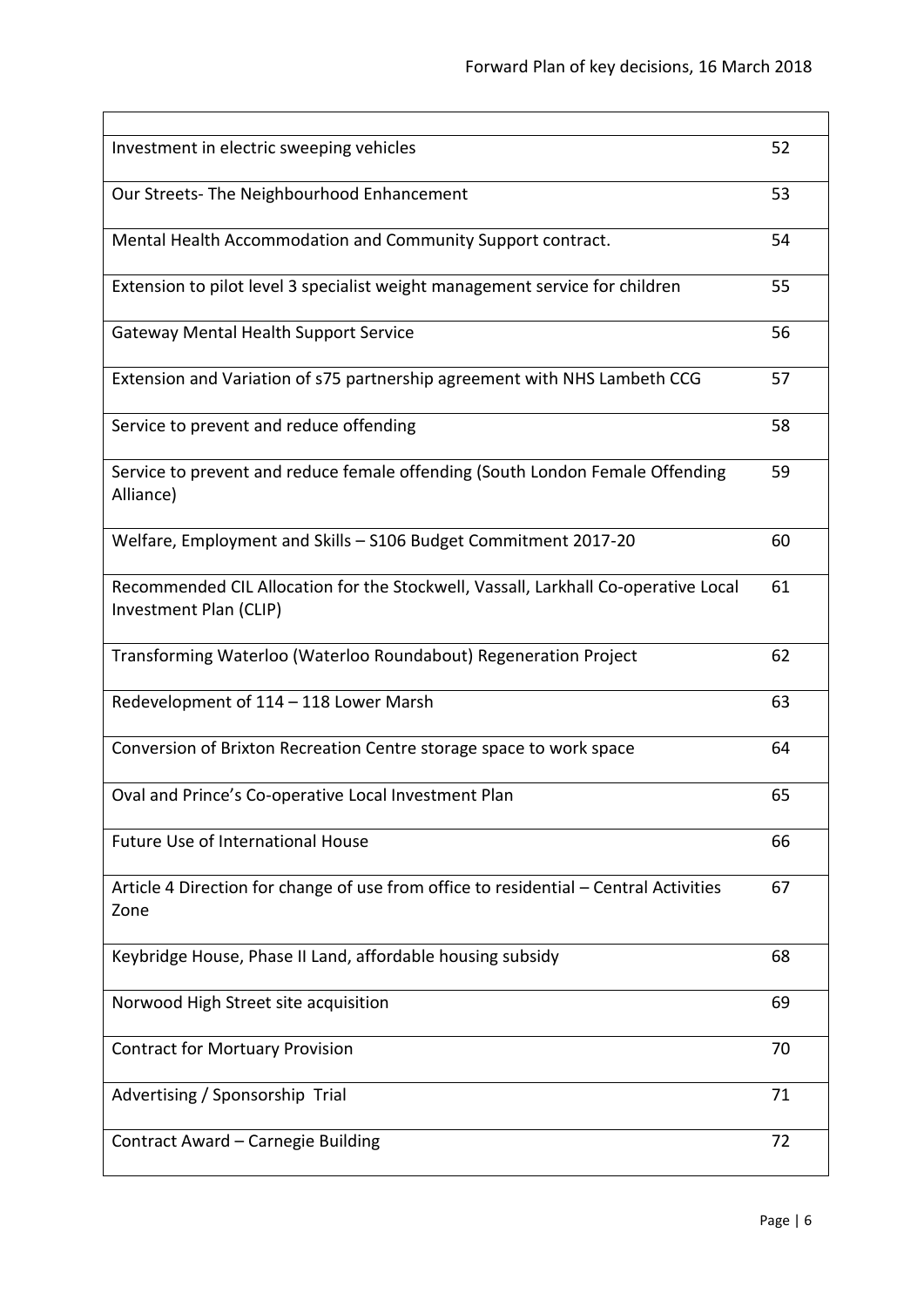| London Eye S106 Agreement                                                                | 73 |
|------------------------------------------------------------------------------------------|----|
| Appointment of Main Contractor for Brixton Windmill Education Centre                     | 74 |
| Concession Contract for Film Service with Camden, Lambeth & Islington Councils           | 75 |
| Establishing an integrated gateway for homeless 16-21 year-olds                          | 76 |
| Supported housing for young people aged 16-21                                            | 77 |
| Schools Broadband 1st Sept 2017 - 31st August 2020                                       | 78 |
| Construction of a SEND resource base at Archbishop Sumner Primary School                 | 79 |
| Woodmansterne Secondary Enabling Works and Minor Modifications to the Primary<br>School. | 80 |
| Telferscot SEN Resource Base works                                                       | 81 |
| School admissions policy and arrangements for 2019/20 entry                              | 82 |
| Woodmansterne 5FE Secondary School and Sixth Form - Budget Increase                      | 83 |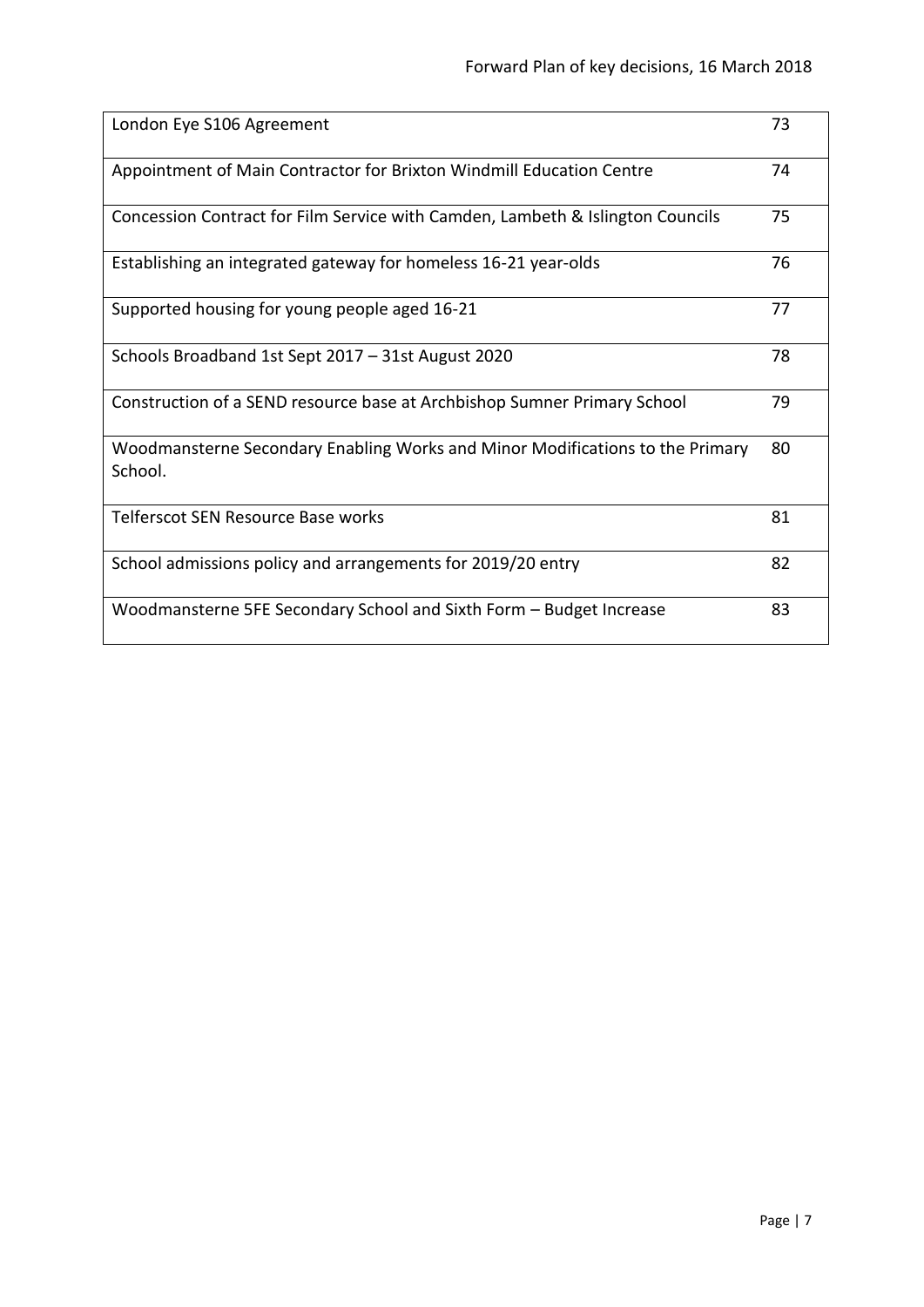#### <span id="page-7-0"></span>Decision: **Accessibility of Council Digital Services Scrutiny Commission**

The commission looked at various aspects of digital accessibility including the website user interface, frontline access & support and procedures & processes, and makes recommendations aimed at securing improvements in these areas in order that residents with access needs are not disadvantaged by the 'channel shift' from more traditional forms of customer interaction to digital.

The Cabinet report will consist of a cover report providing background, the Commission's final report (including a series of recommendations), and a departmental action plan responding to these recommendations, for which approval will be sought.

| Exempt or confidential information:                              | Consultation details: |  |
|------------------------------------------------------------------|-----------------------|--|
|                                                                  |                       |  |
|                                                                  |                       |  |
|                                                                  |                       |  |
| Decision to be taken by:                                         | Decision date:        |  |
| <b>Cabinet</b>                                                   | 19 Mar 2018           |  |
|                                                                  |                       |  |
|                                                                  |                       |  |
| <b>Background documents:</b>                                     |                       |  |
| Accessibility of Council Digital Services Scrutiny Commission    |                       |  |
|                                                                  |                       |  |
| For further information about this key decision, please contact: |                       |  |
| Gary O'Key                                                       |                       |  |
| gokey@lambeth.gov.uk                                             |                       |  |
|                                                                  |                       |  |
| Tel: 020 7926 2183                                               |                       |  |
|                                                                  |                       |  |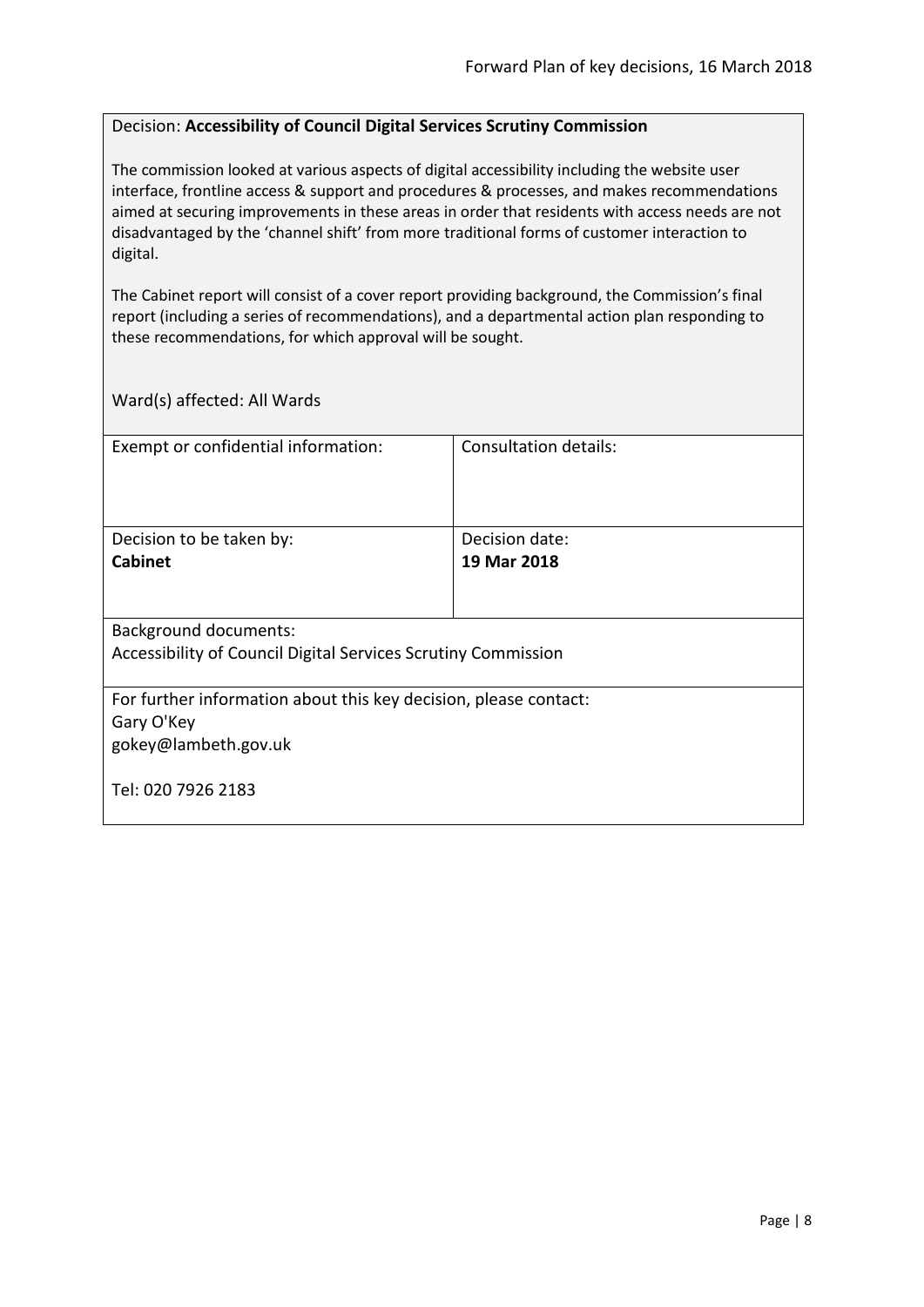<span id="page-8-0"></span>

| Decision: Living Well Network Alliance                                                                                                                                                                                                                                                  |                              |  |
|-----------------------------------------------------------------------------------------------------------------------------------------------------------------------------------------------------------------------------------------------------------------------------------------|------------------------------|--|
| Cabinet will be asked to approve the award of a 7 year (plus option to extend by a further<br>3 years) Alliance Agreement which will encompass the majority of adult mental health<br>social care services funded by the Council and those funded by NHS<br>Ward(s) affected: All Wards |                              |  |
| Exempt or confidential information:                                                                                                                                                                                                                                                     | <b>Consultation details:</b> |  |
| Decision to be taken by:                                                                                                                                                                                                                                                                | Decision date:               |  |
| Cabinet                                                                                                                                                                                                                                                                                 | 19 Mar 2018                  |  |
|                                                                                                                                                                                                                                                                                         |                              |  |
| <b>Background documents:</b>                                                                                                                                                                                                                                                            |                              |  |
| Living Well Network Alliance                                                                                                                                                                                                                                                            |                              |  |
| For further information about this key decision, please contact:                                                                                                                                                                                                                        |                              |  |
| Denis O'Rourke, Assistant Director Integrated Commissioning - Adult Mental Health<br>denisorourke@nhs.net                                                                                                                                                                               |                              |  |
|                                                                                                                                                                                                                                                                                         |                              |  |
|                                                                                                                                                                                                                                                                                         |                              |  |
|                                                                                                                                                                                                                                                                                         |                              |  |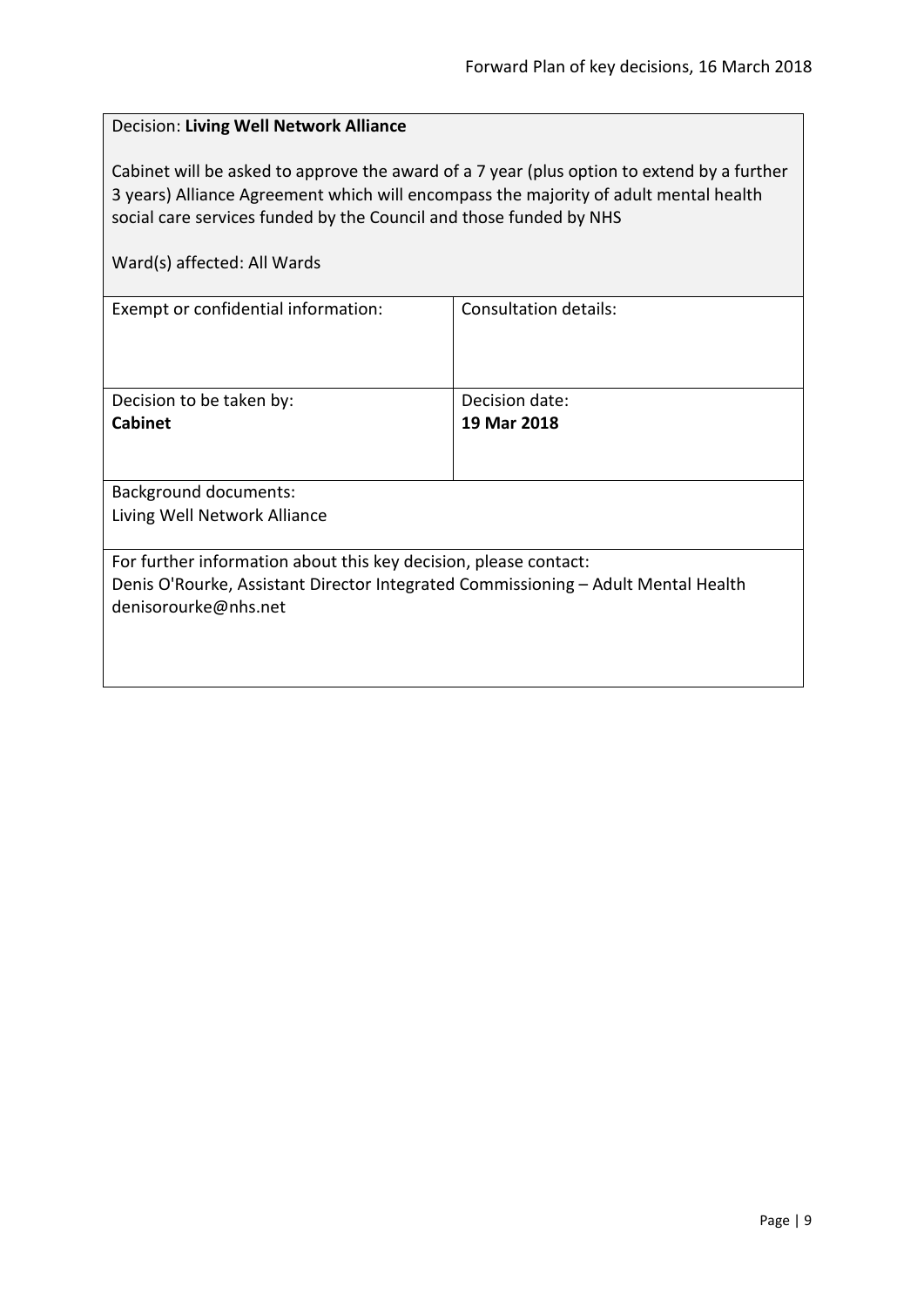#### <span id="page-9-0"></span>Decision: **Equality Commission - An analysis of disability in relation to Lambeth Council**

The Commission's final report, launched in July 2017, made a number of detailed recommendations pertaining to disability, but also made an overarching commitment to reviewing the profile and understanding of disability across the council as a whole.

The purpose of this report is to analyse council performance on disability. This is analysis focuses on the functions and services that were identified in the recent Equality Commission as being most important to disabled residents. This is with the exception of social care, which was felt too broad to include. The report sets out what we intend to do to address any areas of weakness through practical steps.

| Exempt or confidential information:                              | <b>Consultation details:</b> |
|------------------------------------------------------------------|------------------------------|
|                                                                  |                              |
|                                                                  |                              |
|                                                                  |                              |
|                                                                  |                              |
| Decision to be taken by:                                         | Decision date:               |
| <b>Cabinet</b>                                                   | 19 Mar 2018                  |
|                                                                  |                              |
|                                                                  |                              |
|                                                                  |                              |
| <b>Background documents:</b>                                     |                              |
| Review of the organisational approach to disability              |                              |
|                                                                  |                              |
|                                                                  |                              |
| For further information about this key decision, please contact: |                              |
| Bethan Hope-Evans, Policy and Communications Officer             |                              |
| BHope-evans@lambeth.gov.uk                                       |                              |
| 3rd Floor, Olive Morris House                                    |                              |
| Tel: 020 7926 6793                                               |                              |
|                                                                  |                              |
|                                                                  |                              |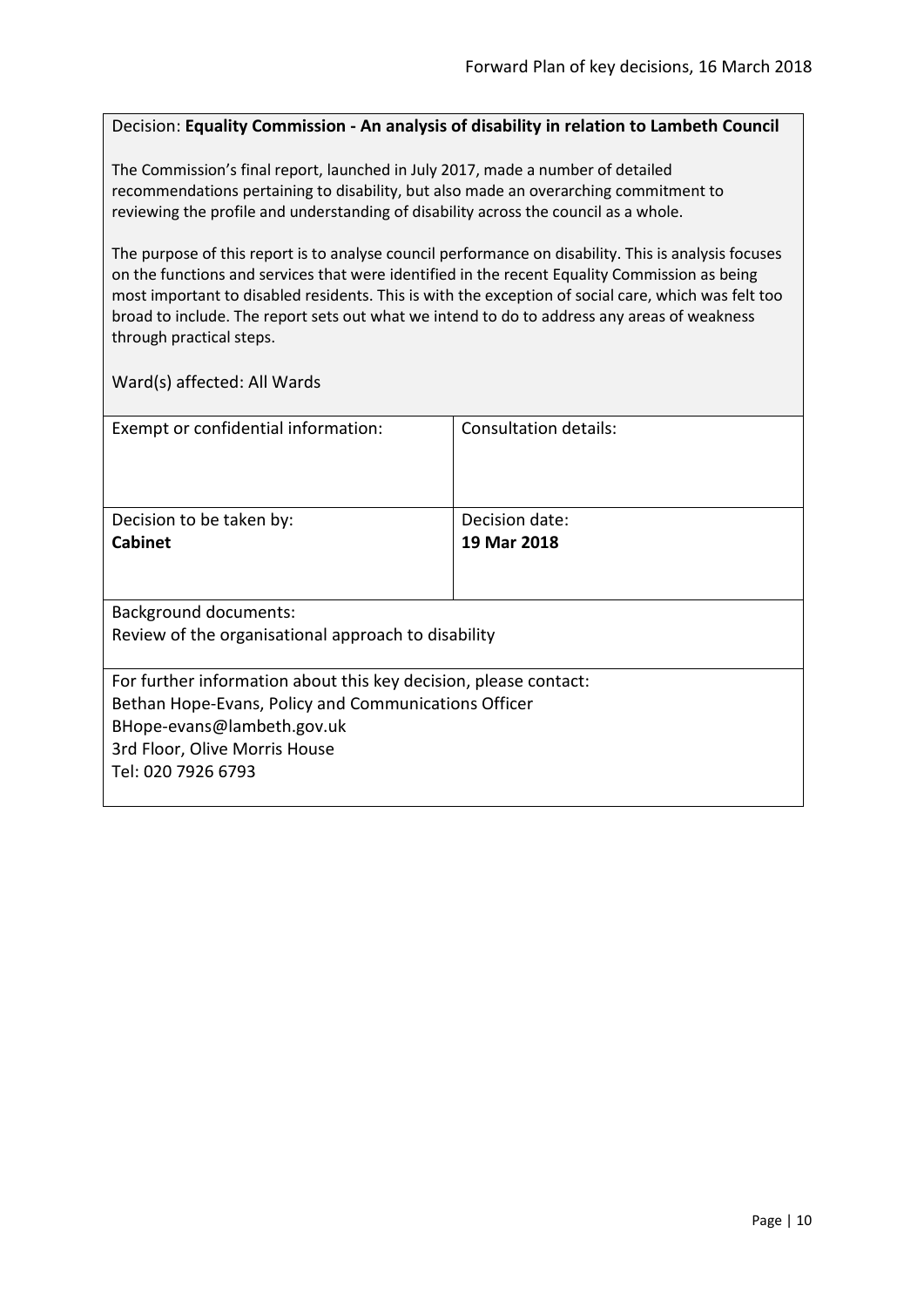<span id="page-10-0"></span>

| Decision: Tackling Violence Against Young People: Outline & Vision                                                  |                              |  |
|---------------------------------------------------------------------------------------------------------------------|------------------------------|--|
| Outline vision of our new proposal to tackle youth violence in Lambeth. Seeking cabinet<br>endorsement and backing. |                              |  |
| Ward(s) affected: All Wards                                                                                         |                              |  |
| Exempt or confidential information:                                                                                 | <b>Consultation details:</b> |  |
|                                                                                                                     |                              |  |
| Decision to be taken by:                                                                                            | Decision date:               |  |
| <b>Cabinet</b>                                                                                                      | 19 Mar 2018                  |  |
|                                                                                                                     |                              |  |
| <b>Background documents:</b>                                                                                        |                              |  |
| Tackling Violence Against Young People: Outline & Vision                                                            |                              |  |
| For further information about this key decision, please contact:                                                    |                              |  |
| Kristian Aspinall                                                                                                   |                              |  |
| kaspinall@lambeth.gov.uk                                                                                            |                              |  |
|                                                                                                                     |                              |  |
|                                                                                                                     |                              |  |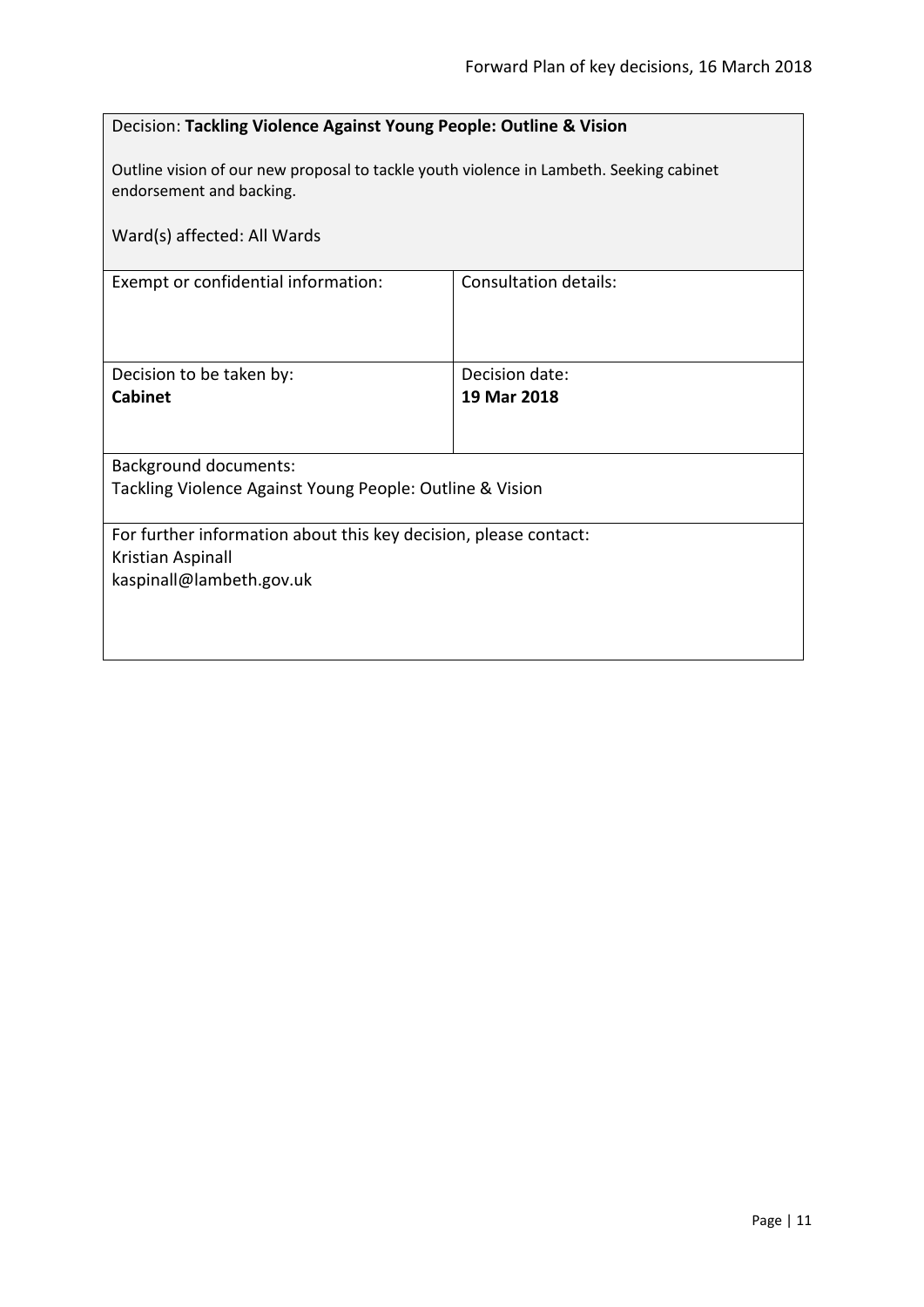#### <span id="page-11-0"></span>Decision: **Public Space Protection Order**

Report considering the results of the public consultation on the introduction of a Public Spaces Protection Order to restrict certain activities. Cabinet to make a decision based on the consultation on whether to introduce the proposed order.

| Exempt or confidential information:                              | Consultation details: |
|------------------------------------------------------------------|-----------------------|
|                                                                  |                       |
| Decision to be taken by:                                         | Decision date:        |
| <b>Cabinet</b>                                                   | 19 Mar 2018           |
|                                                                  |                       |
| <b>Background documents:</b>                                     |                       |
| <b>Public Space Protection Order</b>                             |                       |
|                                                                  |                       |
| For further information about this key decision, please contact: |                       |
| Kristian Aspinall                                                |                       |
| kaspinall@lambeth.gov.uk                                         |                       |
|                                                                  |                       |
|                                                                  |                       |
|                                                                  |                       |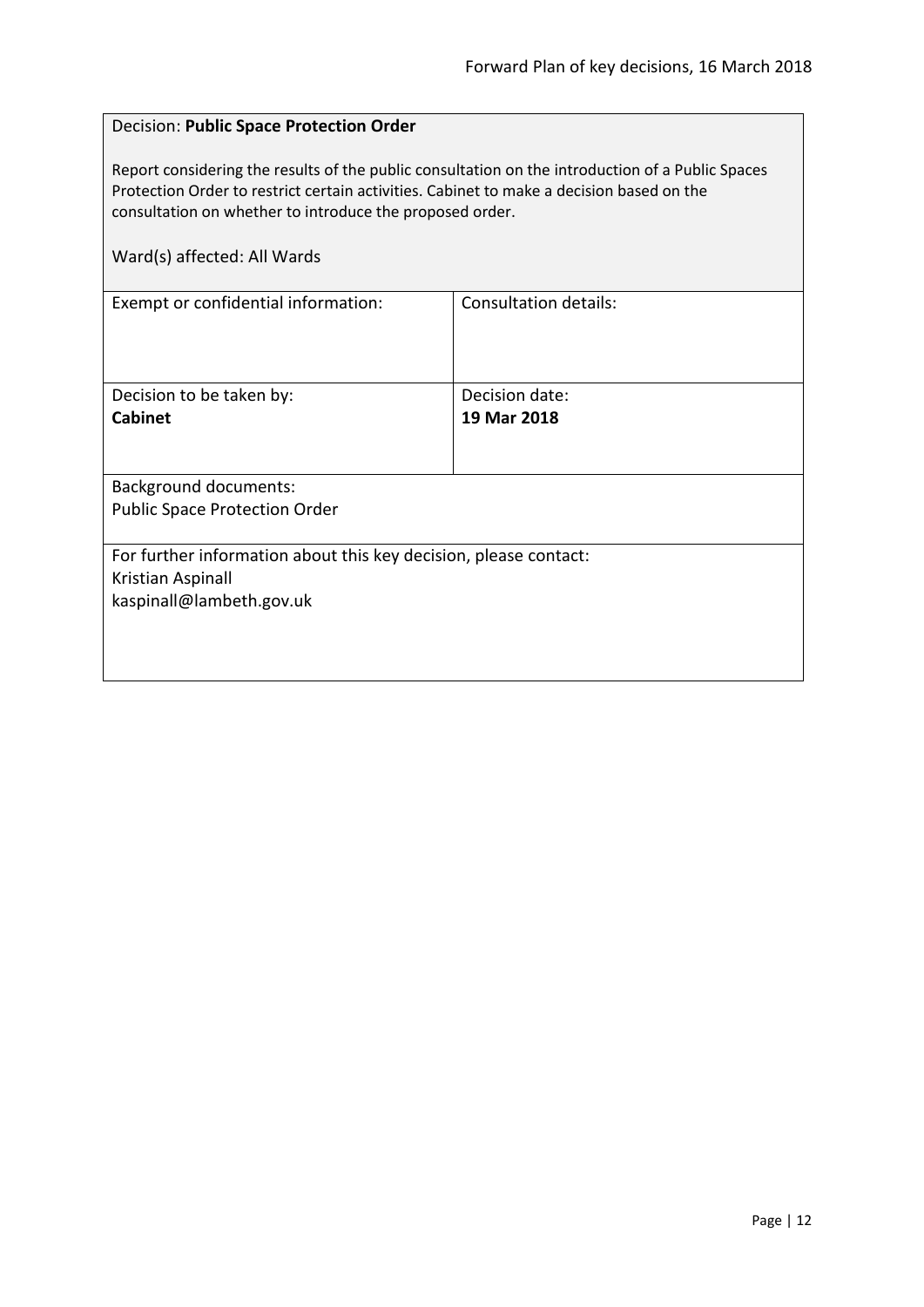# <span id="page-12-0"></span>Decision: **South Lambeth Estate - Compulsory Purchase Order**

This report will recommend that Cabinet authorises that the council will make use of compulsory purchase order powers in order to progress the redevelopment of the South Lambeth estate.

| Ward(s) affected: Stockwell                                                           |                       |  |
|---------------------------------------------------------------------------------------|-----------------------|--|
| Exempt or confidential information:                                                   | Consultation details: |  |
| Decision to be taken by:                                                              | Decision date:        |  |
| <b>Cabinet</b>                                                                        | Not before 4 Sep 2017 |  |
|                                                                                       |                       |  |
| Background documents:                                                                 |                       |  |
| Investing in better neighbourhoods and building the homes we need to house the people |                       |  |
| of Lambeth – South Lambeth - Compulsory Purchase Order                                |                       |  |
| For further information about this key decision, please contact:                      |                       |  |
| Julian Hart, Housing Regeneration Programme Manager                                   |                       |  |
| jhart@lambeth.gov.uk                                                                  |                       |  |
| Tel: 07799 775362                                                                     |                       |  |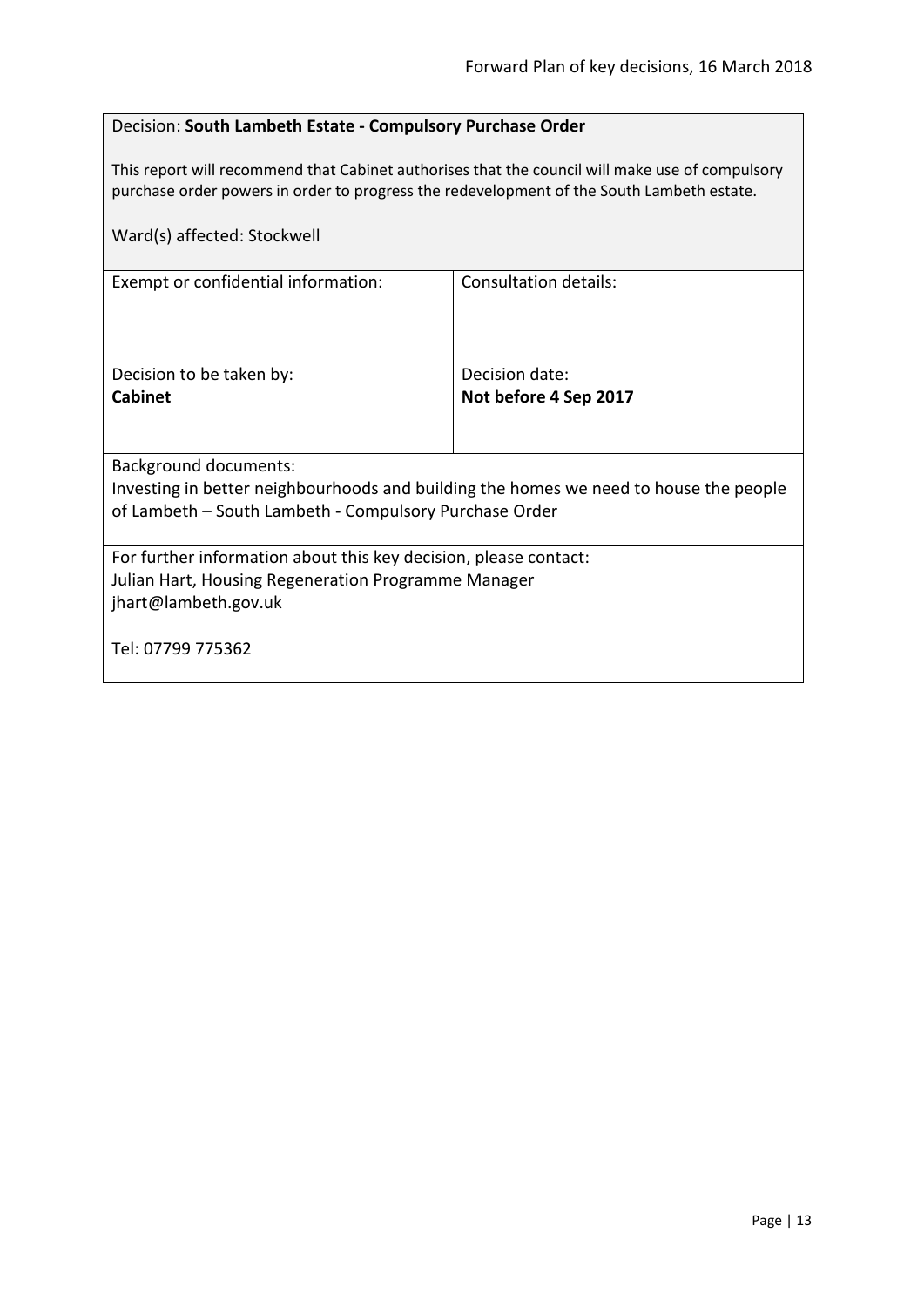# <span id="page-13-0"></span>Decision: **Knights Walk Estate - Compulsory Purchase Order**

This report will recommend that Cabinet authorises that the council will make use of compulsory purchase order powers in order to progress the redevelopment of the Knight's Walk estate.

| Ward(s) affected: Prince's                                                            |                              |  |
|---------------------------------------------------------------------------------------|------------------------------|--|
| Exempt or confidential information:                                                   | <b>Consultation details:</b> |  |
| Decision to be taken by:                                                              | Decision date:               |  |
| <b>Cabinet</b>                                                                        | Not before 4 Sep 2017        |  |
|                                                                                       |                              |  |
| <b>Background documents:</b>                                                          |                              |  |
| Investing in better neighbourhoods and building the homes we need to house the people |                              |  |
| of Lambeth - Knights Walk - Compulsory Purchase Order                                 |                              |  |
| For further information about this key decision, please contact:                      |                              |  |
| Julian Hart, Housing Regeneration Programme Manager                                   |                              |  |
| jhart@lambeth.gov.uk                                                                  |                              |  |
| Tel: 07799 775362                                                                     |                              |  |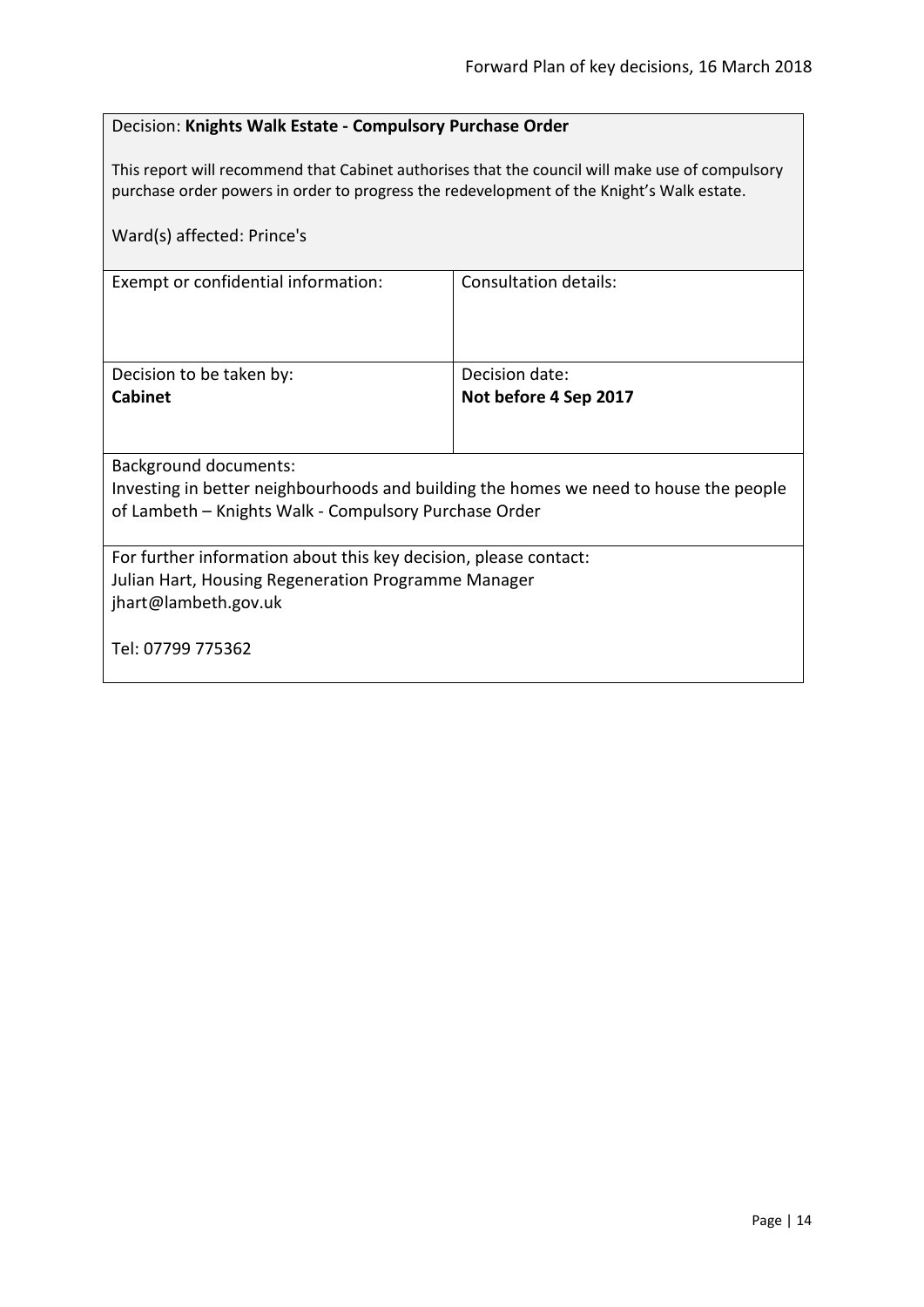# <span id="page-14-0"></span>Decision: **Westbury Estate - Compulsory Purchase Order**

This report will recommend that Cabinet authorises that the council will make use of compulsory purchase order powers in order to progress the redevelopment of the Westbury estate.

| Ward(s) affected: Clapham Town                                                        |                              |  |
|---------------------------------------------------------------------------------------|------------------------------|--|
| Exempt or confidential information:                                                   | <b>Consultation details:</b> |  |
| Decision to be taken by:                                                              | Decision date:               |  |
| <b>Cabinet</b>                                                                        | Not before 4 Sep 2017        |  |
|                                                                                       |                              |  |
| <b>Background documents:</b>                                                          |                              |  |
| Investing in better neighbourhoods and building the homes we need to house the people |                              |  |
| of Lambeth - Westbury - Compulsory Purchase Order                                     |                              |  |
| For further information about this key decision, please contact:                      |                              |  |
| Julian Hart, Housing Regeneration Programme Manager                                   |                              |  |
| jhart@lambeth.gov.uk                                                                  |                              |  |
| Tel: 07799 775362                                                                     |                              |  |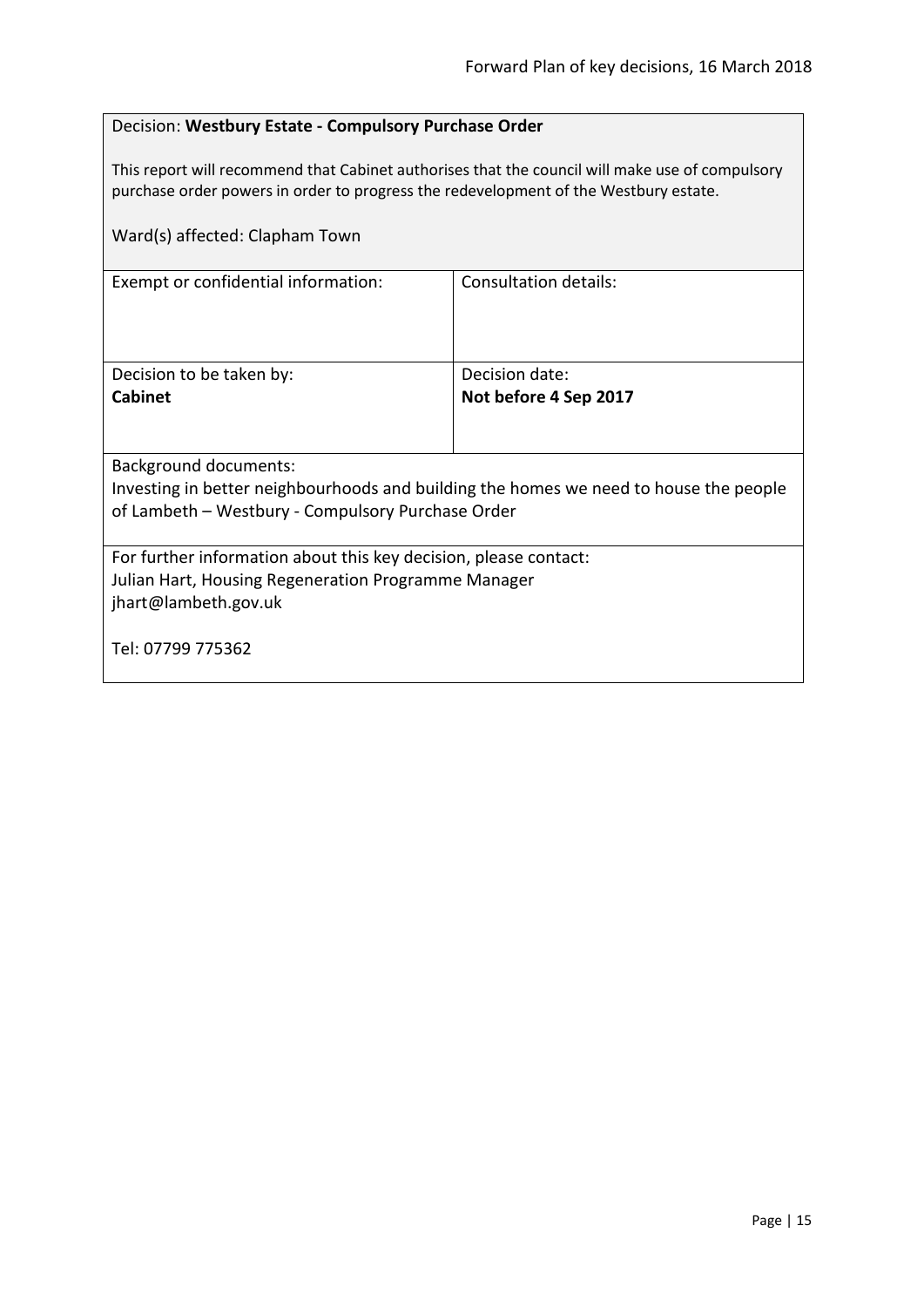#### <span id="page-15-0"></span>Decision: **Jobs for All Scrutiny Commission**

The scrutiny enquiry has sought to assess council policy and activities relating to helping people furthest from the labour market into work. The commission has in particular explored the role of individualised employment support interventions. The commission makes recommendations about opportunities that might expand or augment the range of support available.

The Cabinet report will consist of a cover report providing background, the Commission's final report (including a series of recommendations), and a departmental action plan responding to these recommendations, for which approval will be sought.

| Exempt or confidential information:                                                                                                                                                                                   | Consultation details:  |
|-----------------------------------------------------------------------------------------------------------------------------------------------------------------------------------------------------------------------|------------------------|
| Decision to be taken by:                                                                                                                                                                                              | Decision date:         |
| <b>Cabinet</b>                                                                                                                                                                                                        | Not before 16 Apr 2018 |
| <b>Background documents:</b>                                                                                                                                                                                          |                        |
| For further information about this key decision, please contact:<br>Elaine Carter, Lead Scrutiny Officer<br>ecarter@lambeth.gov.uk<br>Democratic Services, Room 200, Lambeth Town Hall, SW2 1RW<br>Tel: 020 7926 0027 |                        |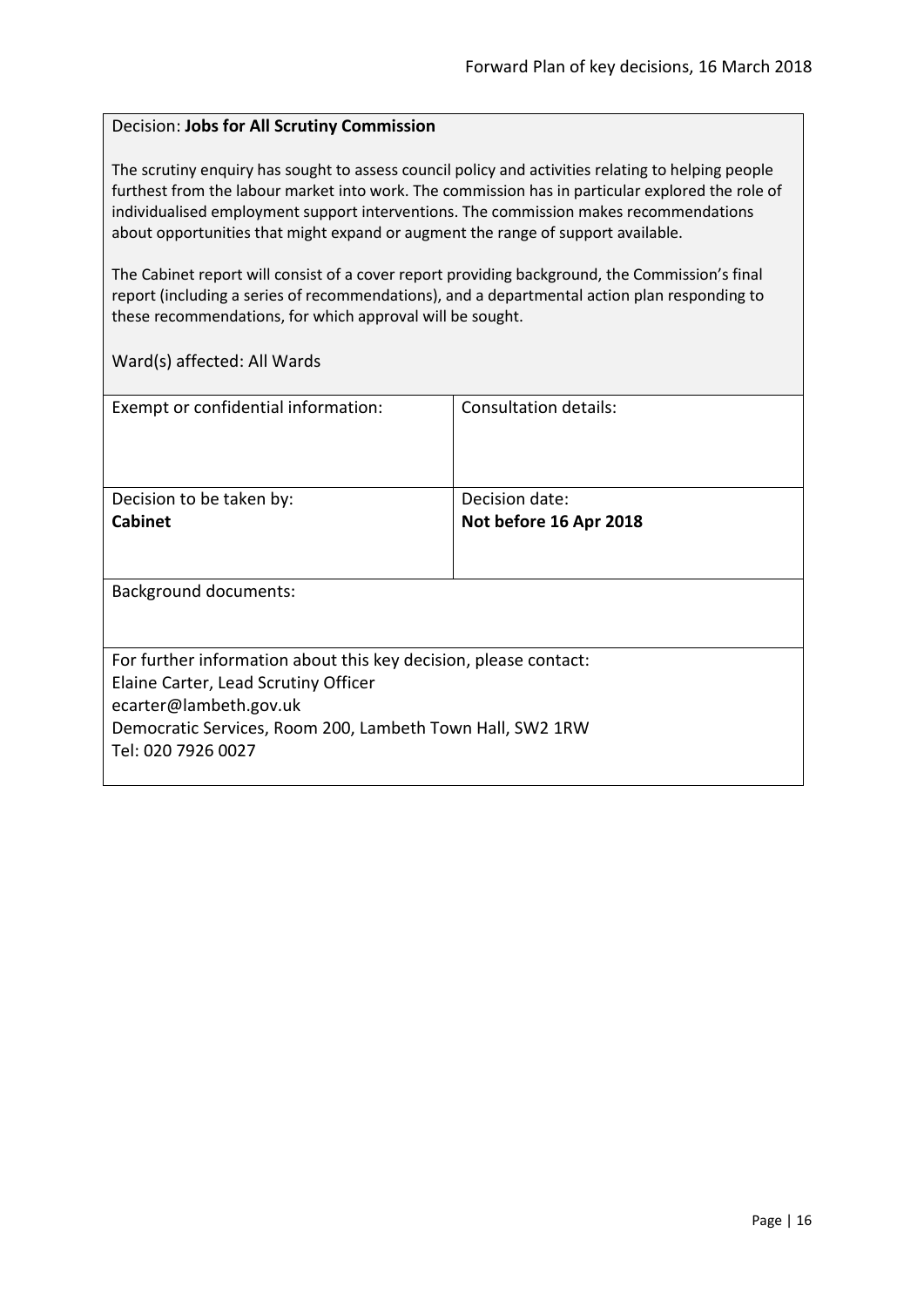# <span id="page-16-0"></span>Decision: **July Finance Planning Report 2018 to 2021**

The July Financial Planning Report will provide an update on the economic outlook, risk areas and revenue budget implementations plans for 2019-20 and the Capital Investment Programme and Asset Disposals Strategy.

| Ward(s) affected: All Wards                                                                                                                                                                 |                                         |  |
|---------------------------------------------------------------------------------------------------------------------------------------------------------------------------------------------|-----------------------------------------|--|
| Exempt or confidential information:                                                                                                                                                         | <b>Consultation details:</b>            |  |
| Decision to be taken by:<br><b>Cabinet</b>                                                                                                                                                  | Decision date:<br>Not before 1 Jul 2018 |  |
| <b>Background documents:</b><br>July Finance Planning Report 2018 to 2021                                                                                                                   |                                         |  |
| For further information about this key decision, please contact:<br>Christina Thompson, Director of Finance<br>CThompson3@lambeth.gov.uk<br>Phoenix House - 8th Floor<br>Tel: 020 7926 2634 |                                         |  |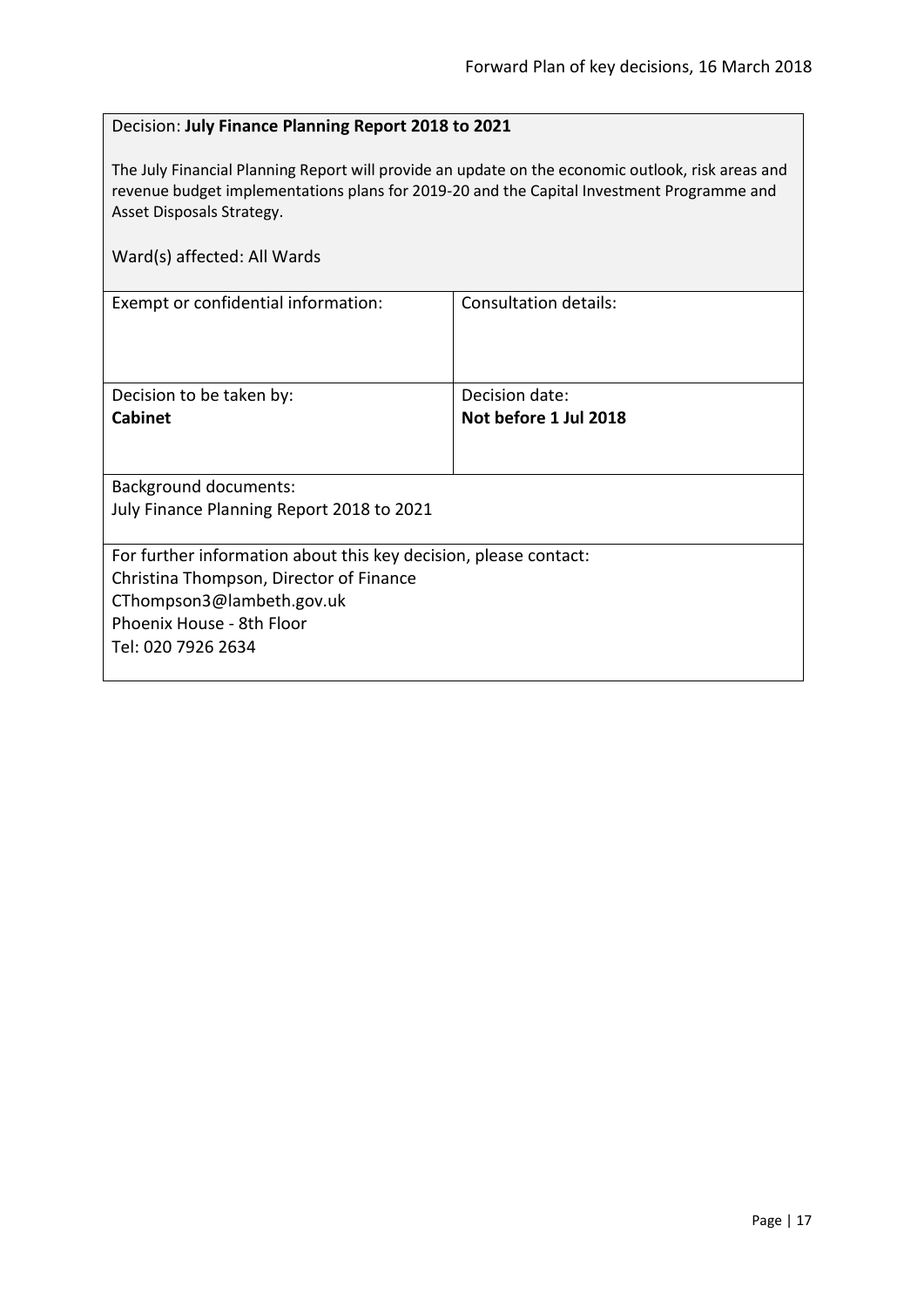#### <span id="page-17-0"></span>Decision: **Neighbourhood Services Fees and Charges**

To approve new fees and charges across Neighbourhood Services (parks, cemeteries and sustainability). It is needed to help ensure these services remain within budget and meet their income targets during 2017/18; and to meet the Council's overall aim to increase income

| Consultation details:                                            |
|------------------------------------------------------------------|
|                                                                  |
|                                                                  |
|                                                                  |
| Decision date:                                                   |
| Not before 29 May 2017                                           |
|                                                                  |
|                                                                  |
|                                                                  |
|                                                                  |
|                                                                  |
| For further information about this key decision, please contact: |
|                                                                  |
|                                                                  |
|                                                                  |
|                                                                  |
|                                                                  |
|                                                                  |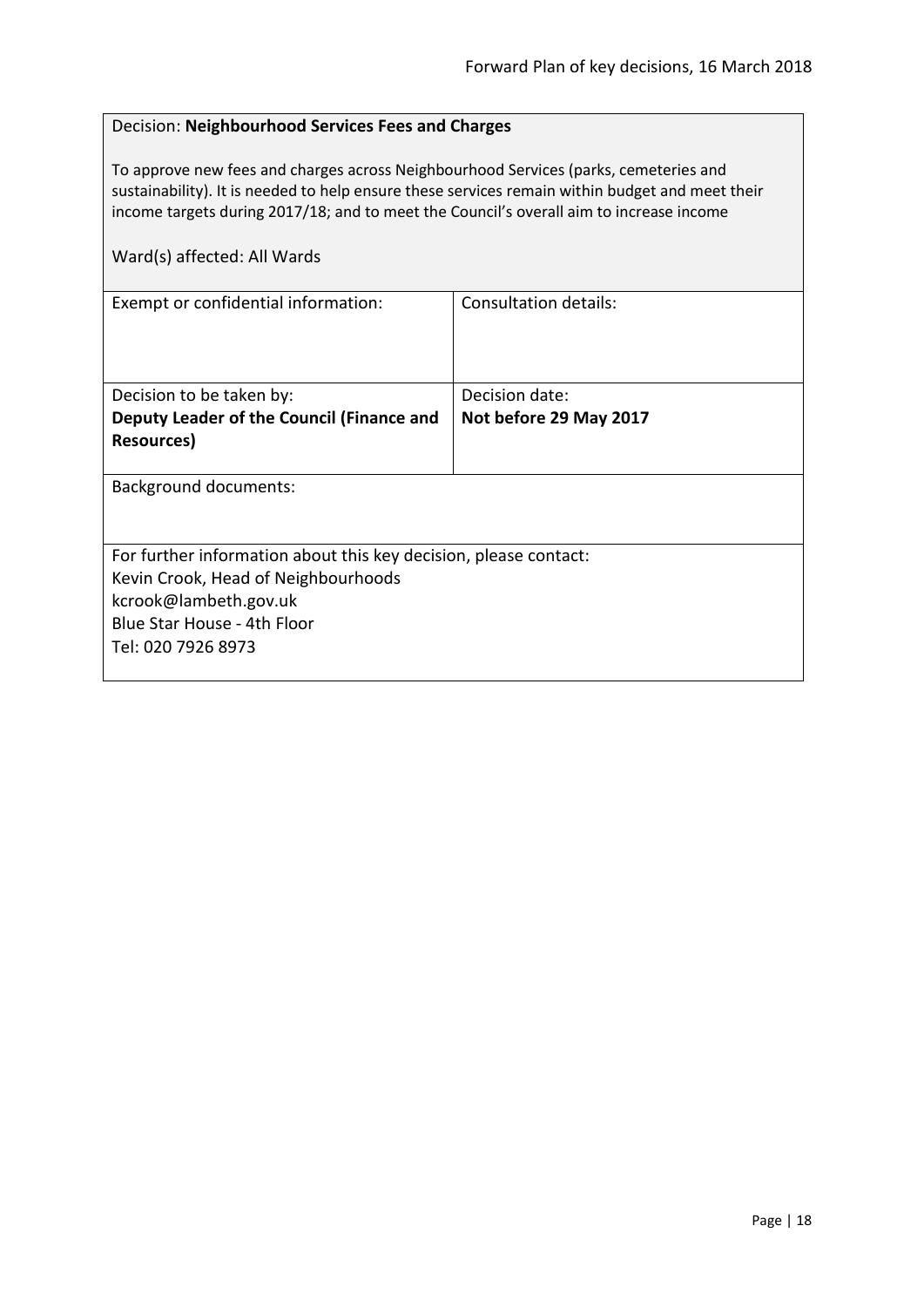### <span id="page-18-0"></span>Decision: **Server, Storage and Associated Services Contract**

To award new contract for Server, Storage and Associated Services for Lambeth. The Council has an existing investment programme for upgrading server and storage hardware. The key outcome will be to derive value and create a route to market and to support new Lambeth initiatives such as Organisational redesign and move to new Town hall/Civic Suite.

| Exempt or confidential information:<br>Part exempt<br>Information relating to the financial or<br>business affairs of any particular person<br>(including the authority holding that<br>information) | Consultation details:  |  |
|------------------------------------------------------------------------------------------------------------------------------------------------------------------------------------------------------|------------------------|--|
| Decision to be taken by:                                                                                                                                                                             | Decision date:         |  |
| Deputy Leader of the Council (Finance and                                                                                                                                                            | Not before 24 Jul 2017 |  |
| <b>Resources</b> )                                                                                                                                                                                   |                        |  |
| <b>Background documents:</b>                                                                                                                                                                         |                        |  |
| For further information about this key decision, please contact:<br>Neeraj Mittra, Senior ICT Officer Contract Management, Business Transformation<br>NMittra@lambeth.gov.uk                         |                        |  |
| Tel: 020 7926 9274                                                                                                                                                                                   |                        |  |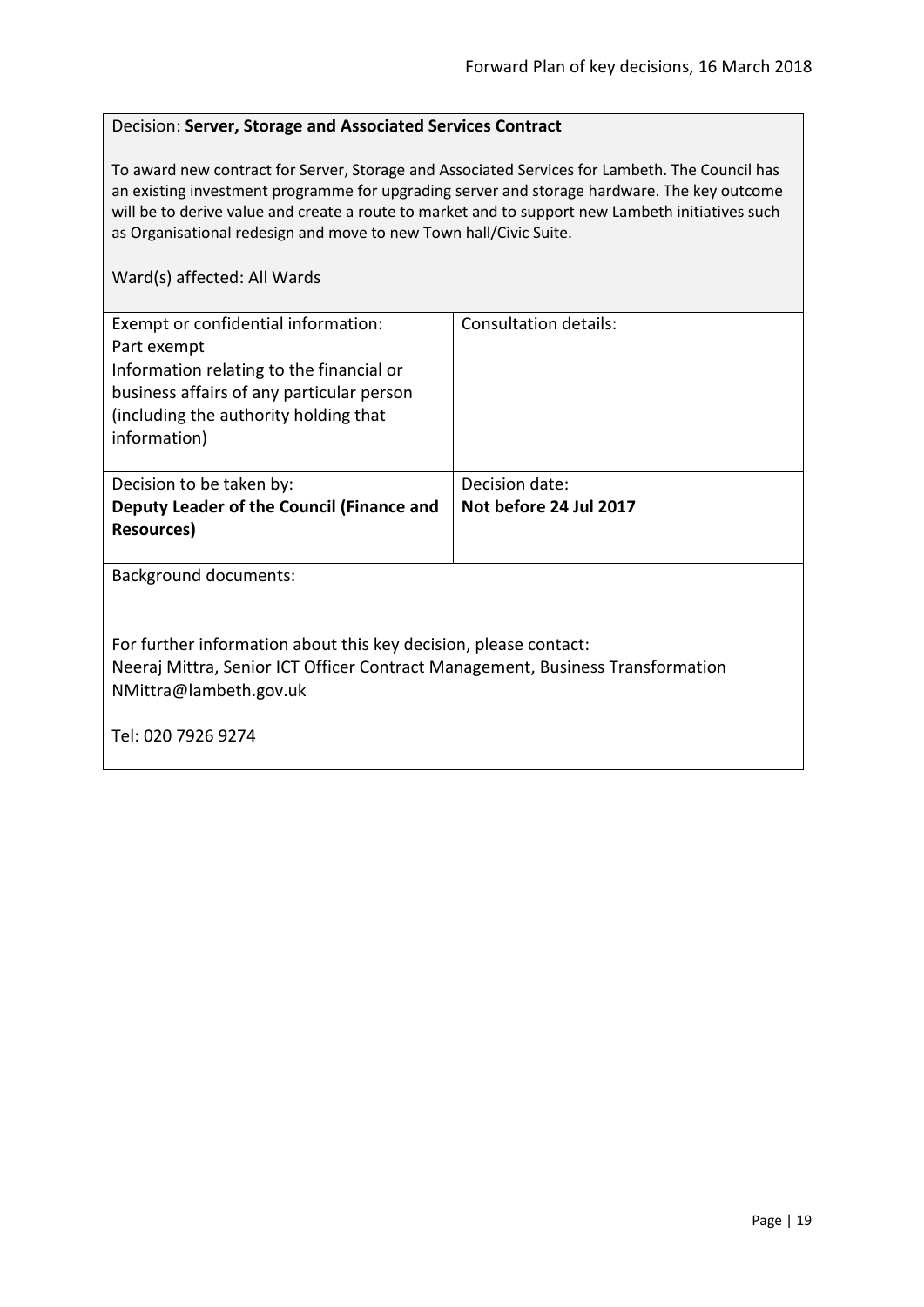<span id="page-19-0"></span>

| Decision: Oracle data archiving                                                                                                                                                                      |                              |  |
|------------------------------------------------------------------------------------------------------------------------------------------------------------------------------------------------------|------------------------------|--|
| Award of the Oracle data archiving contract to provide a data archiving solution for Oracle R12<br>data prior to the move to Oracle Cloud.<br>Ward(s) affected: All Wards                            |                              |  |
|                                                                                                                                                                                                      |                              |  |
| Exempt or confidential information:<br>Part exempt<br>Information relating to the financial or<br>business affairs of any particular person<br>(including the authority holding that<br>information) | <b>Consultation details:</b> |  |
| Decision to be taken by:                                                                                                                                                                             | Decision date:               |  |
| Deputy Leader of the Council (Finance and<br><b>Resources)</b>                                                                                                                                       | Not before 8 Jan 2018        |  |
| <b>Background documents:</b>                                                                                                                                                                         |                              |  |
| For further information about this key decision, please contact:                                                                                                                                     |                              |  |
| Rachel Willsher, Head of Procurement                                                                                                                                                                 |                              |  |
| rwillsher@lambeth.gov.uk                                                                                                                                                                             |                              |  |
|                                                                                                                                                                                                      |                              |  |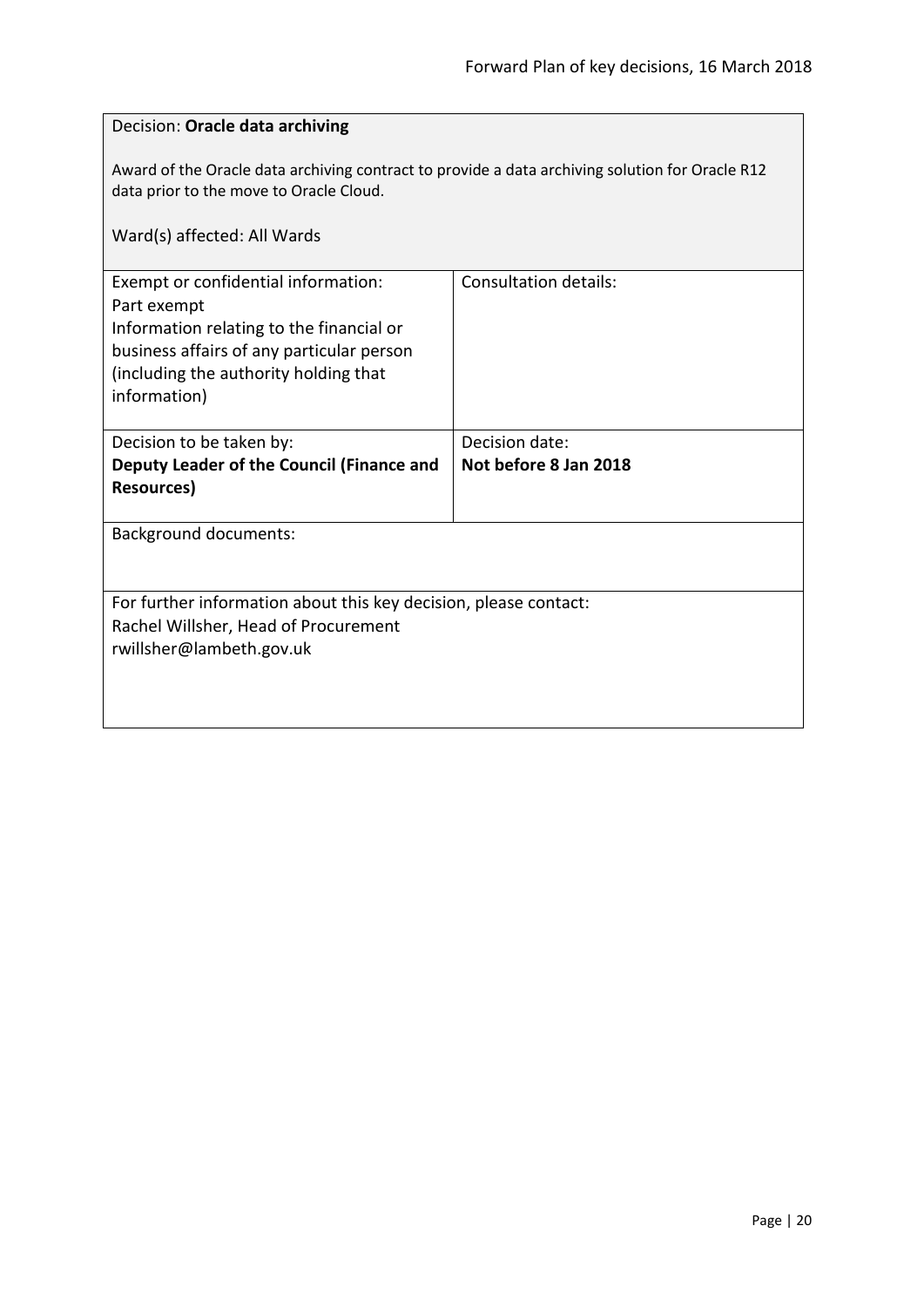<span id="page-20-0"></span>

| Decision: Capital investment for Lambeth's ICT Services five-year strategy                                                                                                                                  |                              |  |
|-------------------------------------------------------------------------------------------------------------------------------------------------------------------------------------------------------------|------------------------------|--|
| Ward(s) affected: All Wards                                                                                                                                                                                 |                              |  |
| Exempt or confidential information:                                                                                                                                                                         | <b>Consultation details:</b> |  |
| Decision to be taken by:                                                                                                                                                                                    | Decision date:               |  |
| Deputy Leader of the Council (Finance and<br><b>Resources</b> )                                                                                                                                             | 9 Mar 2018                   |  |
| <b>Background documents:</b>                                                                                                                                                                                |                              |  |
| For further information about this key decision, please contact:<br>Paul Wickens, ICT Support Services Manager<br>pwickens@lambeth.gov.uk<br>Ivor House, 1 Acre Lane, LONDON, SW2 5SD<br>Tel: 020 7926 6442 |                              |  |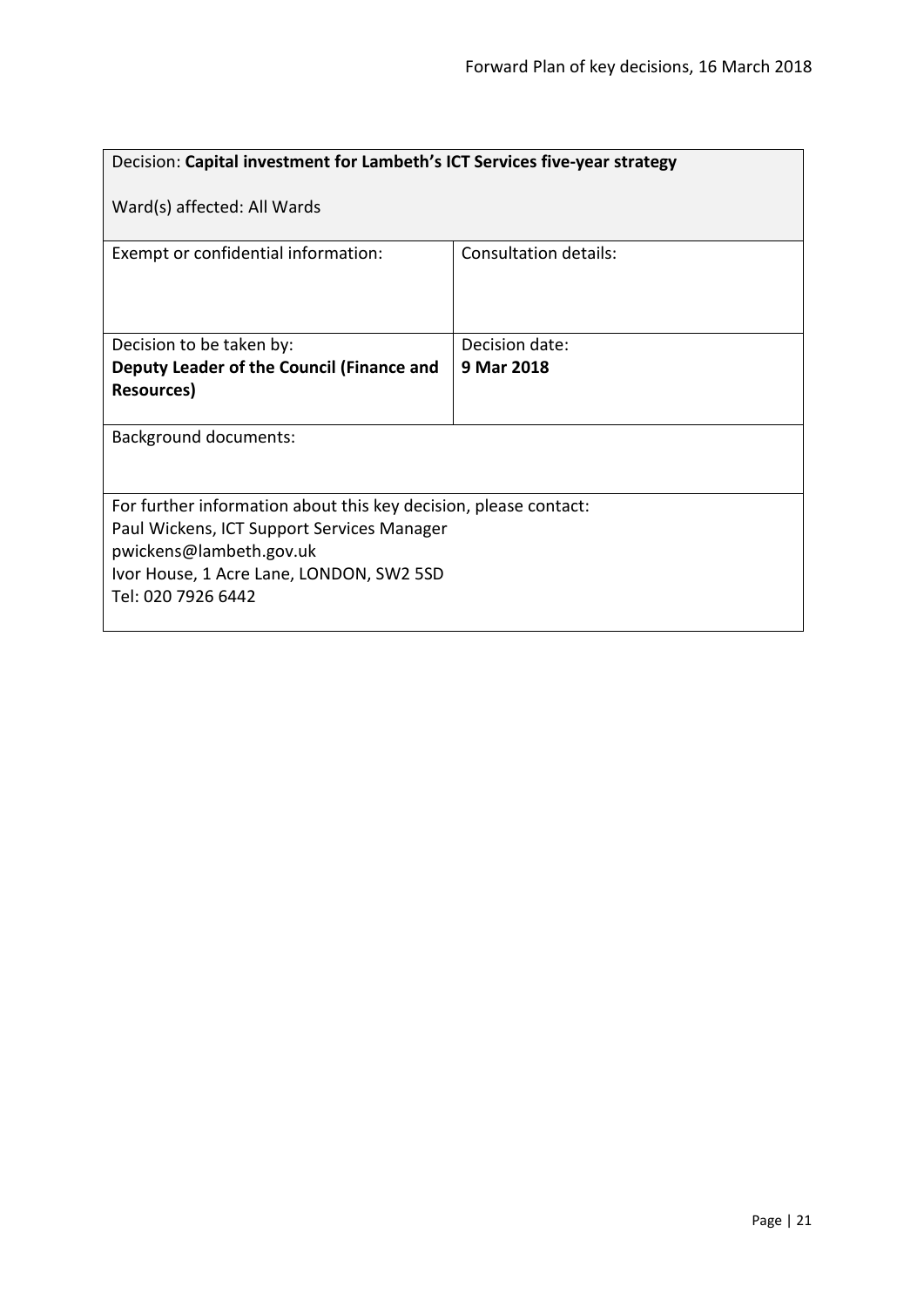<span id="page-21-0"></span>

| Decision: Fenwick Estate Transport for London Development                                                                                       |                       |  |
|-------------------------------------------------------------------------------------------------------------------------------------------------|-----------------------|--|
| To amend the Development Agreement with Transport for London regarding the delivery of new<br>homes for Council rent on sites at Fenwick South. |                       |  |
| Ward(s) affected: Larkhall                                                                                                                      |                       |  |
| Exempt or confidential information:                                                                                                             | Consultation details: |  |
|                                                                                                                                                 |                       |  |
| Decision to be taken by:                                                                                                                        | Decision date:        |  |
| Deputy Leader of the Council (Finance and                                                                                                       | Not before 2 Apr 2018 |  |
| <b>Resources)</b>                                                                                                                               |                       |  |
| <b>Background documents:</b>                                                                                                                    |                       |  |
|                                                                                                                                                 |                       |  |
| For further information about this key decision, please contact:                                                                                |                       |  |
| Jed Young, Assistant Director Housing Regeneration                                                                                              |                       |  |
| JYoung1@lambeth.gov.uk                                                                                                                          |                       |  |
| Tel: 0207 926 3463                                                                                                                              |                       |  |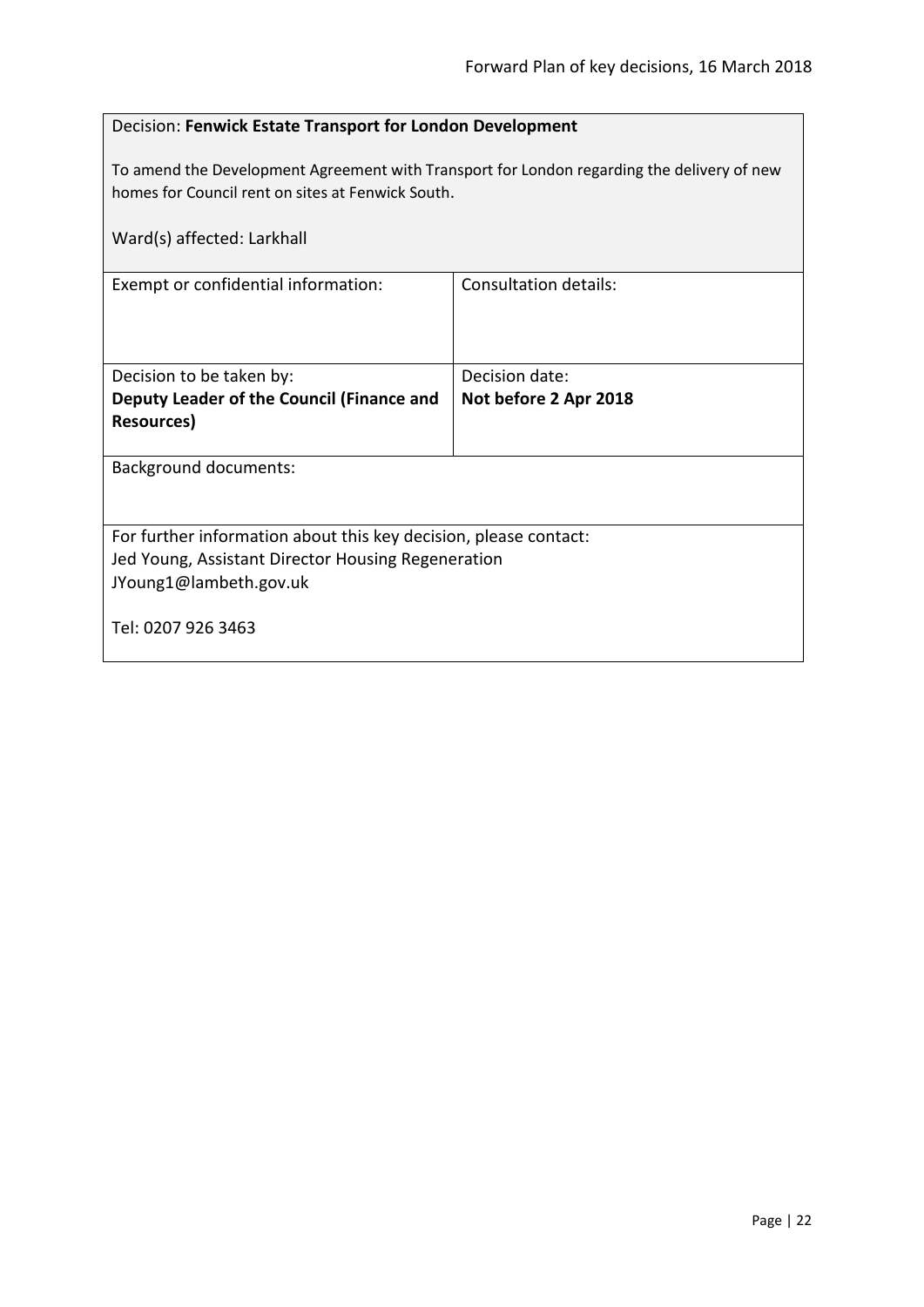<span id="page-22-0"></span>

| Decision: Development Options Appraisal - Fenwick Estate |  |
|----------------------------------------------------------|--|
|                                                          |  |

To approve the opportunity sites in Fenwick estate as the location for offsite affordable housing provision by Sainsbury/TfL

| Ward(s) affected: Larkhall                                                                                                                                                                                                        |                                                                                                                                                                                                                                                                                                                                     |
|-----------------------------------------------------------------------------------------------------------------------------------------------------------------------------------------------------------------------------------|-------------------------------------------------------------------------------------------------------------------------------------------------------------------------------------------------------------------------------------------------------------------------------------------------------------------------------------|
| Exempt or confidential information:                                                                                                                                                                                               | Consultation details:<br>Resident participation in the project will be<br>designed in close liaison with the TRA. A<br>communications plan will be developed by<br>the project team involving drop in,<br>newsletters, events etc to engage with<br>residents and coproduce a project plan.<br>Local residents and ward councillors |
| Decision to be taken by:                                                                                                                                                                                                          | Decision date:                                                                                                                                                                                                                                                                                                                      |
| Deputy Leader of the Council (Investment<br>and Partnerships)                                                                                                                                                                     | Not before 26 Jun 2015                                                                                                                                                                                                                                                                                                              |
| <b>Background documents:</b>                                                                                                                                                                                                      |                                                                                                                                                                                                                                                                                                                                     |
| For further information about this key decision, please contact:<br>Lesley Johnson, Consultant, Strategic Housing, Regeneration & Communities<br>Ljohnson3@lambeth.gov.uk<br>International House, 7th Floor<br>Tel: 020 7926 7125 |                                                                                                                                                                                                                                                                                                                                     |
|                                                                                                                                                                                                                                   |                                                                                                                                                                                                                                                                                                                                     |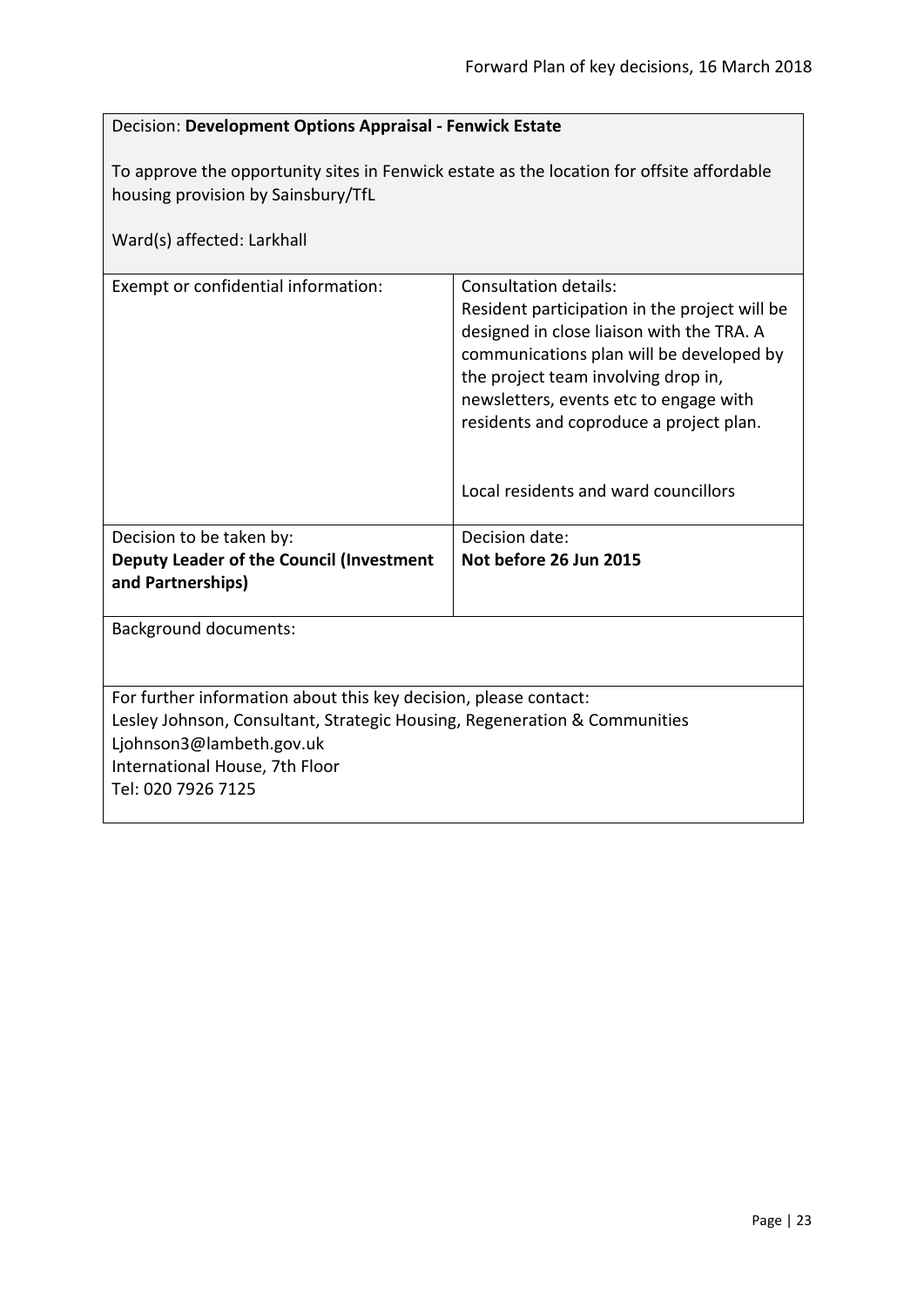<span id="page-23-0"></span>

| <b>Decision: One Oracle Contract Extension</b>                                                                                                                                                                                                      |                              |  |
|-----------------------------------------------------------------------------------------------------------------------------------------------------------------------------------------------------------------------------------------------------|------------------------------|--|
| To extend the existing One Oracle support arrangements by a further 2 years. This is<br>necessary to ensure that the Council can maintain its obligations of Paying people, Paying<br>suppliers and Collecting Debt.<br>Ward(s) affected: All Wards |                              |  |
|                                                                                                                                                                                                                                                     |                              |  |
| Exempt or confidential information:                                                                                                                                                                                                                 | <b>Consultation details:</b> |  |
| Decision to be taken by:                                                                                                                                                                                                                            | Decision date:               |  |
| Deputy Leader of the Council (Investment<br>and Partnerships)                                                                                                                                                                                       | Not before 31 Mar 2016       |  |
| <b>Background documents:</b>                                                                                                                                                                                                                        |                              |  |
| For further information about this key decision, please contact:                                                                                                                                                                                    |                              |  |
| Jason Martin, Technical Project Manager                                                                                                                                                                                                             |                              |  |
| JMartin@lambeth.gov.uk                                                                                                                                                                                                                              |                              |  |
| Olive Morris House - 2nd Floor                                                                                                                                                                                                                      |                              |  |
| Tel: 020 7926 6244                                                                                                                                                                                                                                  |                              |  |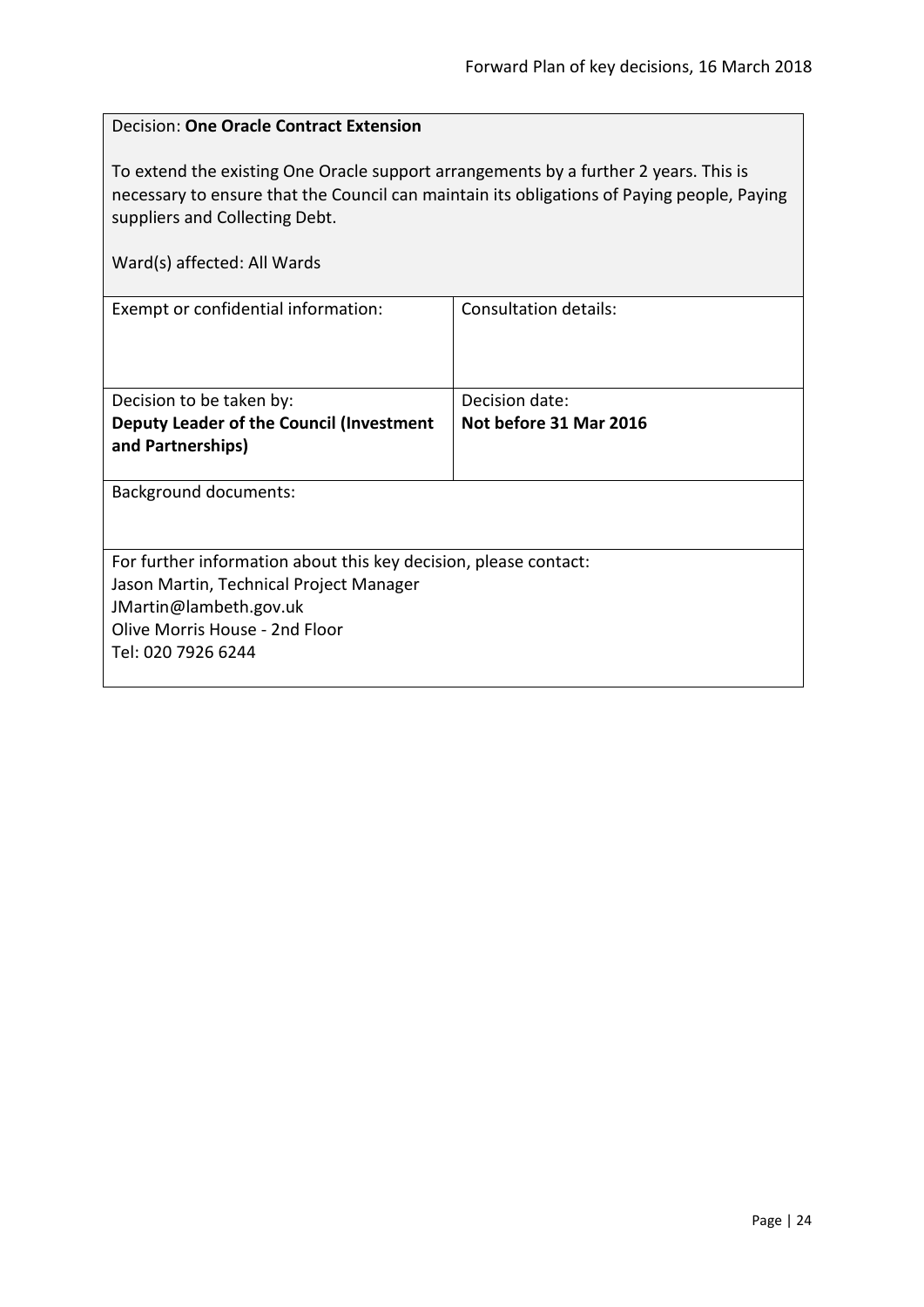<span id="page-24-0"></span>

| Decision: Delivery of Budget                                     |                       |  |
|------------------------------------------------------------------|-----------------------|--|
| Implementation of budget recommendations                         |                       |  |
| Ward(s) affected: All Wards                                      |                       |  |
| Exempt or confidential information:                              | Consultation details: |  |
|                                                                  |                       |  |
| Decision to be taken by:                                         | Decision date:        |  |
| Deputy Leader of the Council (Investment<br>and Partnerships)    | Not before 6 Oct 2016 |  |
|                                                                  |                       |  |
| <b>Background documents:</b>                                     |                       |  |
|                                                                  |                       |  |
| For further information about this key decision, please contact: |                       |  |
| Christina Thompson, Director of Finance                          |                       |  |
| CThompson3@lambeth.gov.uk                                        |                       |  |
| Phoenix House - 8th Floor<br>Tel: 020 7926 2634                  |                       |  |
|                                                                  |                       |  |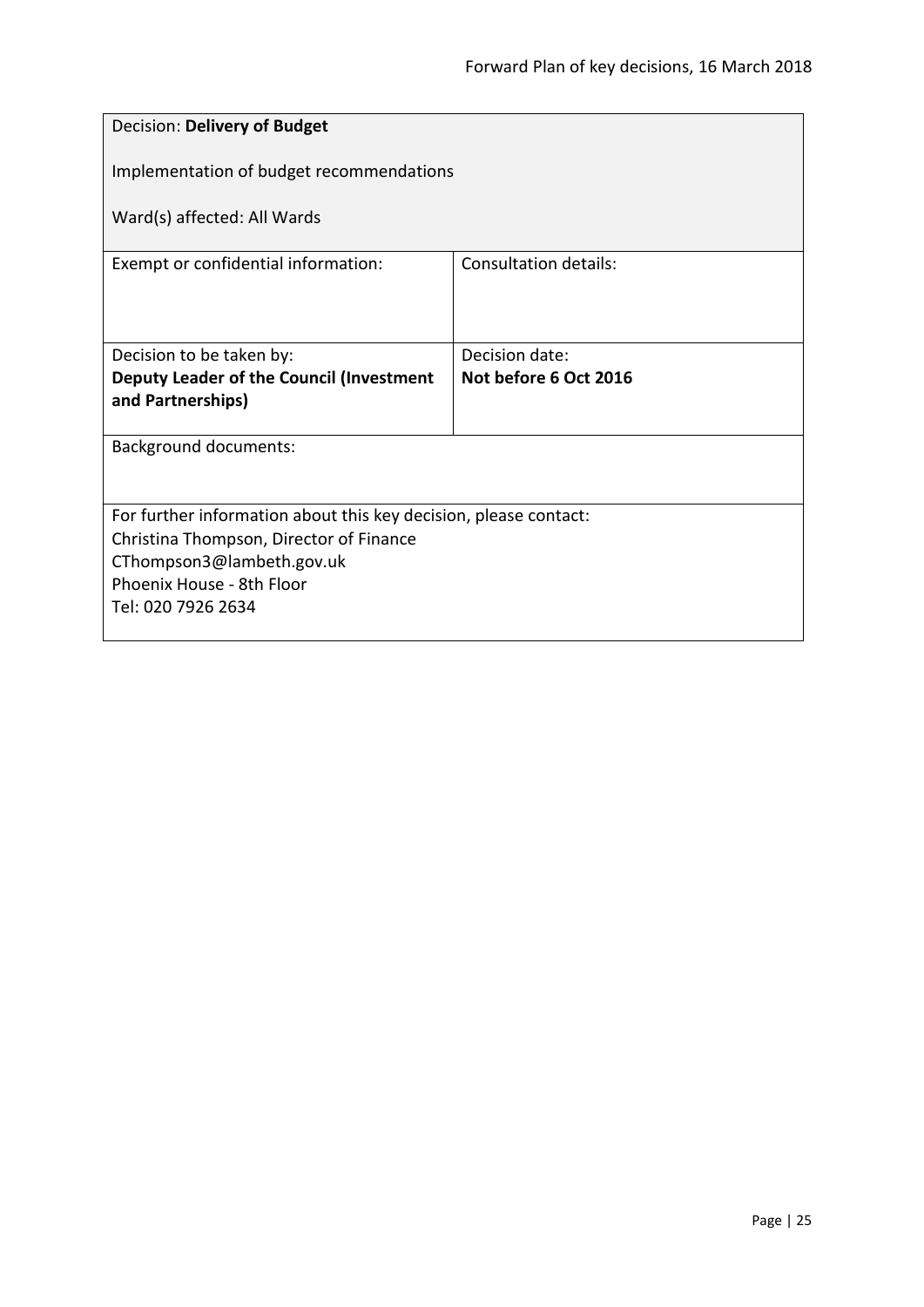<span id="page-25-0"></span>

| Decision: The Nine Elms Vauxhall Development Business Case                                                                                                |                                          |  |
|-----------------------------------------------------------------------------------------------------------------------------------------------------------|------------------------------------------|--|
| The approval of £1.986m from s106/Community Infrastructure Levy in Nine Elms Vauxhall<br>for 2017/18.                                                     |                                          |  |
| Ward(s) affected: Oval; Stockwell                                                                                                                         |                                          |  |
| Exempt or confidential information:                                                                                                                       | Consultation details:                    |  |
|                                                                                                                                                           |                                          |  |
| Decision to be taken by:<br>Deputy Leader of the Council (Investment<br>and Partnerships)                                                                 | Decision date:<br>Not before 12 Dec 2016 |  |
| <b>Background documents:</b>                                                                                                                              |                                          |  |
| For further information about this key decision, please contact:<br>Moira McGrath, Director of Strategy and Commissioning Adults<br>moira.mcgrath@nhs.net |                                          |  |
| Tel: 0203 049 4481                                                                                                                                        |                                          |  |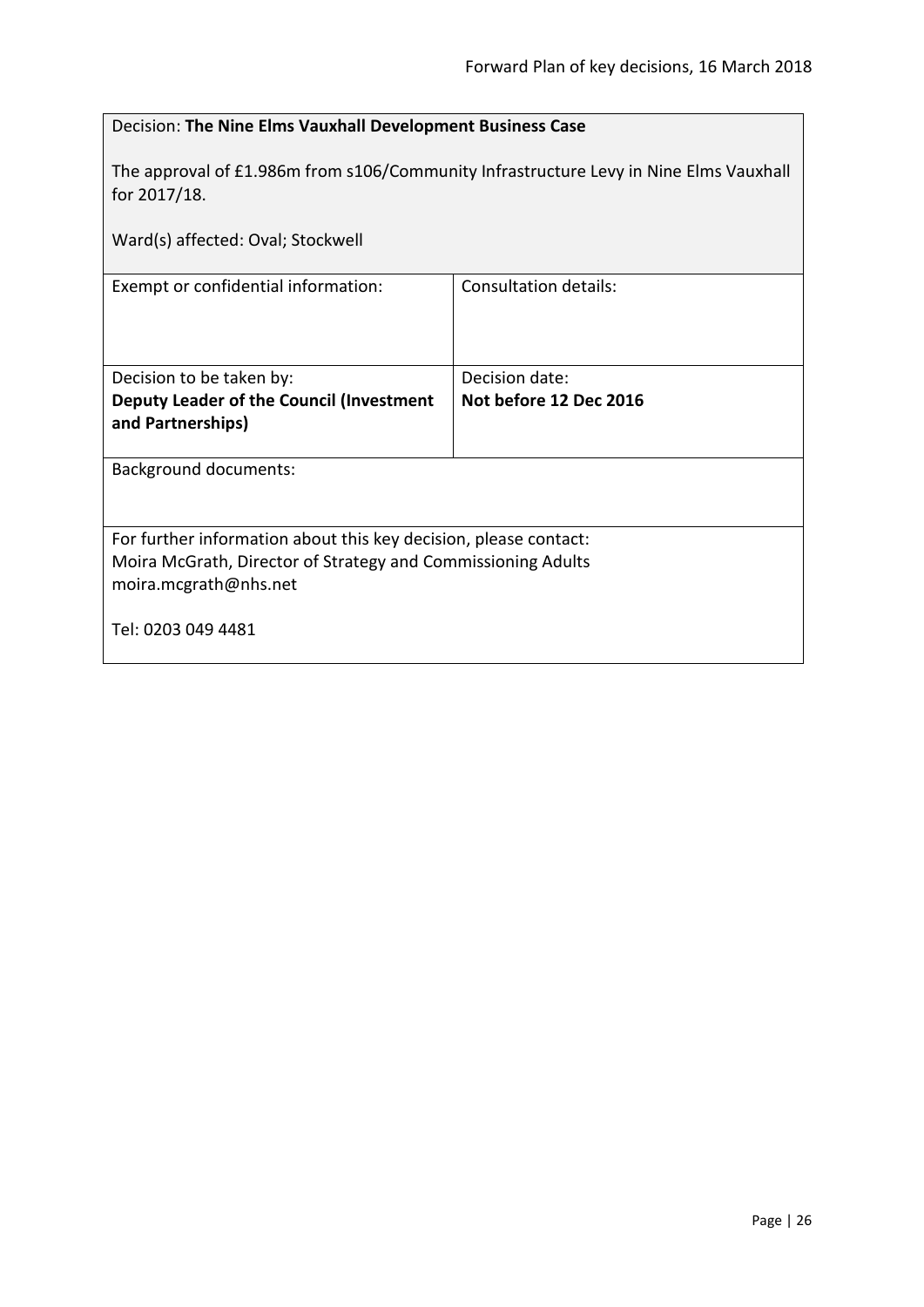#### <span id="page-26-0"></span>Decision: **Proposal regarding the site at the former Clapham Old Library**

Following the acquisition of the property at 60 Orlando Road, the Council is proposing to work with Ipsus Developments and Omnibus Theatre to bring forward plans for a small scale redevelopment of the rear of the site, with the aim of creating a new asset, subject to further discussions with the planning department and formal consent, which will provide a sustainable revenue stream to the parties. The form of this joint venture is being discussed and it is anticipated that any works contracts will be under the OJEU threshold.

The Council wishes to engage with the above parties who will bring the local and commercial expertise to the venture. Ipsus Developments brought the opportunity to the Council and in recognition of their input to the process, it is proposed that the Council continues to utilise their significant local development expertise.

The Council also wishes to continue to work collaboratively with Omnibus to ensure the future of the building as a leading performance arts venue.

Ward(s) affected: Clapham Town

| Exempt or confidential information:                                                                                                                                                                                   | Consultation details:  |
|-----------------------------------------------------------------------------------------------------------------------------------------------------------------------------------------------------------------------|------------------------|
| Decision to be taken by:                                                                                                                                                                                              | Decision date:         |
| Deputy Leader of the Council (Investment<br>and Partnerships)                                                                                                                                                         | Not before 12 Jun 2017 |
| <b>Background documents:</b>                                                                                                                                                                                          |                        |
| For further information about this key decision, please contact:<br>Sophie Linton, Head of Valuation and Strategic Property Services<br>SLinton@lambeth.gov.uk<br>2nd Floor, Olive Morris House<br>Tel: 020 7926 6954 |                        |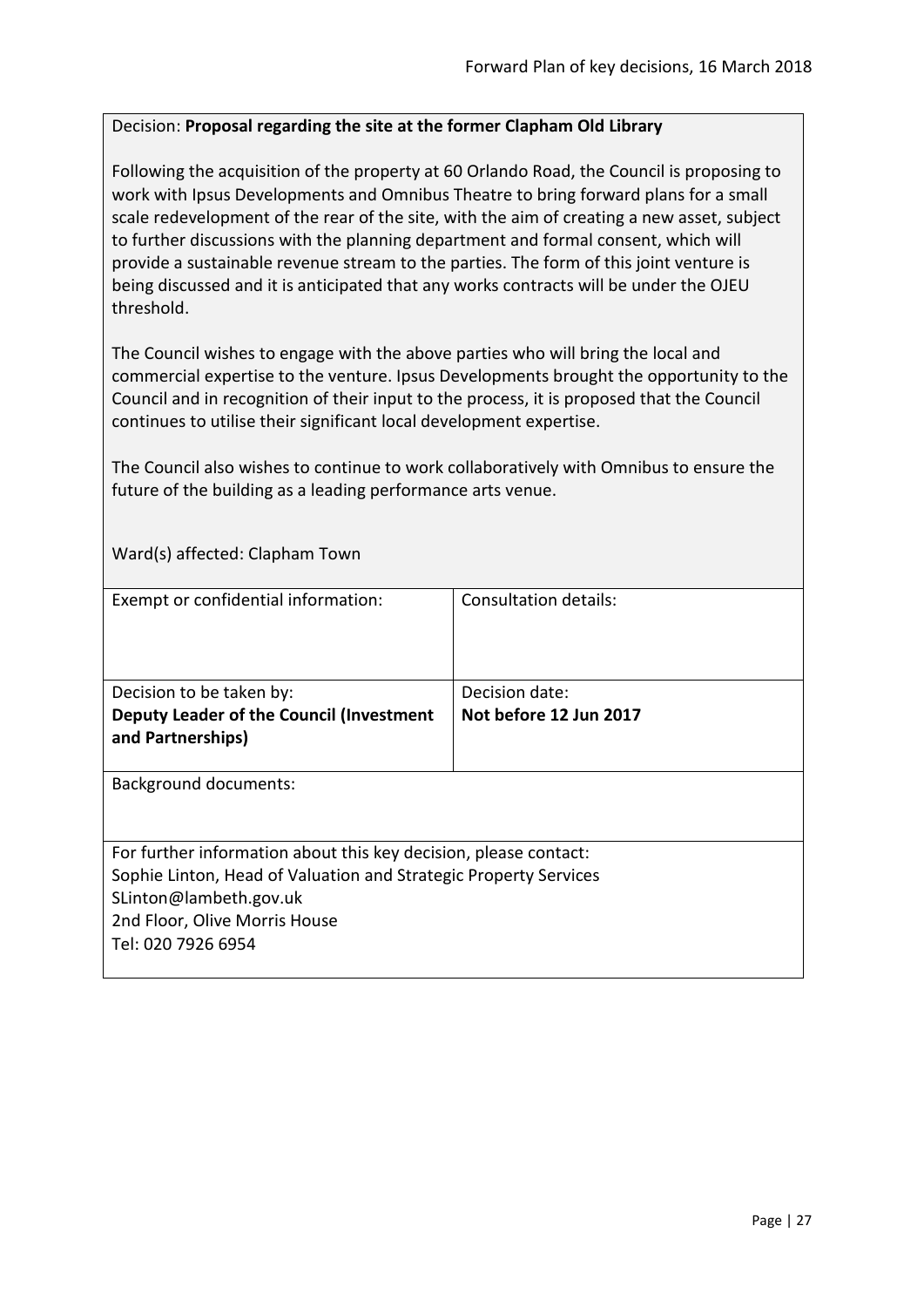<span id="page-27-0"></span>

| Decision: Upper Norwood Joint Library                                           |                              |
|---------------------------------------------------------------------------------|------------------------------|
| To grant a 25 year lease to Upper Norwood Library Trust at a peppercorn rent    |                              |
| Ward(s) affected: Gipsy Hill                                                    |                              |
| Exempt or confidential information:                                             | <b>Consultation details:</b> |
|                                                                                 |                              |
| Decision to be taken by:                                                        | Decision date:               |
| Deputy Leader of the Council (Investment                                        | Not before 17 Jul 2017       |
| and Partnerships)                                                               |                              |
| Background documents:                                                           |                              |
|                                                                                 |                              |
| For further information about this key decision, please contact:                |                              |
| Donna Wiggins, Lead Commissioner, Strategic Housing, Regeneration & Communities |                              |
| dwiggins@lambeth.gov.uk<br>Phoenix House - 3rd Floor                            |                              |
| Tel: 020 7926 2681                                                              |                              |
|                                                                                 |                              |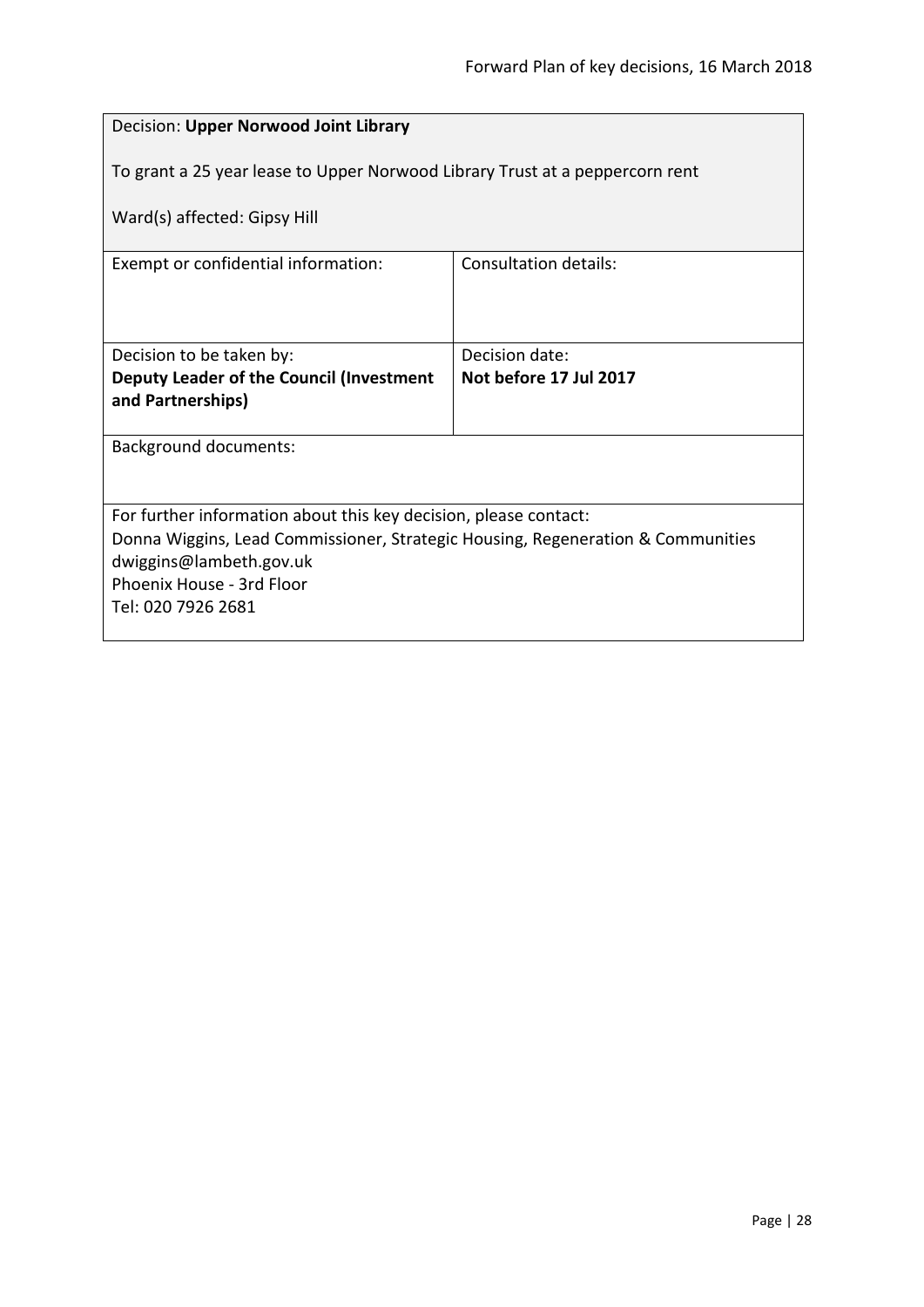<span id="page-28-0"></span>Decision: **Temporary Accommodation - Modular Construction on Council Owned Hostel Sites**

To approve investment of £3,000,000 for the construction of Temporary Accommodation modular type units on two council owned hostel sites for the purpose of providing temporary accommodation to homeless households.

Ward(s) affected: Gipsy Hill; Streatham South

| Exempt or confidential information:                                                | Consultation details:  |
|------------------------------------------------------------------------------------|------------------------|
|                                                                                    |                        |
| Decision to be taken by:                                                           | Decision date:         |
| Deputy Leader of the Council (Investment                                           | Not before 31 Jul 2017 |
| and Partnerships)                                                                  |                        |
|                                                                                    |                        |
| Background documents:                                                              |                        |
|                                                                                    |                        |
| For further information about this key decision, please contact:                   |                        |
| Mandy Green (Associate Director Commissioning), Assistant Director Accommodation & |                        |
| Property                                                                           |                        |
| mgreen3@lambeth.gov.uk                                                             |                        |
|                                                                                    |                        |
| Tel: 02079267020                                                                   |                        |
|                                                                                    |                        |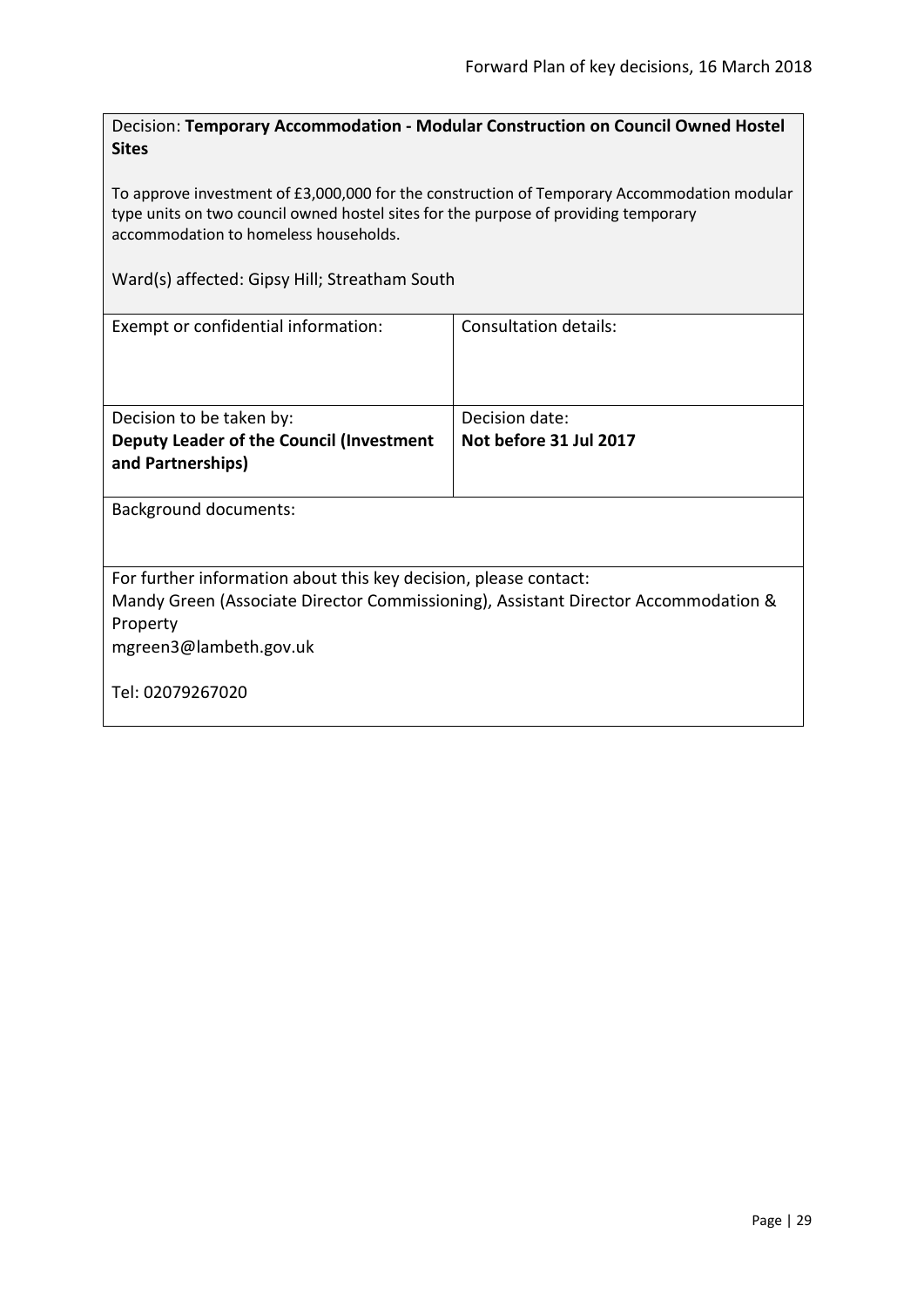#### <span id="page-29-0"></span>Decision: **Disposal of Land at Lollard Street – Former Ethelred Youth Centre Site**

To enter into a Development Agreement of the land at Lollard Street SE11 6QH with the Education and Skills Funding Agency (ESFA) and on completion to grant a 125 year lease to the EFSA's nominated school operator, the National Autistic Society for the purpose of providing an SEN Free School.

Ward(s) affected: Prince's

| Exempt or confidential information:                                                                                                                                                                                   | Consultation details:  |
|-----------------------------------------------------------------------------------------------------------------------------------------------------------------------------------------------------------------------|------------------------|
|                                                                                                                                                                                                                       |                        |
| Decision to be taken by:                                                                                                                                                                                              | Decision date:         |
| Deputy Leader of the Council (Investment<br>and Partnerships)                                                                                                                                                         | Not before 18 Dec 2017 |
| <b>Background documents:</b>                                                                                                                                                                                          |                        |
| For further information about this key decision, please contact:<br>Sophie Linton, Head of Valuation and Strategic Property Services<br>SLinton@lambeth.gov.uk<br>2nd Floor, Olive Morris House<br>Tel: 020 7926 6954 |                        |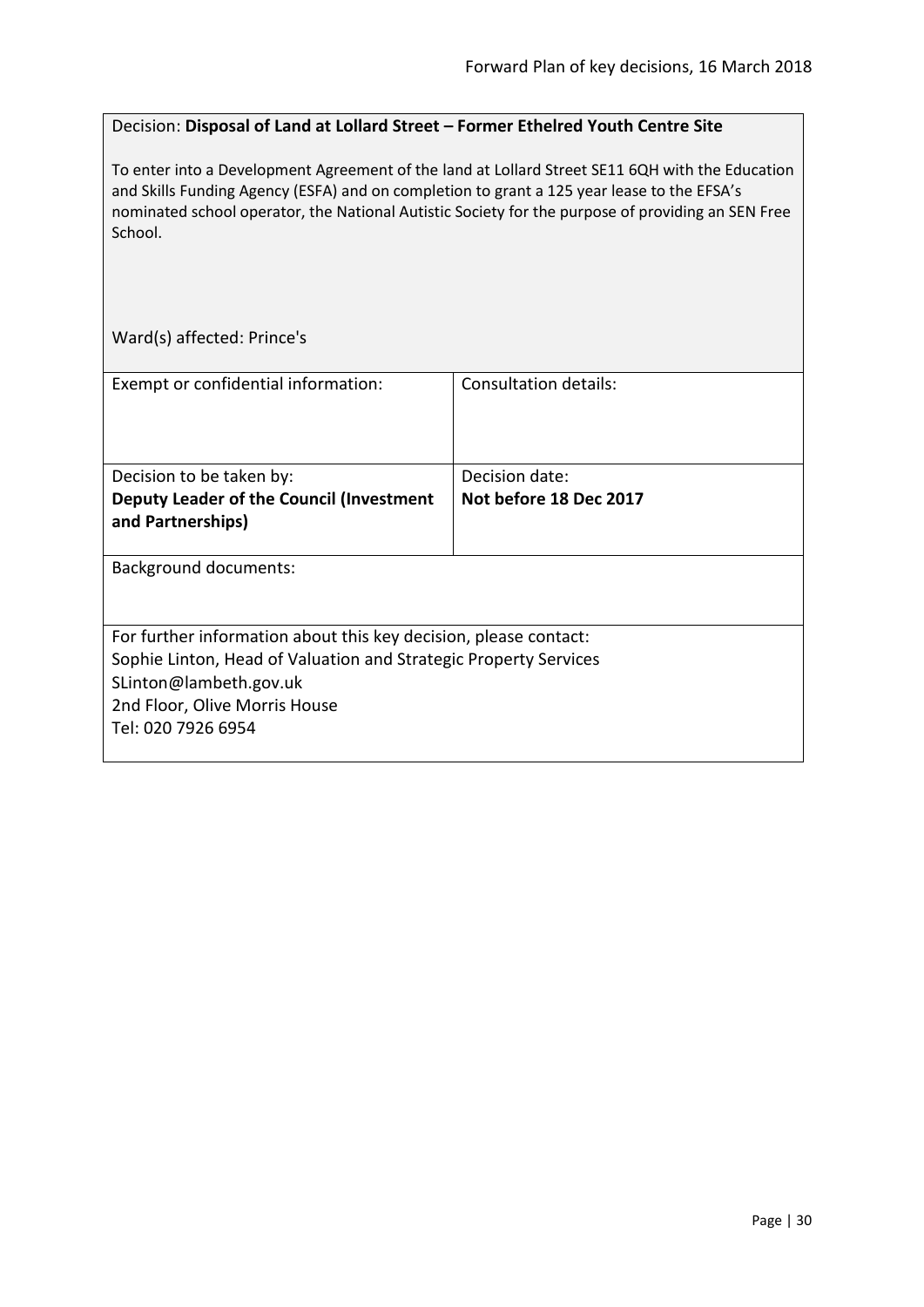#### <span id="page-30-0"></span>Decision: **Carmelita Centre and Orsett Street Lead Consultant Architect**

To appoint a Lead Consultant Architect for the Carmelita Centre and Orsett Street projects. This appointment will allow the progression of these projects – the architect will present several options for the developments, and after a decision is made will work on their further design.

### Ward(s) affected: Prince's

| Exempt or confidential information:<br>Part exempt<br>Information relating to the financial or<br>business affairs of any particular person<br>(including the authority holding that<br>information) | Consultation details:  |
|------------------------------------------------------------------------------------------------------------------------------------------------------------------------------------------------------|------------------------|
| Decision to be taken by:                                                                                                                                                                             | Decision date:         |
| Deputy Leader of the Council (Investment<br>and Partnerships)                                                                                                                                        | Not before 15 Jan 2018 |
| <b>Background documents:</b>                                                                                                                                                                         |                        |
| For further information about this key decision, please contact:<br>Annabel Gray, Consultant Project Manager<br>AGray@lambeth.gov.uk                                                                 |                        |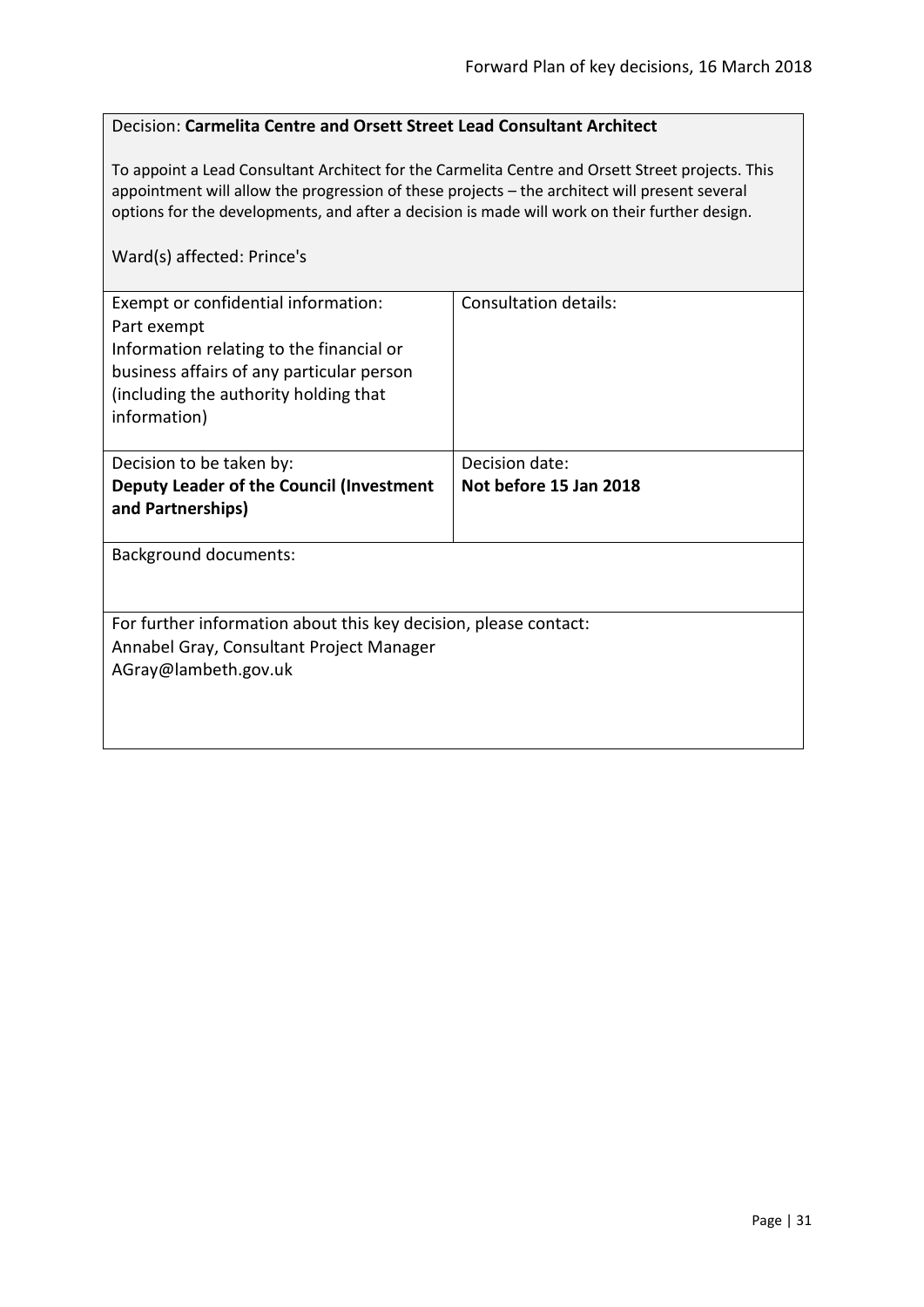<span id="page-31-0"></span>

| Decision: Westbury Estate St James Development Agreement                                                                                        |                              |
|-------------------------------------------------------------------------------------------------------------------------------------------------|------------------------------|
| Authority to enter into the Development Agreement with St James regarding the delivery of new<br>homes for Council rent on the Westbury Estate. |                              |
| Ward(s) affected: Clapham Town                                                                                                                  |                              |
| Exempt or confidential information:                                                                                                             | <b>Consultation details:</b> |
|                                                                                                                                                 |                              |
| Decision to be taken by:                                                                                                                        | Decision date:               |
| Deputy Leader of the Council (Investment<br>and Partnerships)                                                                                   | Not before 2 Apr 2018        |
| <b>Background documents:</b>                                                                                                                    |                              |
| For further information about this key decision, please contact:                                                                                |                              |
| Jed Young, Assistant Director Housing Regeneration                                                                                              |                              |
| JYoung1@lambeth.gov.uk                                                                                                                          |                              |
| Tel: 0207 926 3463                                                                                                                              |                              |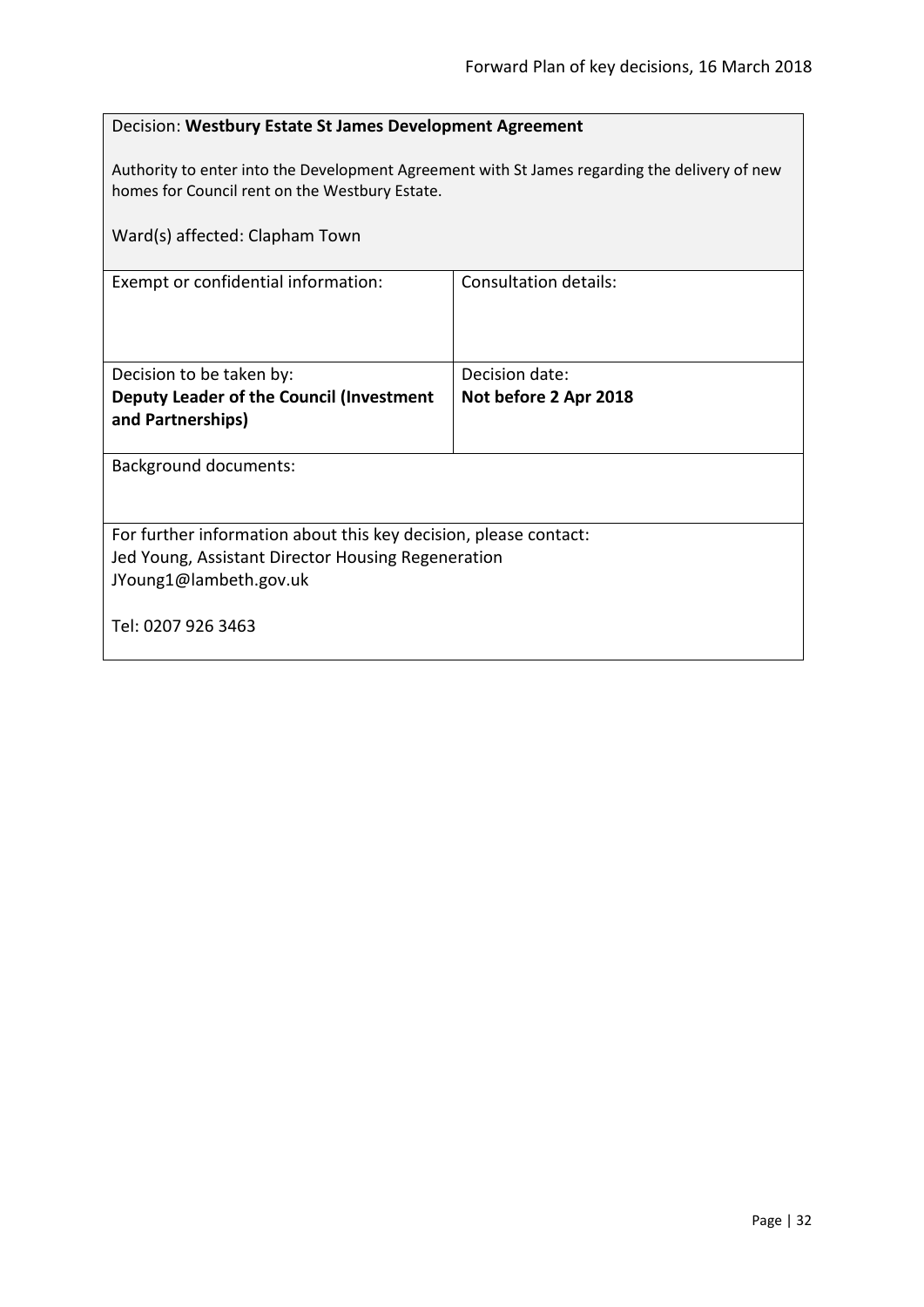# <span id="page-32-0"></span>Decision: **Purchase of residential properties at Crichton Street**

To acquire two properties on Crichton Street, next to the Westbury Estate. These properties sit within the masterplan for which a planning application has been made.

| Ward(s) affected: Clapham Town                                   |                       |
|------------------------------------------------------------------|-----------------------|
| Exempt or confidential information:                              | Consultation details: |
| Decision to be taken by:                                         | Decision date:        |
| Deputy Leader of the Council (Investment<br>and Partnerships)    | Not before 2 Apr 2018 |
| <b>Background documents:</b>                                     |                       |
| For further information about this key decision, please contact: |                       |
| Jed Young, Assistant Director Housing Regeneration               |                       |
| JYoung1@lambeth.gov.uk                                           |                       |
| Tel: 0207 926 3463                                               |                       |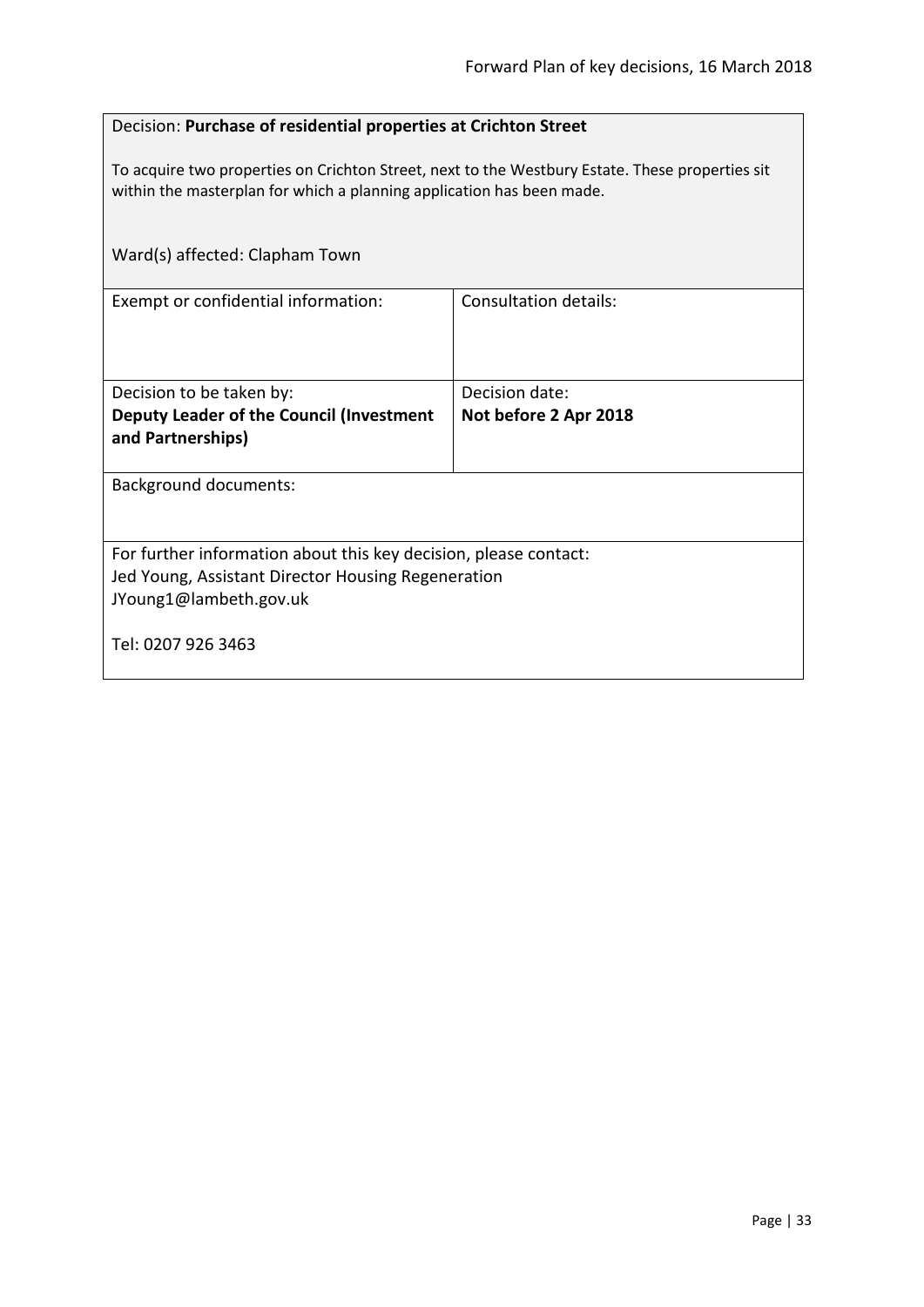<span id="page-33-0"></span>

| Decision: Grant of Retained Right to Buy Receipts to the Guinness Trust                                                                                                                                                                                                                                |                              |
|--------------------------------------------------------------------------------------------------------------------------------------------------------------------------------------------------------------------------------------------------------------------------------------------------------|------------------------------|
| Approve the payment of £1.9m in Right to Buy receipts so as to reduce the rents levels of<br>33 Affordable Rented units to Housing Benefit Levels, for which the Council will have<br>nomination rights, as part of the regeneration of the Loughborough Park Estate.<br>Ward(s) affected: Coldharbour |                              |
|                                                                                                                                                                                                                                                                                                        |                              |
| Exempt or confidential information:                                                                                                                                                                                                                                                                    | <b>Consultation details:</b> |
| Decision to be taken by:                                                                                                                                                                                                                                                                               | Decision date:               |
| Deputy Leader of the Council (Investment<br>and Partnerships)                                                                                                                                                                                                                                          | Not before 16 Apr 2018       |
| <b>Background documents:</b>                                                                                                                                                                                                                                                                           |                              |
| For further information about this key decision, please contact:<br>Andy Radice, Social Housing Liaison Manager<br>aradice@lambeth.gov.uk<br>Hambrook House<br>Tel: 020 7926 3611                                                                                                                      |                              |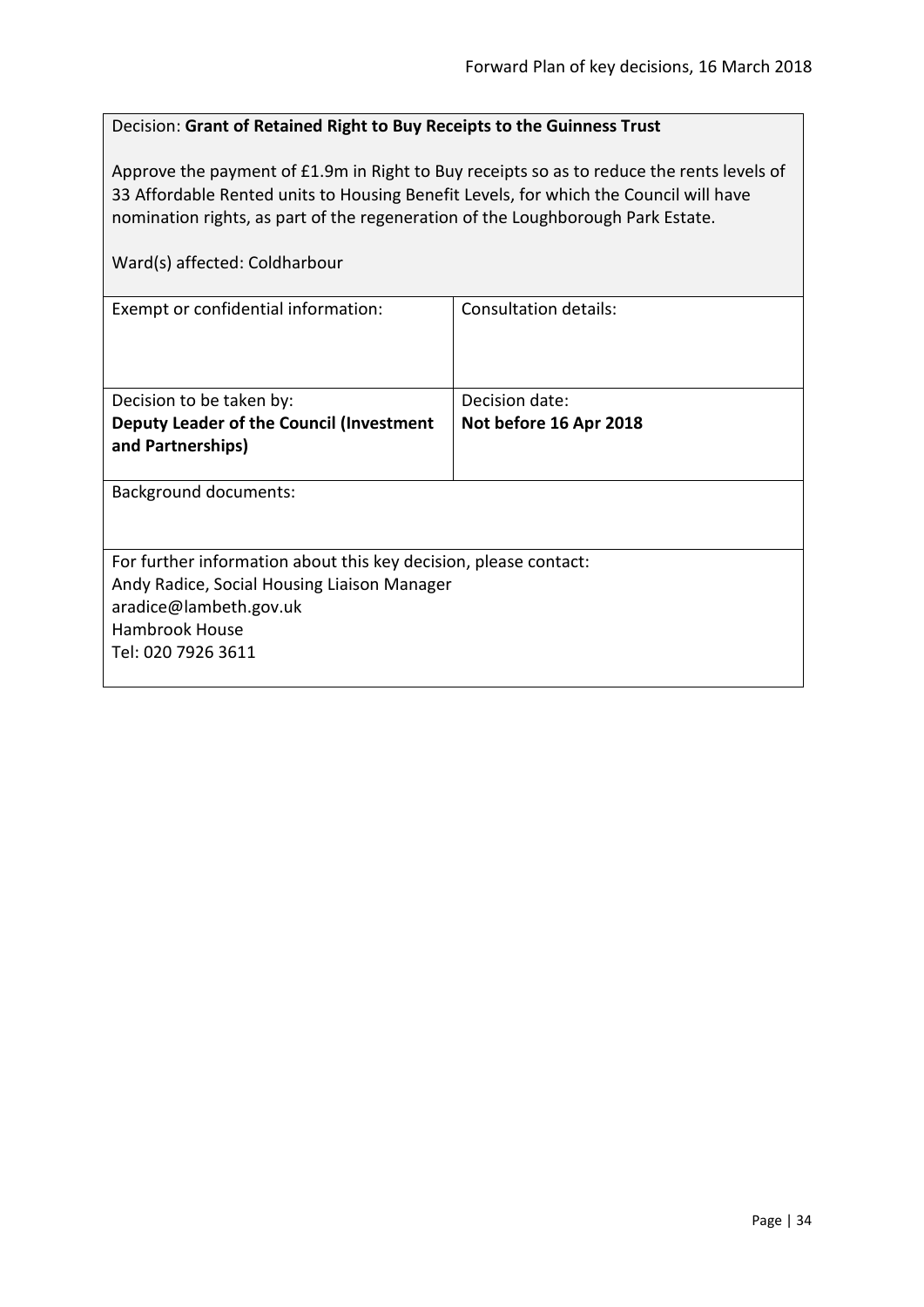<span id="page-34-0"></span>Decision: **Contract extensions and variations for care and support services within Extra Care Housing**

The proposal was to extend both current contracts for the provision of care and support within extra care schemes for two years from 1st April 2015 to 31st March 2017.

Outcome-based models for extra care will be investigated in order to find one (or more) that provide the best value for both tenants and the council, while promoting community involvement both within and without the schemes. Various models are available and best practise in extra care is developing rapidly. A two year extension will allow time for a thorough investigation of these options and a procurement exercise.

| Exempt or confidential information:                              | Consultation details:                      |
|------------------------------------------------------------------|--------------------------------------------|
|                                                                  | Discussion with ward councillors will take |
|                                                                  | place during the extension period.         |
|                                                                  |                                            |
|                                                                  |                                            |
| Decision to be taken by:                                         | Decision date:                             |
| <b>Cabinet Member for Adult Social Care</b>                      | Not before 31 Oct 2016                     |
|                                                                  |                                            |
|                                                                  |                                            |
| <b>Background documents:</b>                                     |                                            |
|                                                                  |                                            |
|                                                                  |                                            |
| For further information about this key decision, please contact: |                                            |
| Ginny Hume, Commissioning Lead- Domiciliary Care                 |                                            |
|                                                                  |                                            |
| GHume@lambeth.gov.uk                                             |                                            |
| <b>Phoenix House</b>                                             |                                            |
| Tel: 020 7926 5178                                               |                                            |
|                                                                  |                                            |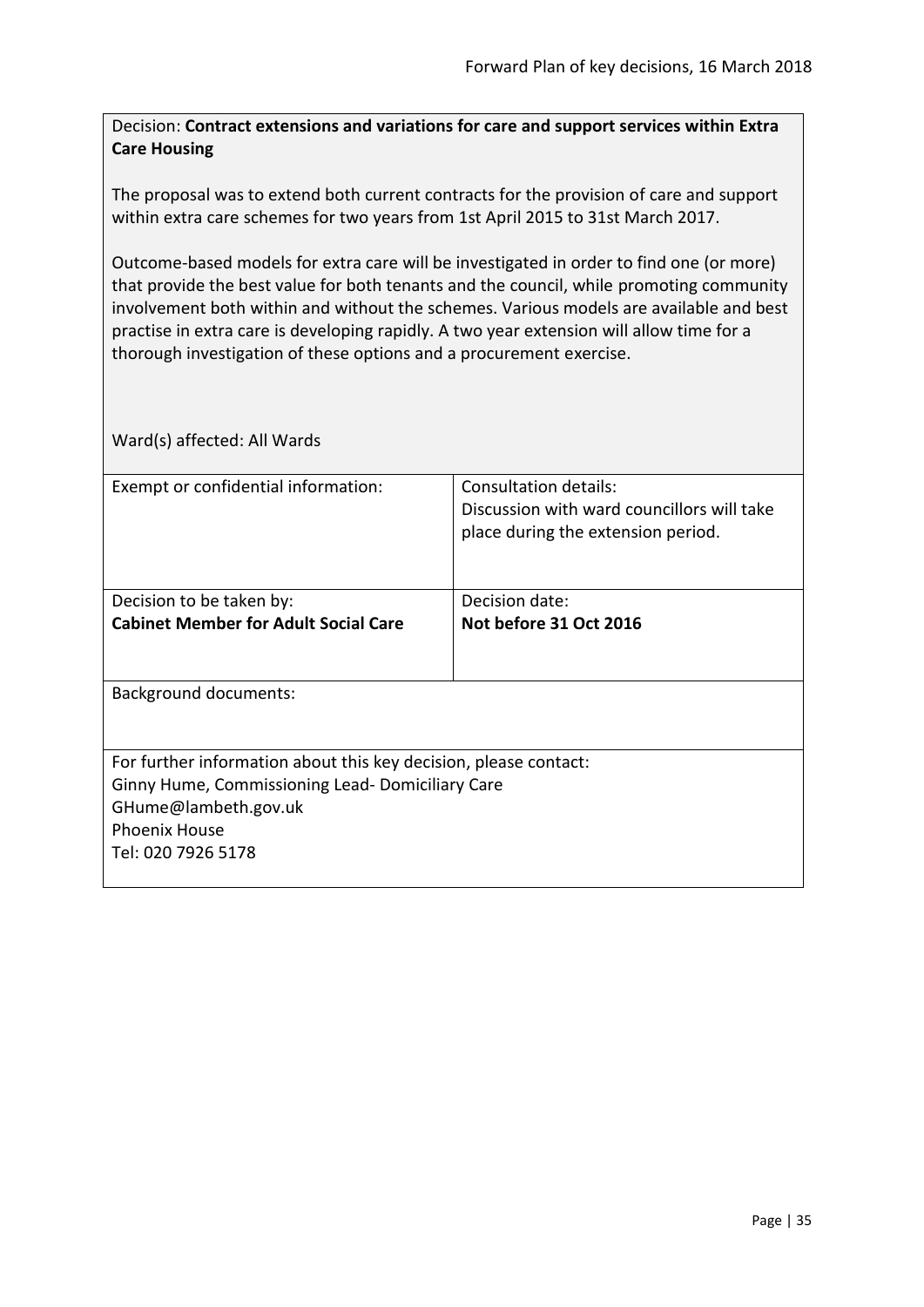#### <span id="page-35-0"></span>Decision: **Care and Support at Bankhouse Extra Care Scheme**

The proposed decision is to finalise the negotiations begun in 2012 to appoint One Housing Group as the provider of care and support at Bankhouse, a newly developed extra care scheme.

The contract will be for a period of 2 years, with a potential extension period of 1 year and with a cost of approximately £610,000 per annum when the scheme is at full operation.

The care and support service will be funded from existing adult social care budgets.

Ward(s) affected: Prince's

| Exempt or confidential information:                              | <b>Consultation details:</b> |
|------------------------------------------------------------------|------------------------------|
|                                                                  |                              |
|                                                                  |                              |
| Decision to be taken by:                                         | Decision date:               |
| <b>Cabinet Member for Adult Social Care</b>                      | 23 Mar 2018                  |
|                                                                  |                              |
|                                                                  |                              |
| <b>Background documents:</b>                                     |                              |
|                                                                  |                              |
|                                                                  |                              |
| For further information about this key decision, please contact: |                              |
| Helen Bolger, Strategic Commissioning Manager                    |                              |
|                                                                  |                              |
| 3rd Floor, Phoenix House                                         |                              |
| Tel: 020 7926 2724                                               |                              |
|                                                                  |                              |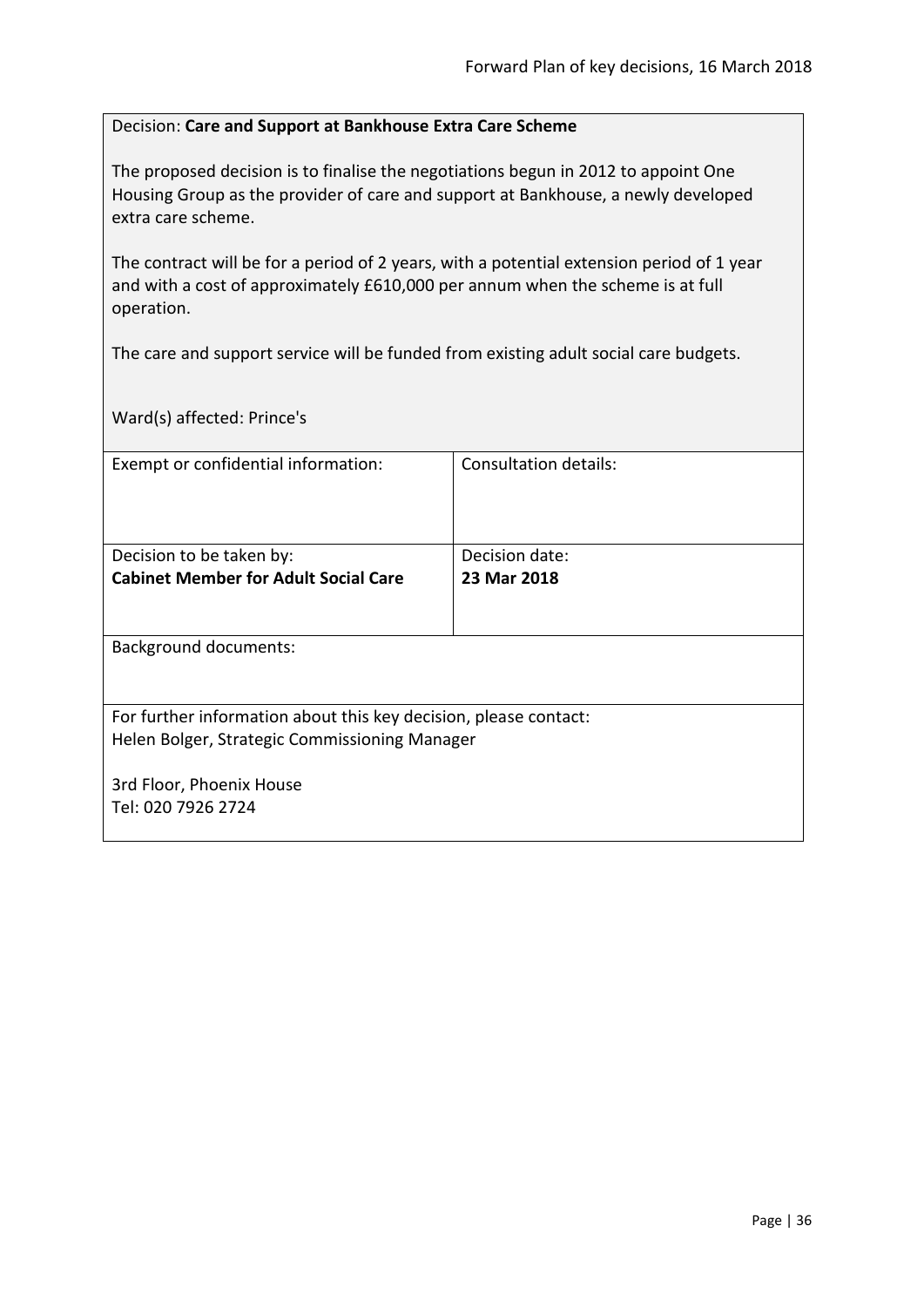| Decision: Tenancy Support Service - Single Homeless Project                                                                                                                                                                      |                        |
|----------------------------------------------------------------------------------------------------------------------------------------------------------------------------------------------------------------------------------|------------------------|
| Ward(s) affected: All Wards                                                                                                                                                                                                      |                        |
| Exempt or confidential information:                                                                                                                                                                                              | Consultation details:  |
| Decision to be taken by:                                                                                                                                                                                                         | Decision date:         |
| <b>Cabinet Member for Adult Social Care</b>                                                                                                                                                                                      | Not before 13 Nov 2017 |
| <b>Background documents:</b>                                                                                                                                                                                                     |                        |
| For further information about this key decision, please contact:<br>Emily Newell, Commissioning Officer, Strategy & Commissioning: Housing & Communities<br>ENewell@lambeth.gov.uk<br><b>Phoenix House</b><br>Tel: 0207 926 0973 |                        |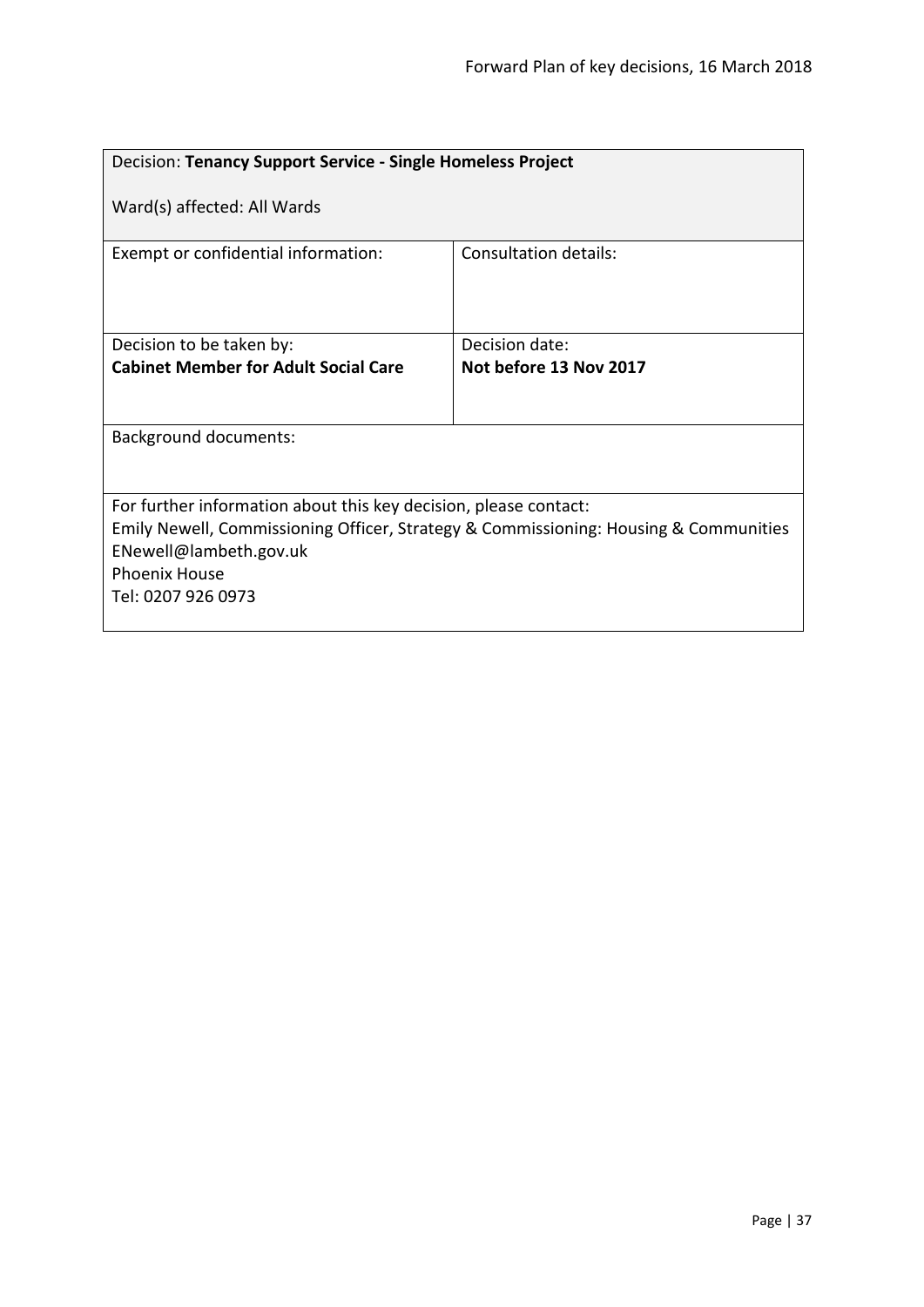#### Decision: **Independent and Living Carers Partnership (ILCP) Contract Extension**

The report will propose a 2 year contract extension be approved for the Independent and Living Carers Partnership (ILCP). The ILCP was formed in April 2015 and awarded a three year contract which ends on 31 March 2018, with option of two year extension. The ILCP is a key partnership that delivers advocacy, information, advice and carers services to people of all disabilities in Lambeth. In addition, it provides added value through the strategic partnerships it has developed across the CCG and Council. The integrated commissioning team have worked with the ILCP to develop a strategic plan which sets out their future direction – this is detailed in Appendix One.

| Exempt or confidential information:                              | Consultation details:  |  |
|------------------------------------------------------------------|------------------------|--|
|                                                                  |                        |  |
|                                                                  |                        |  |
| Decision to be taken by:                                         | Decision date:         |  |
| <b>Cabinet Member for Adult Social Care</b>                      | Not before 22 Jan 2018 |  |
|                                                                  |                        |  |
|                                                                  |                        |  |
| <b>Background documents:</b>                                     |                        |  |
|                                                                  |                        |  |
|                                                                  |                        |  |
| For further information about this key decision, please contact: |                        |  |
| Brent Withers, Strategy and Commissioning Manager                |                        |  |
| Bwithers@lambeth.gov.uk                                          |                        |  |
| <b>Phoenix House</b>                                             |                        |  |
| Tel: 020 7926 7513                                               |                        |  |
|                                                                  |                        |  |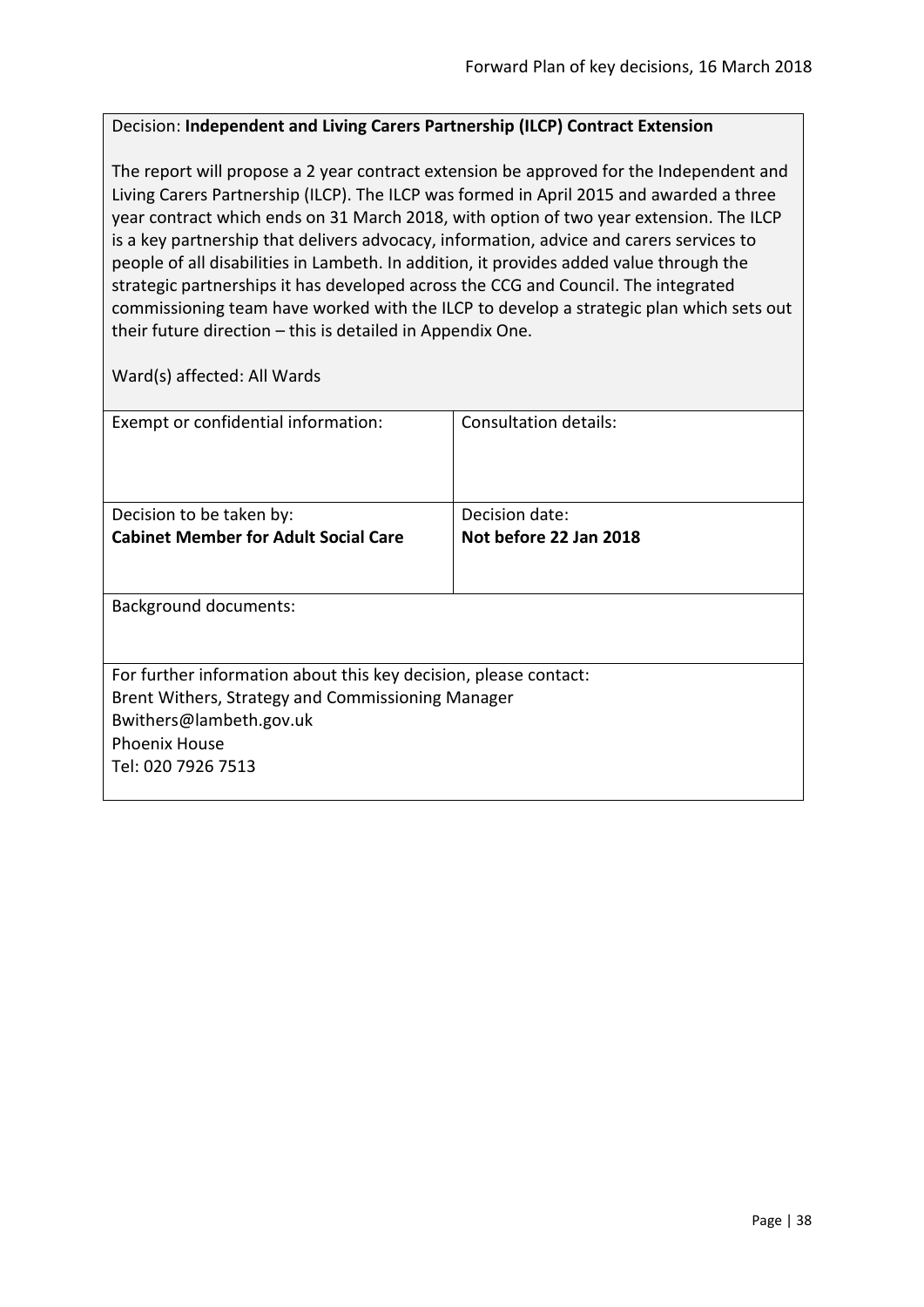| Decision: Latch House offender service                                                                                                                                                                          |                        |  |
|-----------------------------------------------------------------------------------------------------------------------------------------------------------------------------------------------------------------|------------------------|--|
| This decision will enable the Council to undertake a competitive tendering process to<br>award the contract to provide the Latch House offender service from April 2018 onwards.<br>Ward(s) affected: All Wards |                        |  |
| <b>Consultation details:</b><br>Exempt or confidential information:                                                                                                                                             |                        |  |
|                                                                                                                                                                                                                 |                        |  |
| Decision to be taken by:                                                                                                                                                                                        | Decision date:         |  |
| <b>Cabinet Member for Adult Social Care</b>                                                                                                                                                                     | Not before 12 Feb 2018 |  |
|                                                                                                                                                                                                                 |                        |  |
| <b>Background documents:</b>                                                                                                                                                                                    |                        |  |
|                                                                                                                                                                                                                 |                        |  |
| For further information about this key decision, please contact:                                                                                                                                                |                        |  |
| Emma Casey, Commissioning Officer                                                                                                                                                                               |                        |  |
| ecasey@lambeth.gov.uk                                                                                                                                                                                           |                        |  |
| Tel: 0207 9267539                                                                                                                                                                                               |                        |  |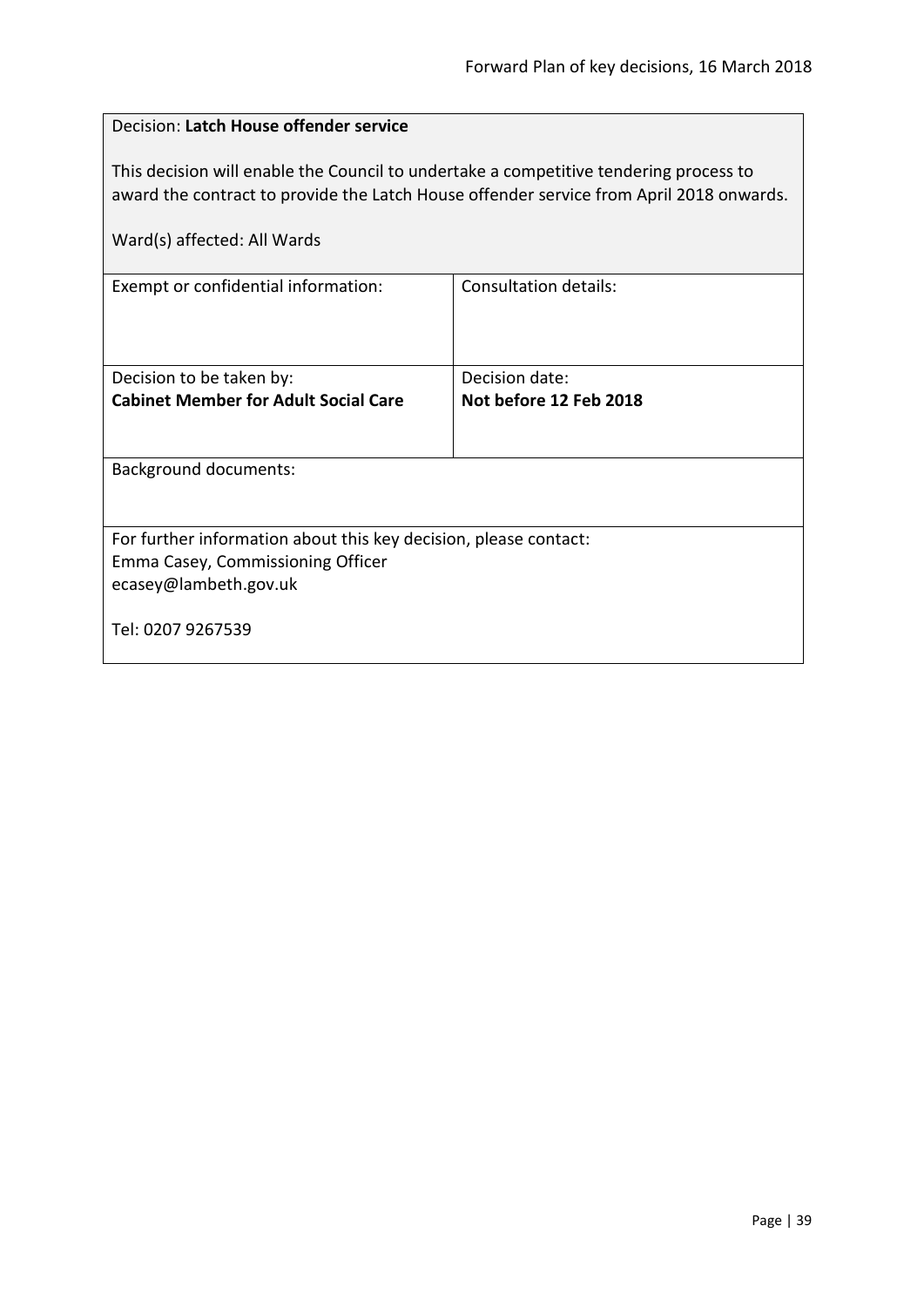| <b>Decision: Tenancy Support Service</b>                                                                                                                                                      |                        |  |
|-----------------------------------------------------------------------------------------------------------------------------------------------------------------------------------------------|------------------------|--|
| The decision to extend the current contract will enable the Council to continue to provide tenancy<br>support to residents while Housing colleagues plan the future structure of the service. |                        |  |
| Ward(s) affected: All Wards                                                                                                                                                                   |                        |  |
| Exempt or confidential information:                                                                                                                                                           | Consultation details:  |  |
|                                                                                                                                                                                               |                        |  |
| Decision to be taken by:                                                                                                                                                                      | Decision date:         |  |
| <b>Cabinet Member for Adult Social Care</b>                                                                                                                                                   | Not before 19 Feb 2018 |  |
| <b>Background documents:</b>                                                                                                                                                                  |                        |  |
|                                                                                                                                                                                               |                        |  |
| For further information about this key decision, please contact:                                                                                                                              |                        |  |
| Emma Casey, Commissioning Officer<br>ecasey@lambeth.gov.uk                                                                                                                                    |                        |  |
| Tel: 0207 9267539                                                                                                                                                                             |                        |  |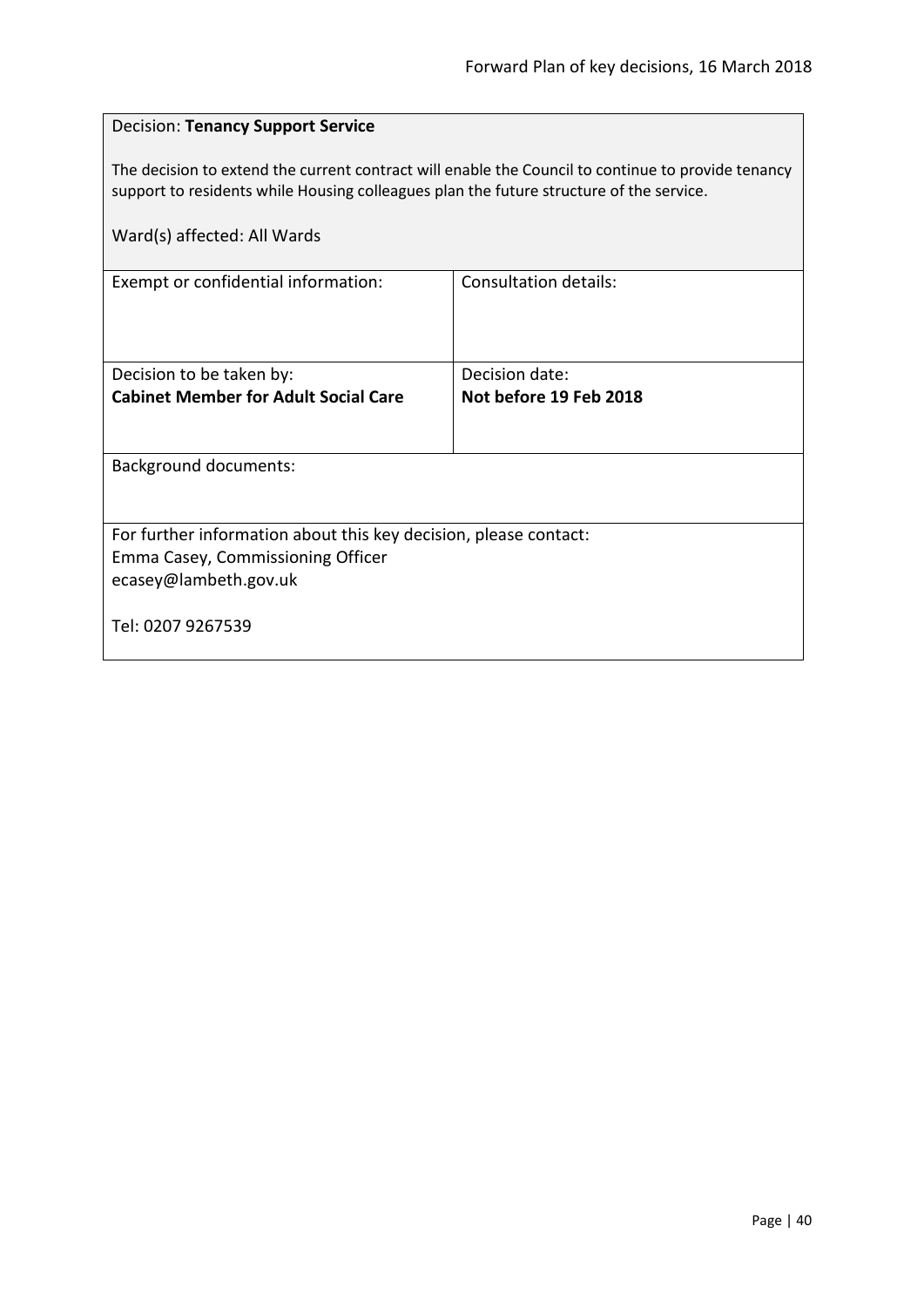| Decision: Vulnerable Adults' Pathway                                                                                                                                                                         |                              |  |
|--------------------------------------------------------------------------------------------------------------------------------------------------------------------------------------------------------------|------------------------------|--|
| The decision to extend the current contracts will enable the Council to continue to<br>provide supported housing to vulnerable rough sleepers and single homeless people in<br>Lambeth.<br>Ward(s) affected: |                              |  |
| Exempt or confidential information:                                                                                                                                                                          | <b>Consultation details:</b> |  |
|                                                                                                                                                                                                              |                              |  |
| Decision to be taken by:                                                                                                                                                                                     | Decision date:               |  |
| <b>Cabinet Member for Adult Social Care</b>                                                                                                                                                                  | Not before 19 Feb 2018       |  |
|                                                                                                                                                                                                              |                              |  |
| <b>Background documents:</b>                                                                                                                                                                                 |                              |  |
|                                                                                                                                                                                                              |                              |  |
| For further information about this key decision, please contact:                                                                                                                                             |                              |  |
| Emma Casey, Commissioning Officer                                                                                                                                                                            |                              |  |
| ecasey@lambeth.gov.uk                                                                                                                                                                                        |                              |  |
| Tel: 0207 9267539                                                                                                                                                                                            |                              |  |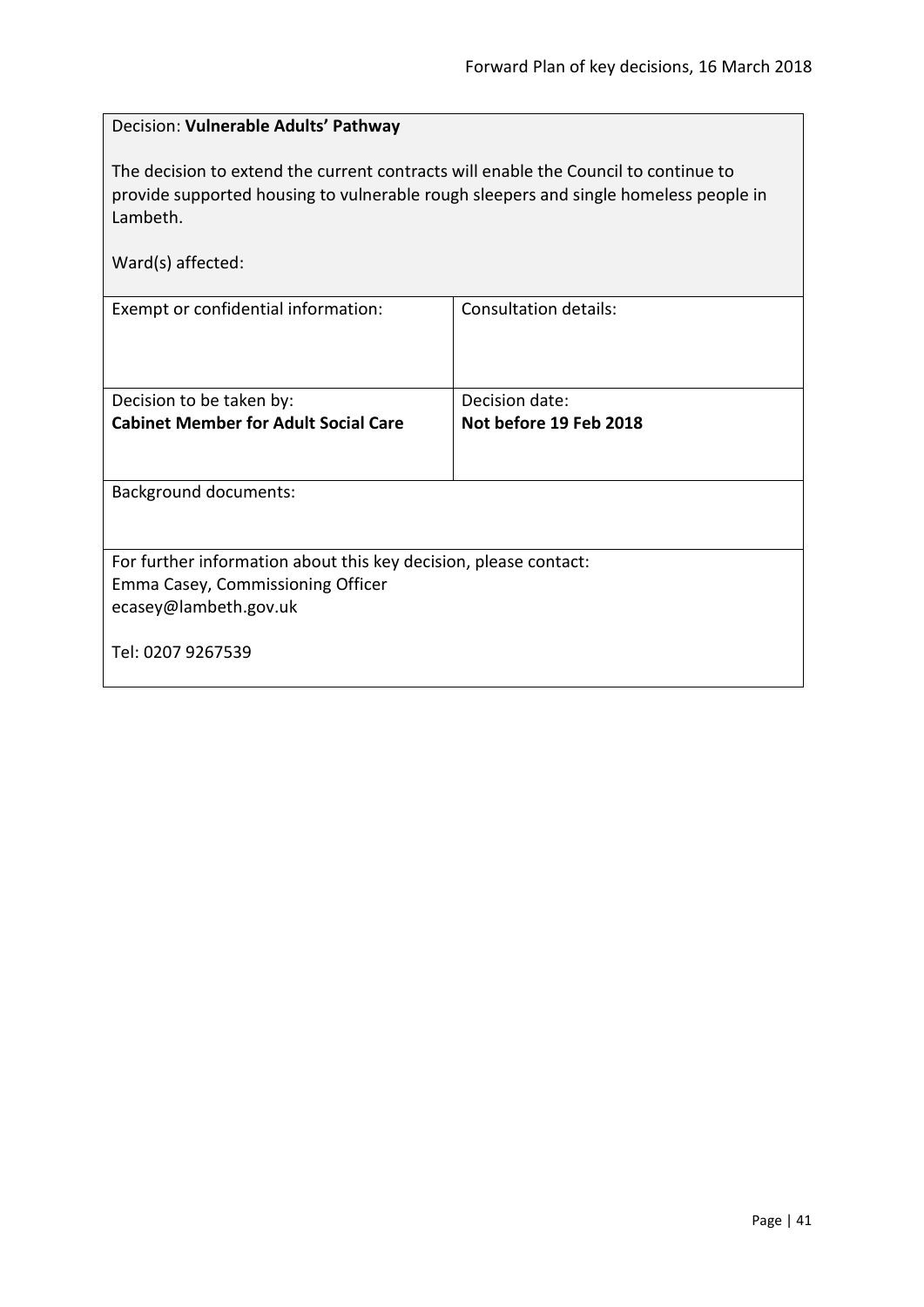| Decision: Contract Award for Supporting People Contracts                                                                                                                               |                                          |  |
|----------------------------------------------------------------------------------------------------------------------------------------------------------------------------------------|------------------------------------------|--|
| Contract award for supporting people contracts extensions. This will ensure the<br>development of cost effective and flexible support for service users with learning<br>disabilities. |                                          |  |
| Ward(s) affected: All Wards                                                                                                                                                            |                                          |  |
| Exempt or confidential information:                                                                                                                                                    | <b>Consultation details:</b>             |  |
| Decision to be taken by:<br><b>Cabinet Member for Adult Social Care</b>                                                                                                                | Decision date:<br>Not before 12 Mar 2018 |  |
|                                                                                                                                                                                        |                                          |  |
| <b>Background documents:</b>                                                                                                                                                           |                                          |  |
| For further information about this key decision, please contact:                                                                                                                       |                                          |  |
| Harsha Ganatra, Senior Commissioning Officer<br>hganatra@lambeth.gov.uk                                                                                                                |                                          |  |
|                                                                                                                                                                                        |                                          |  |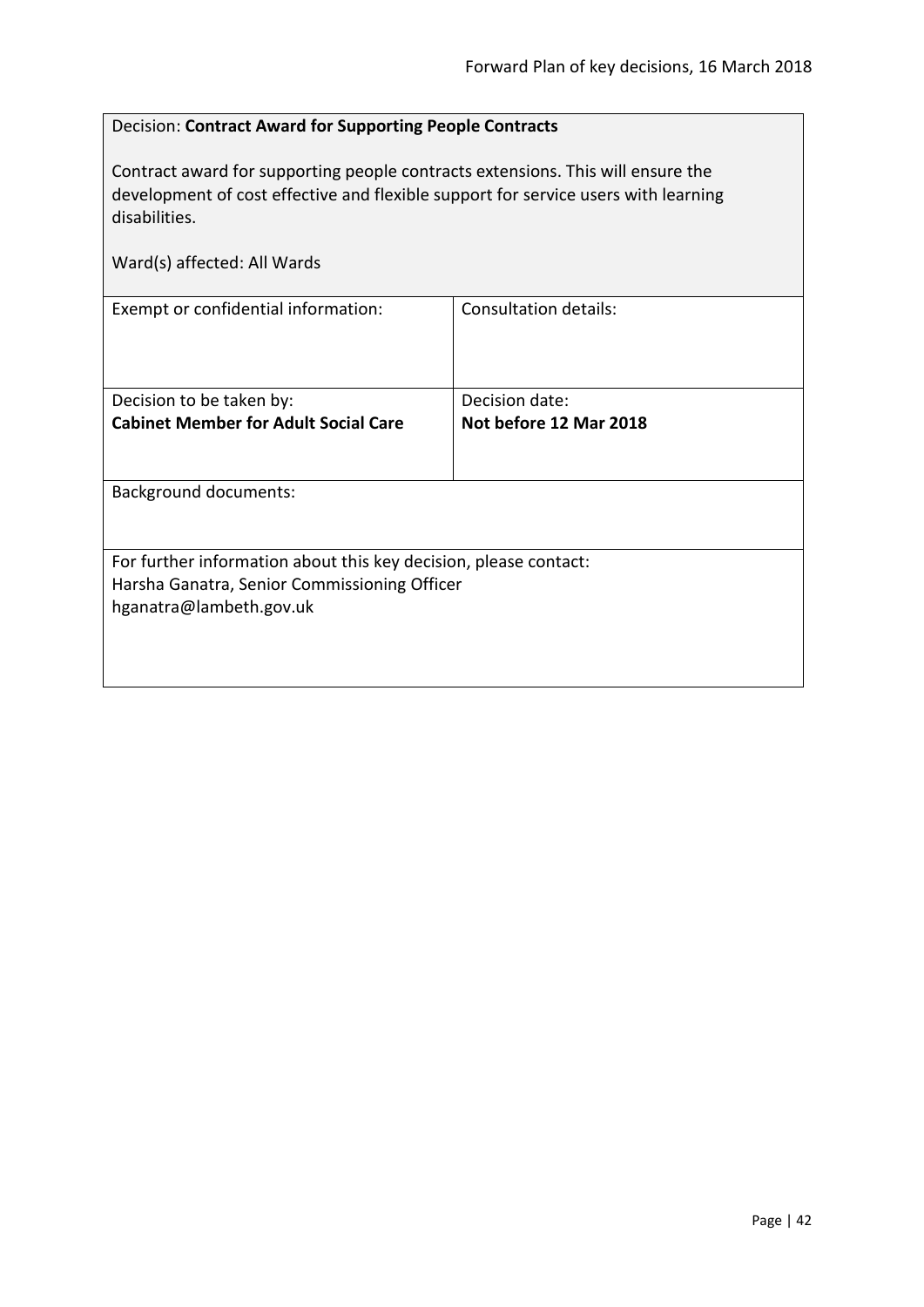Decision: **Phase 1 of the Lambeth Early Action Partnership (LEAP) Capital Works Programme.**

To award a contract to carry out construction works at nine early years premises as part of Phase 1 of the Lambeth Early Action Partnership (Leap) Capital Work Programme on the basis of a maximum contract sum which is £1,498,123.

Ward(s) affected: Coldharbour; Stockwell; Tulse Hill; Vassall

| Exempt or confidential information:                                                                                                                                      | Consultation details:                    |  |
|--------------------------------------------------------------------------------------------------------------------------------------------------------------------------|------------------------------------------|--|
| Decision to be taken by:<br><b>Cabinet Member for Families and Young</b><br>People                                                                                       | Decision date:<br>Not before 30 Aug 2016 |  |
| <b>Background documents:</b>                                                                                                                                             |                                          |  |
| For further information about this key decision, please contact:<br><b>Rosemary Mann</b><br>rmann1@lambeth.gov.uk<br>6th Floor International House<br>Tel: 020 7926 3221 |                                          |  |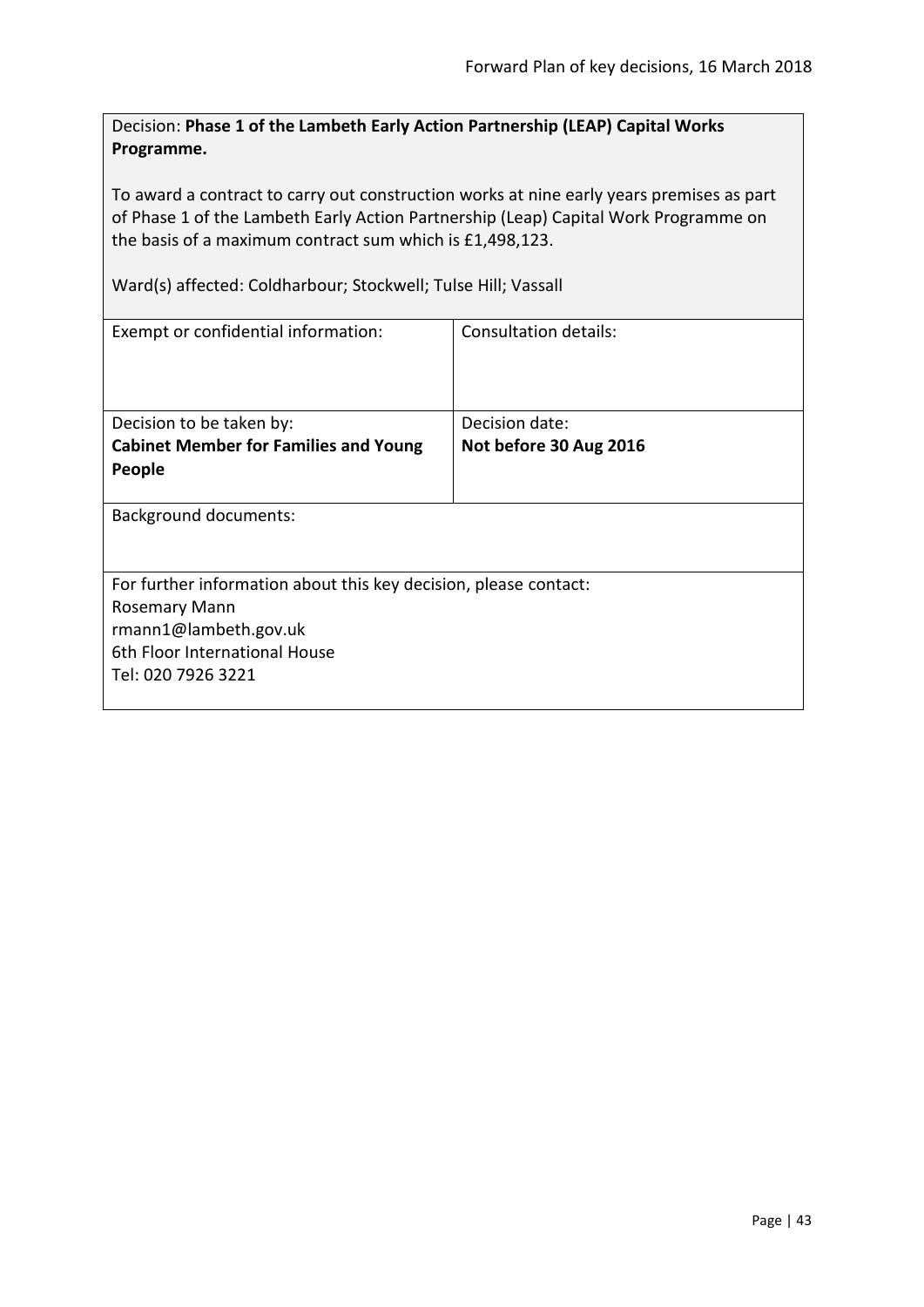| Decision: Works to Jubilee Primary School as part of the LEAP programme                                                                                           |                                          |  |
|-------------------------------------------------------------------------------------------------------------------------------------------------------------------|------------------------------------------|--|
| To appoint a contractor to undertake works to Jubilee Primary School as part of the LEAP<br>(Lambeth Early Action Partnership)                                    |                                          |  |
| Ward(s) affected: Tulse Hill                                                                                                                                      |                                          |  |
| Exempt or confidential information:                                                                                                                               | <b>Consultation details:</b>             |  |
| Decision to be taken by:<br><b>Cabinet Member for Families and Young</b><br>People                                                                                | Decision date:<br>Not before 27 Dec 2017 |  |
| <b>Background documents:</b>                                                                                                                                      |                                          |  |
| For further information about this key decision, please contact:<br>Rosemary Mann<br>rmann1@lambeth.gov.uk<br>6th Floor International House<br>Tel: 020 7926 3221 |                                          |  |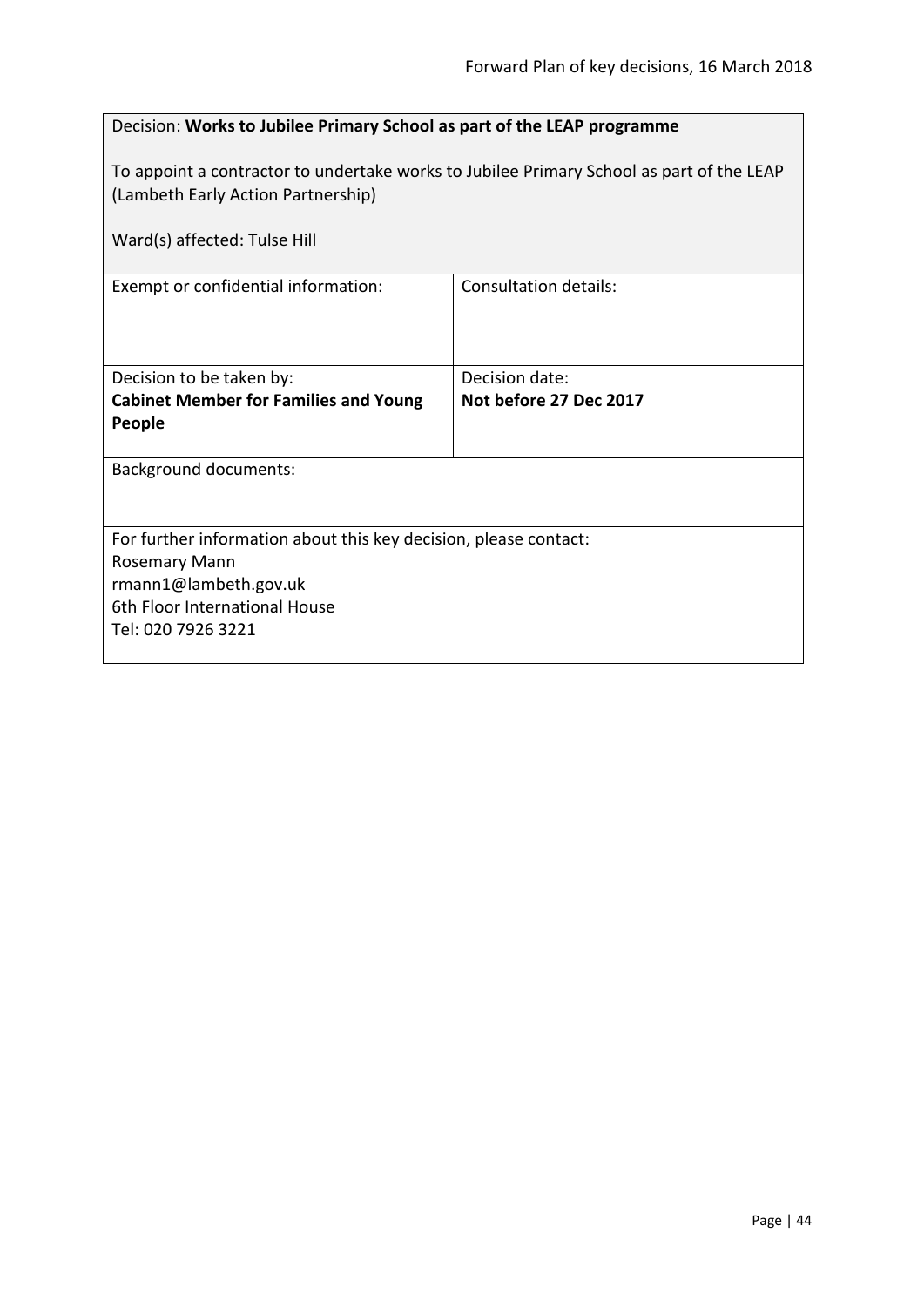| Decision: Works to St Stephens C or E Primary School as part of the LEAP programme.                                                                               |                                          |  |
|-------------------------------------------------------------------------------------------------------------------------------------------------------------------|------------------------------------------|--|
| To appoint a contractor to undertake works to St Stephens Primary School as part of the<br>LEAP (Lambeth Early Action Partnership)                                |                                          |  |
| Ward(s) affected: Prince's                                                                                                                                        |                                          |  |
| Exempt or confidential information:                                                                                                                               | <b>Consultation details:</b>             |  |
| Decision to be taken by:<br><b>Cabinet Member for Families and Young</b><br>People                                                                                | Decision date:<br>Not before 27 Dec 2017 |  |
| <b>Background documents:</b>                                                                                                                                      |                                          |  |
| For further information about this key decision, please contact:<br>Rosemary Mann<br>rmann1@lambeth.gov.uk<br>6th Floor International House<br>Tel: 020 7926 3221 |                                          |  |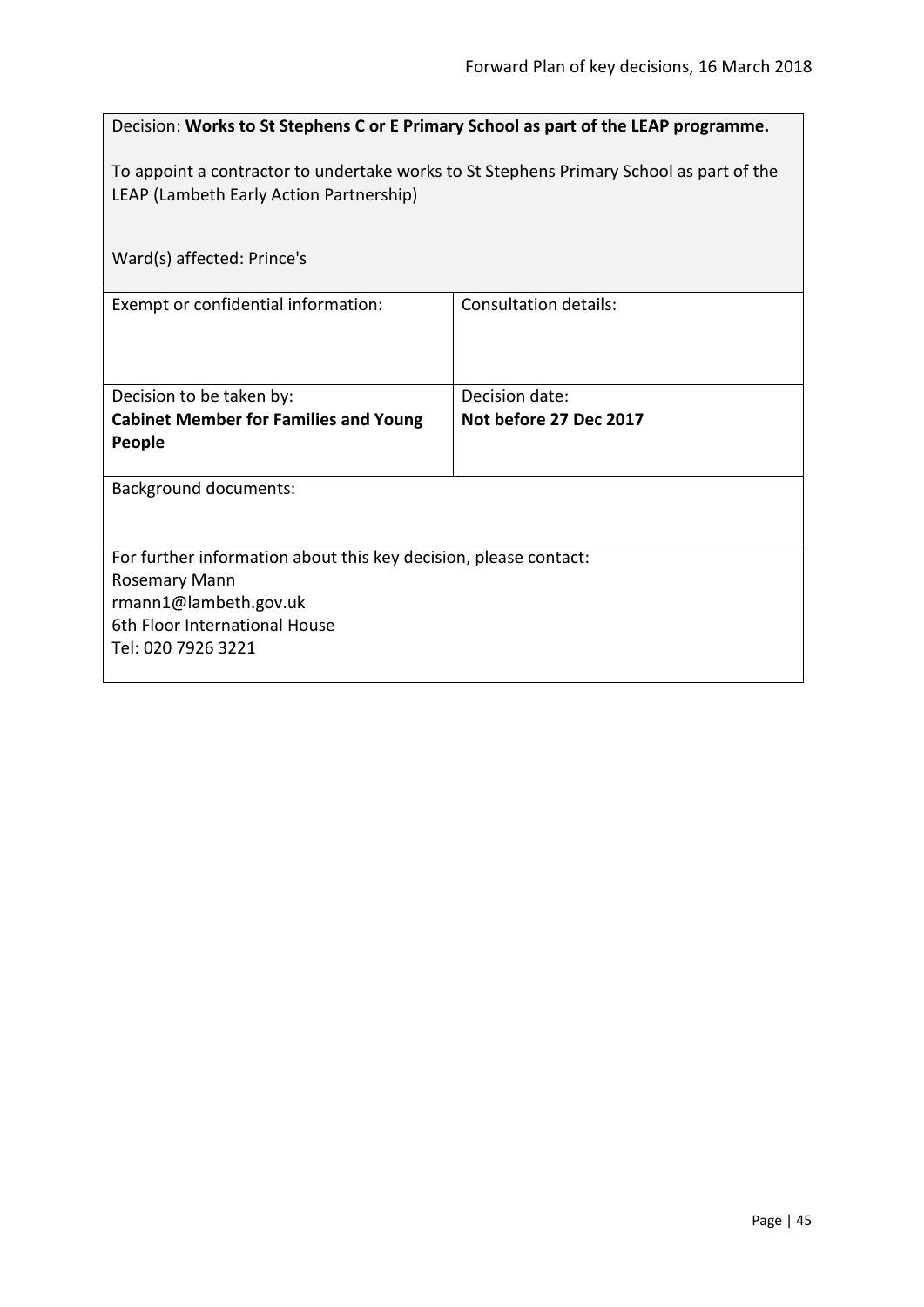| <b>Decision: Commercial Waste Options</b>                                 |                        |  |
|---------------------------------------------------------------------------|------------------------|--|
| Review of options for future model of commercial waste services           |                        |  |
|                                                                           |                        |  |
| Ward(s) affected: All Wards                                               |                        |  |
| Exempt or confidential information:                                       | Consultation details:  |  |
|                                                                           |                        |  |
| Decision to be taken by:                                                  | Decision date:         |  |
| <b>Cabinet Member for Housing and</b>                                     | Not before 21 Nov 2016 |  |
| <b>Environment</b>                                                        |                        |  |
| <b>Background documents:</b>                                              |                        |  |
|                                                                           |                        |  |
| For further information about this key decision, please contact:          |                        |  |
| Michael C Clarke, Public Environment Manager<br>mcclarke@lambeth.gov.uk   |                        |  |
| 1st Floor, Service Team House, 185-205 Shakespeare Road, London, SE24 0PZ |                        |  |
| Tel: 020 7926 0528                                                        |                        |  |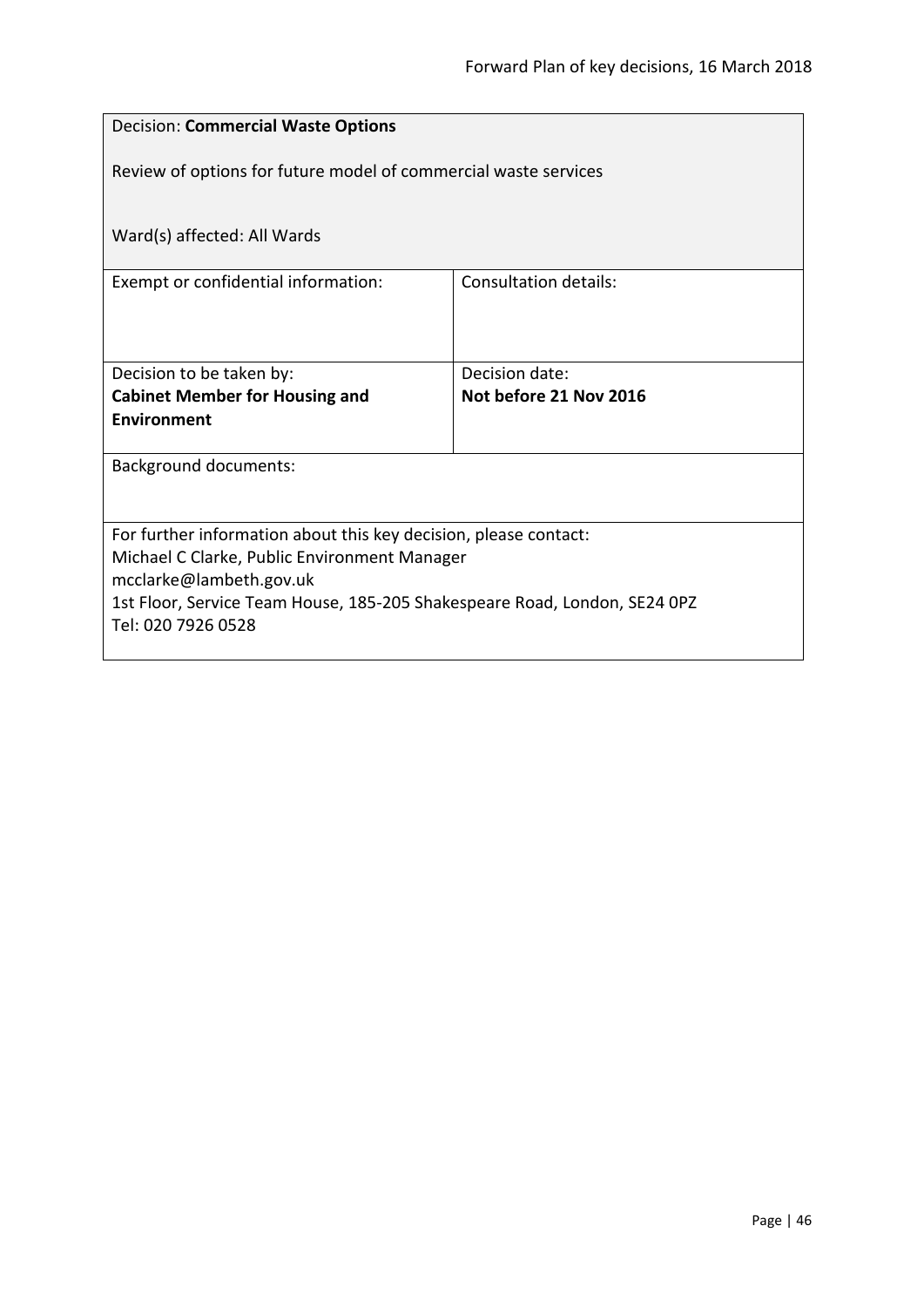| Decision: Asbestos Surveys and Removals                                        |                        |  |
|--------------------------------------------------------------------------------|------------------------|--|
| To appoint a contractor to undertake surveys and removals.                     |                        |  |
| Ward(s) affected: All Wards                                                    |                        |  |
| Exempt or confidential information:                                            | Consultation details:  |  |
|                                                                                |                        |  |
| Decision to be taken by:                                                       | Decision date:         |  |
| <b>Cabinet Member for Housing and</b><br><b>Environment</b>                    | Not before 10 Apr 2017 |  |
|                                                                                |                        |  |
| <b>Background documents:</b>                                                   |                        |  |
|                                                                                |                        |  |
| For further information about this key decision, please contact:               |                        |  |
| Neil Wightman, Director of Housing Services                                    |                        |  |
| NWightman@lambeth.gov.uk                                                       |                        |  |
| 1st Floor, Blue Star House, Stockwell Road, Brixton, SW9<br>Tel: 020 7926 7051 |                        |  |
|                                                                                |                        |  |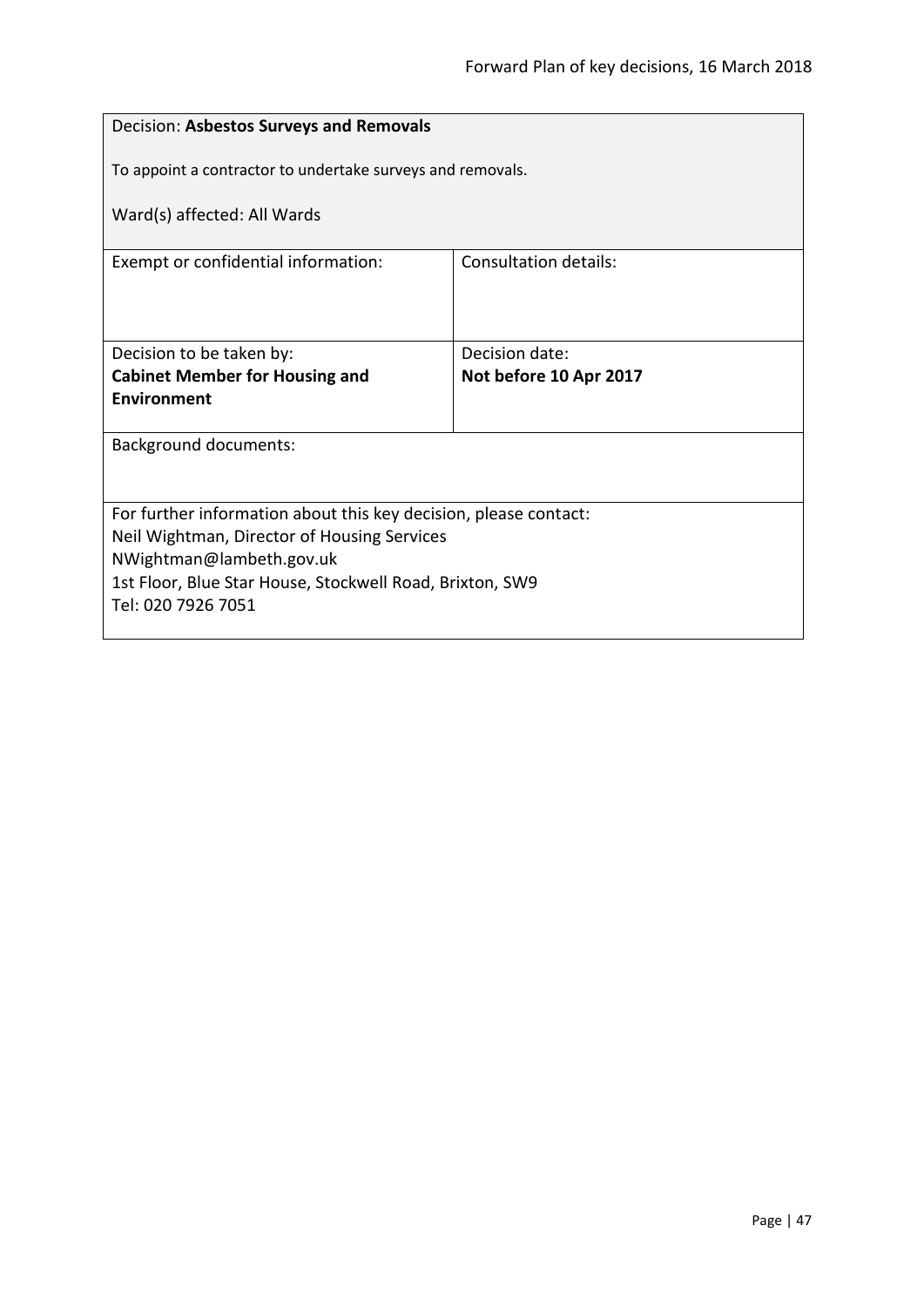| Decision: Floating car clubs                                                                                                                                           |                        |  |
|------------------------------------------------------------------------------------------------------------------------------------------------------------------------|------------------------|--|
| To establish a trial for the "floating" car club provision in the borough and the<br>appointment of a provider for the trial period.                                   |                        |  |
| Ward(s) affected: All Wards                                                                                                                                            |                        |  |
| Exempt or confidential information:                                                                                                                                    | Consultation details:  |  |
| Decision to be taken by:                                                                                                                                               | Decision date:         |  |
| <b>Cabinet Member for Housing and</b><br><b>Environment</b>                                                                                                            | Not before 12 Jun 2017 |  |
| <b>Background documents:</b>                                                                                                                                           |                        |  |
| For further information about this key decision, please contact:<br>Simon Phillips, Transport Manager - Planning, Transport & Development<br>SPhillips2@lambeth.gov.uk |                        |  |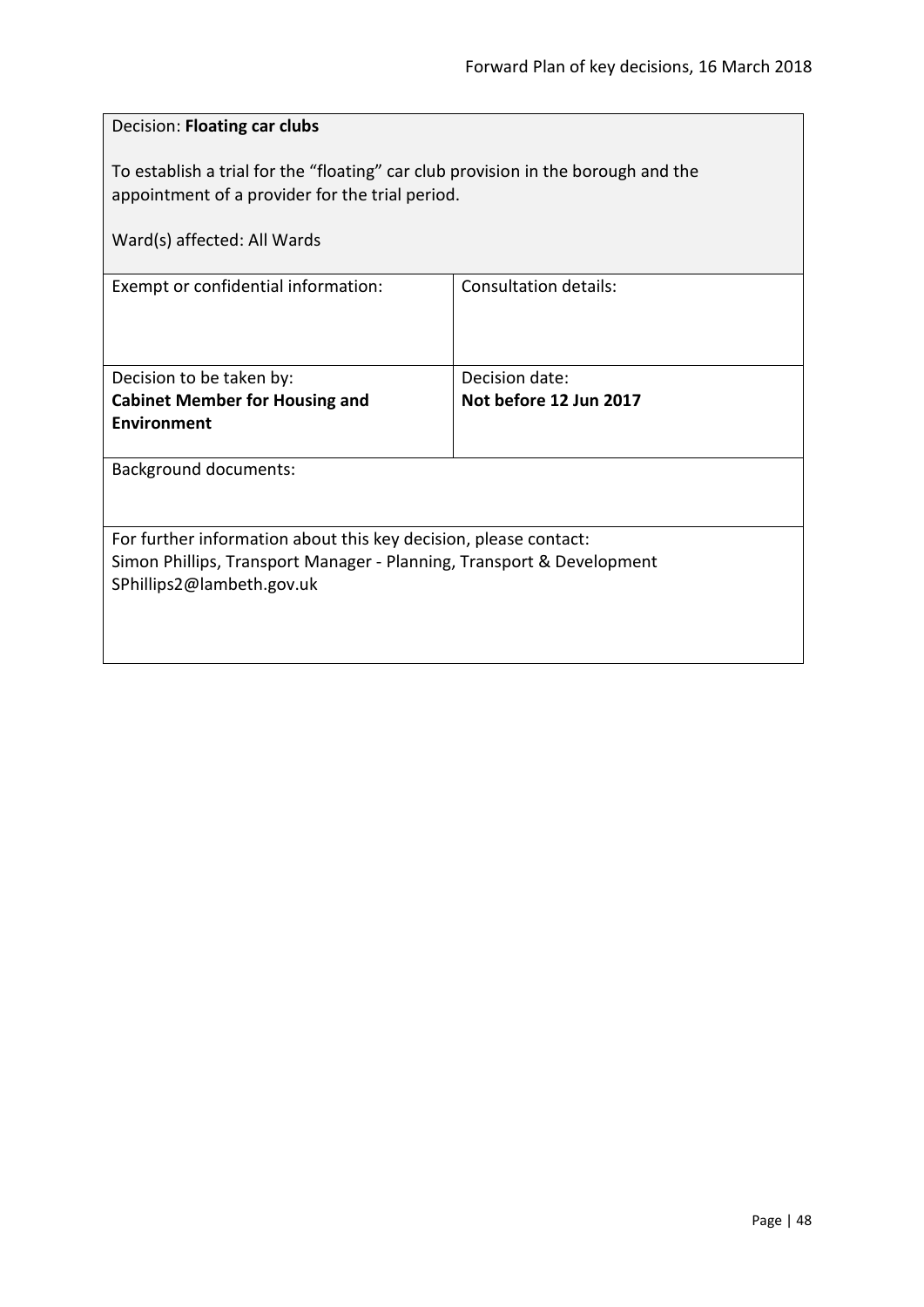| Decision: Commencement of formal consultation on the proposed transfer of Lambeth |
|-----------------------------------------------------------------------------------|
| HRA properties in the London Boroughs of Bromley, Croydon, Merton and Sutton      |

To seek resident consultation with residents of the properties on the transfer of their homes to a local housing association.

Ward(s) affected: All Wards

Exempt or confidential information: Consultation details:

| Decision to be taken by:              | Decision date:        |
|---------------------------------------|-----------------------|
| <b>Cabinet Member for Housing and</b> | Not before 9 Oct 2017 |
| Environment                           |                       |
|                                       |                       |

Background documents:

For further information about this key decision, please contact:

Mandy Green (Associate Director Commissioning), Assistant Director Accommodation & Property

mgreen3@lambeth.gov.uk

Tel: 02079267020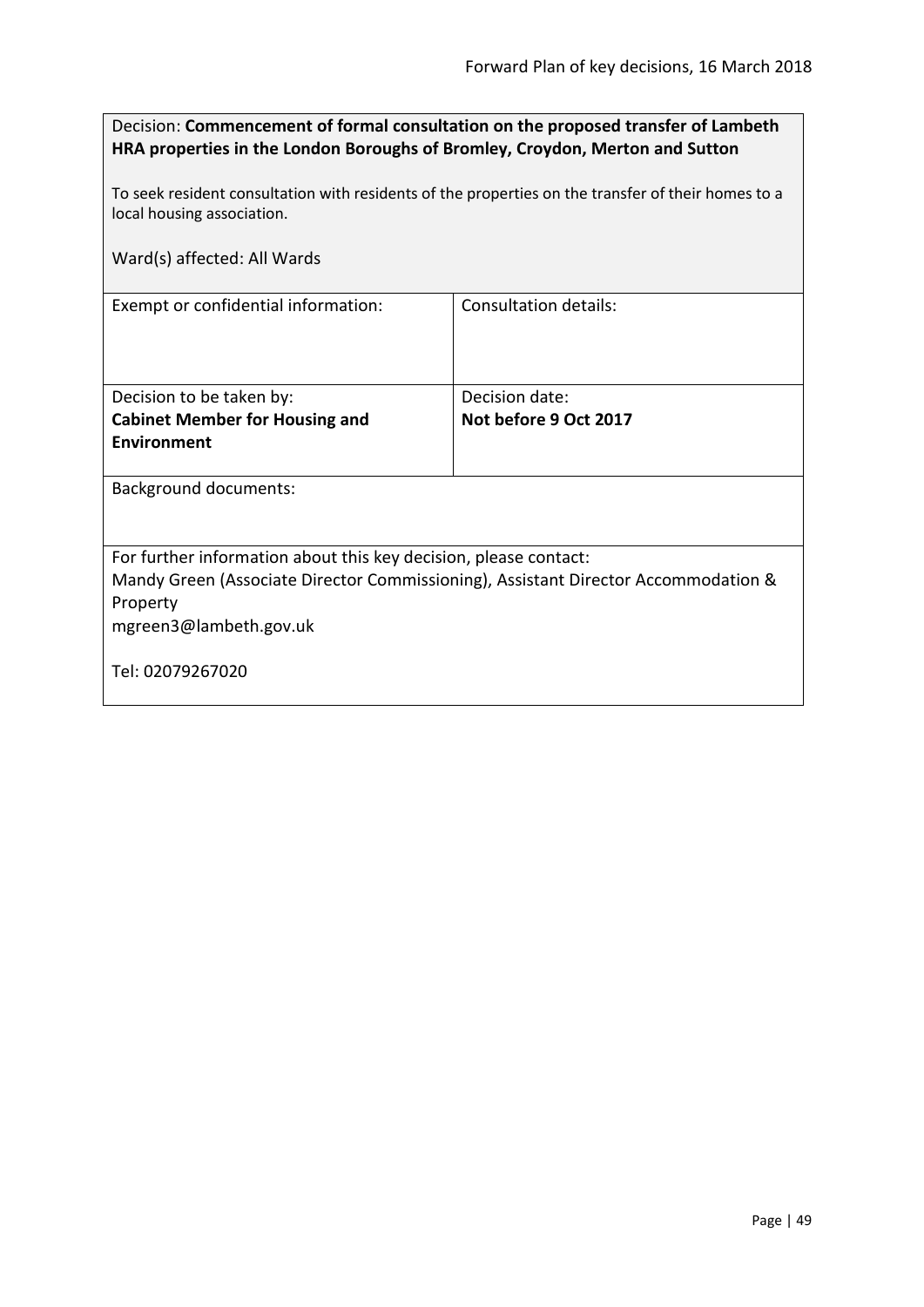| Decision: Consultancy Services for Lambeth                                                                                                                             |                              |  |
|------------------------------------------------------------------------------------------------------------------------------------------------------------------------|------------------------------|--|
| To appoint consultants including structural engineers, project management, principal designer<br>and CDM-services to support the delivery of Lambeth Housing Standard. |                              |  |
| Ward(s) affected: All Wards                                                                                                                                            |                              |  |
| Exempt or confidential information:                                                                                                                                    | <b>Consultation details:</b> |  |
|                                                                                                                                                                        |                              |  |
| Decision to be taken by:                                                                                                                                               | Decision date:               |  |
| <b>Cabinet Member for Housing and</b>                                                                                                                                  | Not before 18 Dec 2017       |  |
| Environment                                                                                                                                                            |                              |  |
| <b>Background documents:</b>                                                                                                                                           |                              |  |
|                                                                                                                                                                        |                              |  |
| For further information about this key decision, please contact:                                                                                                       |                              |  |
| Sumitra Gomer, Interim AD Strategy and Regeneration                                                                                                                    |                              |  |
| SGomer@lambeth.gov.uk                                                                                                                                                  |                              |  |
| 3rd floor, Hambrook House                                                                                                                                              |                              |  |
| Tel: 02079263687                                                                                                                                                       |                              |  |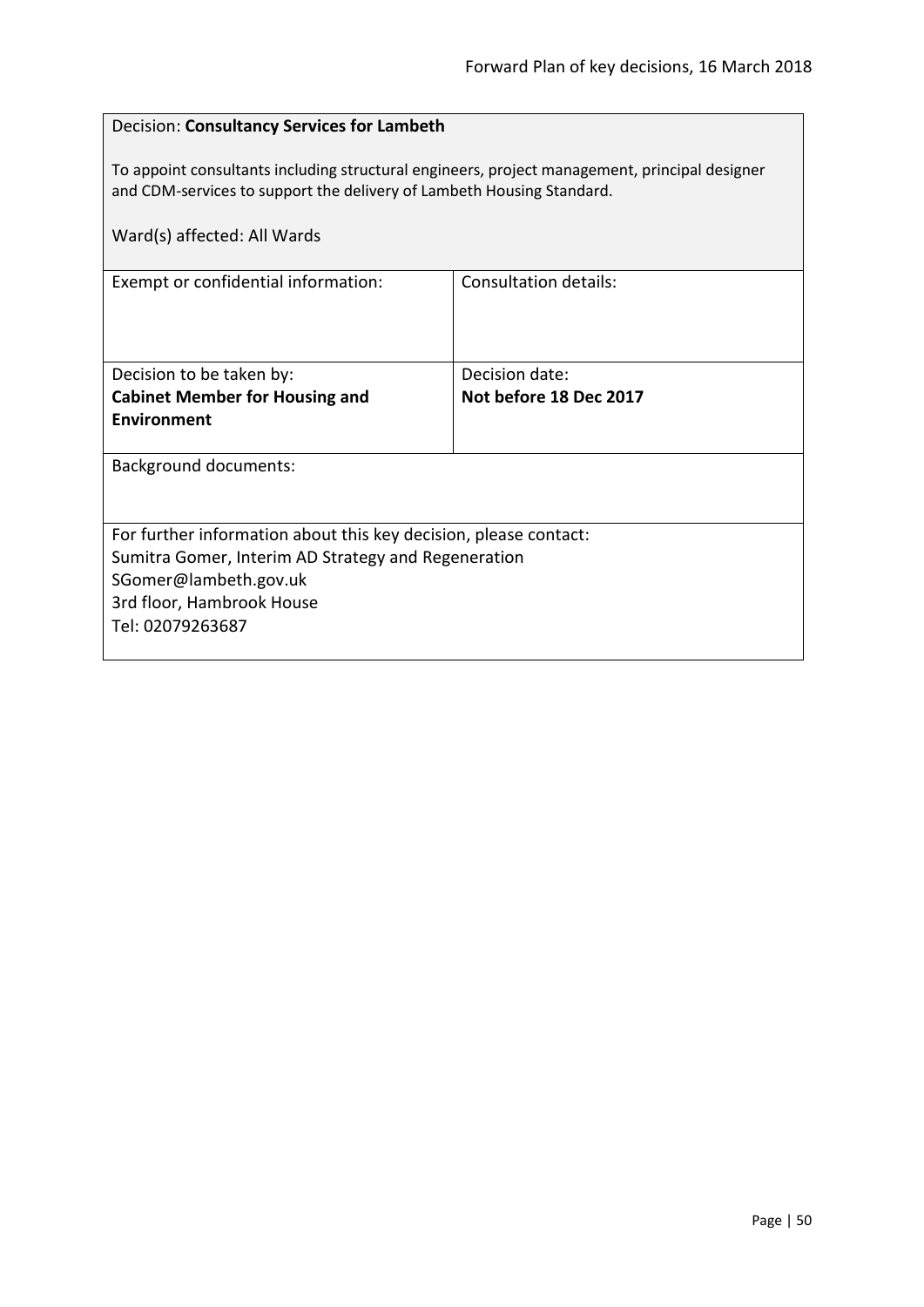### Decision: **Civil Enforcement Systems Procurement**

To award a new contract for Parking's IT system which manages the issuing and processing of Penalty Charge Notices (PCNs), as well as the issuance of resident, visitor and business parking permits. The council has an existing contract which is due to expire on 31 March 2018. The contract is critical for delivering all aspects of the Parking Service, including income collection.

| Exempt or confidential information:                              | Consultation details:  |  |
|------------------------------------------------------------------|------------------------|--|
|                                                                  |                        |  |
|                                                                  |                        |  |
|                                                                  |                        |  |
| Decision to be taken by:                                         | Decision date:         |  |
| <b>Cabinet Member for Housing and</b>                            | Not before 19 Feb 2018 |  |
| Environment                                                      |                        |  |
|                                                                  |                        |  |
| <b>Background documents:</b>                                     |                        |  |
|                                                                  |                        |  |
|                                                                  |                        |  |
| For further information about this key decision, please contact: |                        |  |
| Raj Mistry, Director of Envrionment                              |                        |  |
| rmistry@lambeth.gov.uk                                           |                        |  |
| <b>Blue Star House</b>                                           |                        |  |
| Tel: 020 7926 6263                                               |                        |  |
|                                                                  |                        |  |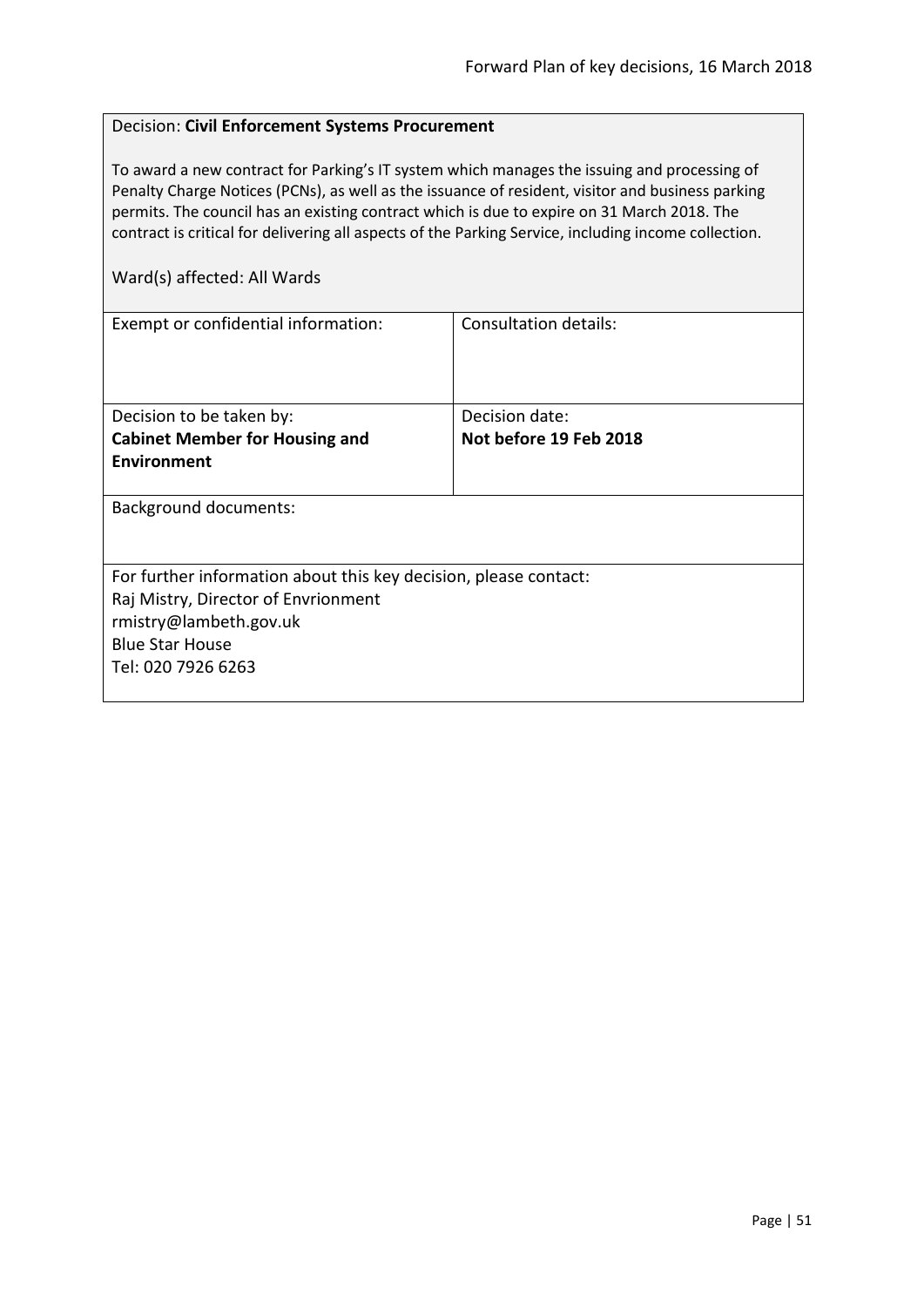# Decision: **Investment in electric sweeping vehicles** Approve the purchase of five electric Small Mechanical Broom vehicles to enhance the street cleansing service and reduce vehicle emissions in Lambeth. Ward(s) affected: All Wards Exempt or confidential information: Consultation details: Decision to be taken by: **Cabinet Member for Housing and Environment** Decision date: **13 Mar 2018** Background documents: For further information about this key decision, please contact: Doug Perry, Head of Environmental Services & Highways dperry@lambeth.gov.uk Service Team House, 185-205 Shakespeare Road, LONDON, SE24 0PZ Tel: 020 7926 1255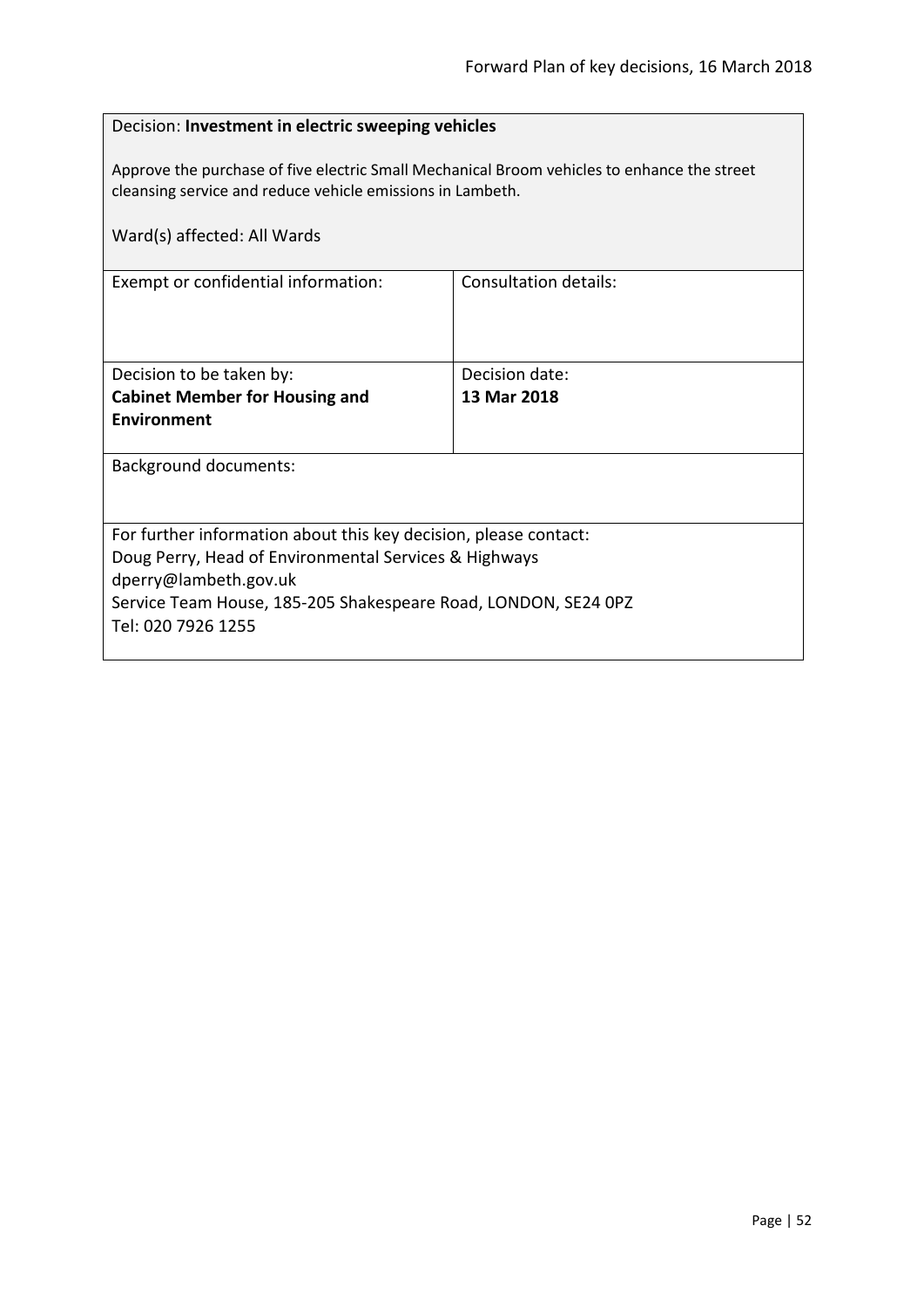| To deliver Phase 3 Our Streets interventions in Thurlow Park, Gypsy Hill, and Knights Hill<br>wards costing a total £800,000.<br>Ward(s) affected: Gipsy Hill; Knight's Hill; Thurlow Park<br><b>Consultation details:</b><br>Exempt or confidential information:<br>Decision date:<br>Decision to be taken by:<br>Not before 26 Mar 2018<br><b>Cabinet Member for Housing and</b><br><b>Environment</b><br><b>Background documents:</b><br>For further information about this key decision, please contact:<br>Raj Mistry, Director of Envrionment<br>rmistry@lambeth.gov.uk<br><b>Blue Star House</b><br>Tel: 020 7926 6263 | Decision: Our Streets- The Neighbourhood Enhancement |  |  |
|-------------------------------------------------------------------------------------------------------------------------------------------------------------------------------------------------------------------------------------------------------------------------------------------------------------------------------------------------------------------------------------------------------------------------------------------------------------------------------------------------------------------------------------------------------------------------------------------------------------------------------|------------------------------------------------------|--|--|
|                                                                                                                                                                                                                                                                                                                                                                                                                                                                                                                                                                                                                               |                                                      |  |  |
|                                                                                                                                                                                                                                                                                                                                                                                                                                                                                                                                                                                                                               |                                                      |  |  |
|                                                                                                                                                                                                                                                                                                                                                                                                                                                                                                                                                                                                                               |                                                      |  |  |
|                                                                                                                                                                                                                                                                                                                                                                                                                                                                                                                                                                                                                               |                                                      |  |  |
|                                                                                                                                                                                                                                                                                                                                                                                                                                                                                                                                                                                                                               |                                                      |  |  |
|                                                                                                                                                                                                                                                                                                                                                                                                                                                                                                                                                                                                                               |                                                      |  |  |
|                                                                                                                                                                                                                                                                                                                                                                                                                                                                                                                                                                                                                               |                                                      |  |  |
|                                                                                                                                                                                                                                                                                                                                                                                                                                                                                                                                                                                                                               |                                                      |  |  |
|                                                                                                                                                                                                                                                                                                                                                                                                                                                                                                                                                                                                                               |                                                      |  |  |
|                                                                                                                                                                                                                                                                                                                                                                                                                                                                                                                                                                                                                               |                                                      |  |  |
|                                                                                                                                                                                                                                                                                                                                                                                                                                                                                                                                                                                                                               |                                                      |  |  |
|                                                                                                                                                                                                                                                                                                                                                                                                                                                                                                                                                                                                                               |                                                      |  |  |
|                                                                                                                                                                                                                                                                                                                                                                                                                                                                                                                                                                                                                               |                                                      |  |  |
|                                                                                                                                                                                                                                                                                                                                                                                                                                                                                                                                                                                                                               |                                                      |  |  |
|                                                                                                                                                                                                                                                                                                                                                                                                                                                                                                                                                                                                                               |                                                      |  |  |
|                                                                                                                                                                                                                                                                                                                                                                                                                                                                                                                                                                                                                               |                                                      |  |  |
|                                                                                                                                                                                                                                                                                                                                                                                                                                                                                                                                                                                                                               |                                                      |  |  |
|                                                                                                                                                                                                                                                                                                                                                                                                                                                                                                                                                                                                                               |                                                      |  |  |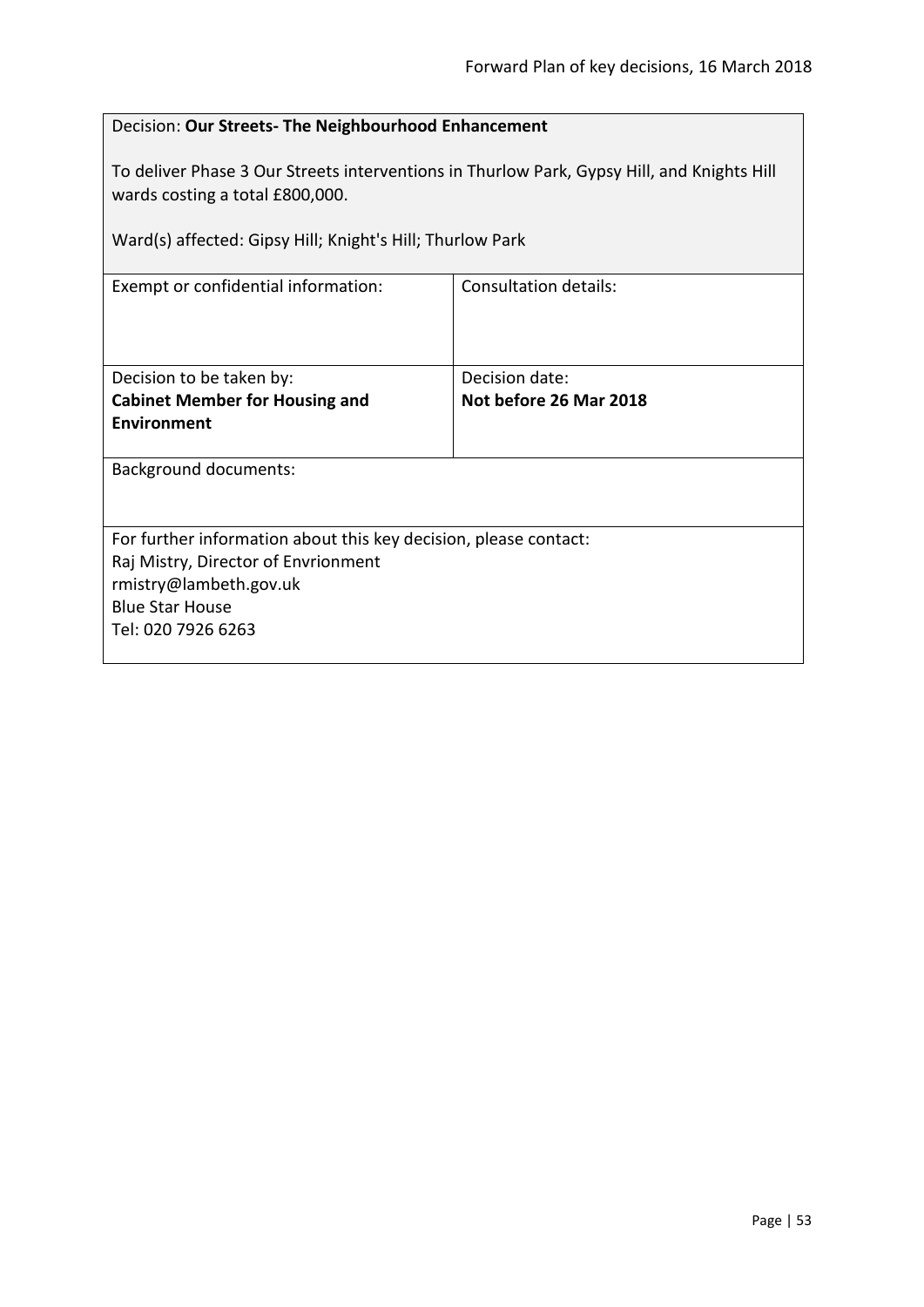| Decision: Mental Health Accommodation and Community Support contract.                                     |                              |  |
|-----------------------------------------------------------------------------------------------------------|------------------------------|--|
| Extension of the Mental Health Accommodation and Community Support contract.                              |                              |  |
| Ward(s) affected: All Wards                                                                               |                              |  |
| Exempt or confidential information:                                                                       | <b>Consultation details:</b> |  |
|                                                                                                           |                              |  |
| Decision to be taken by:                                                                                  | Decision date:               |  |
| <b>Cabinet Member for Healthier and</b>                                                                   | Not before 26 Jun 2015       |  |
| <b>Stronger Communities (job-share)</b>                                                                   |                              |  |
| <b>Background documents:</b>                                                                              |                              |  |
|                                                                                                           |                              |  |
| For further information about this key decision, please contact:                                          |                              |  |
| Denis O'Rourke, Assistant Director Integrated Commissioning - Adult Mental Health<br>denisorourke@nhs.net |                              |  |
|                                                                                                           |                              |  |
|                                                                                                           |                              |  |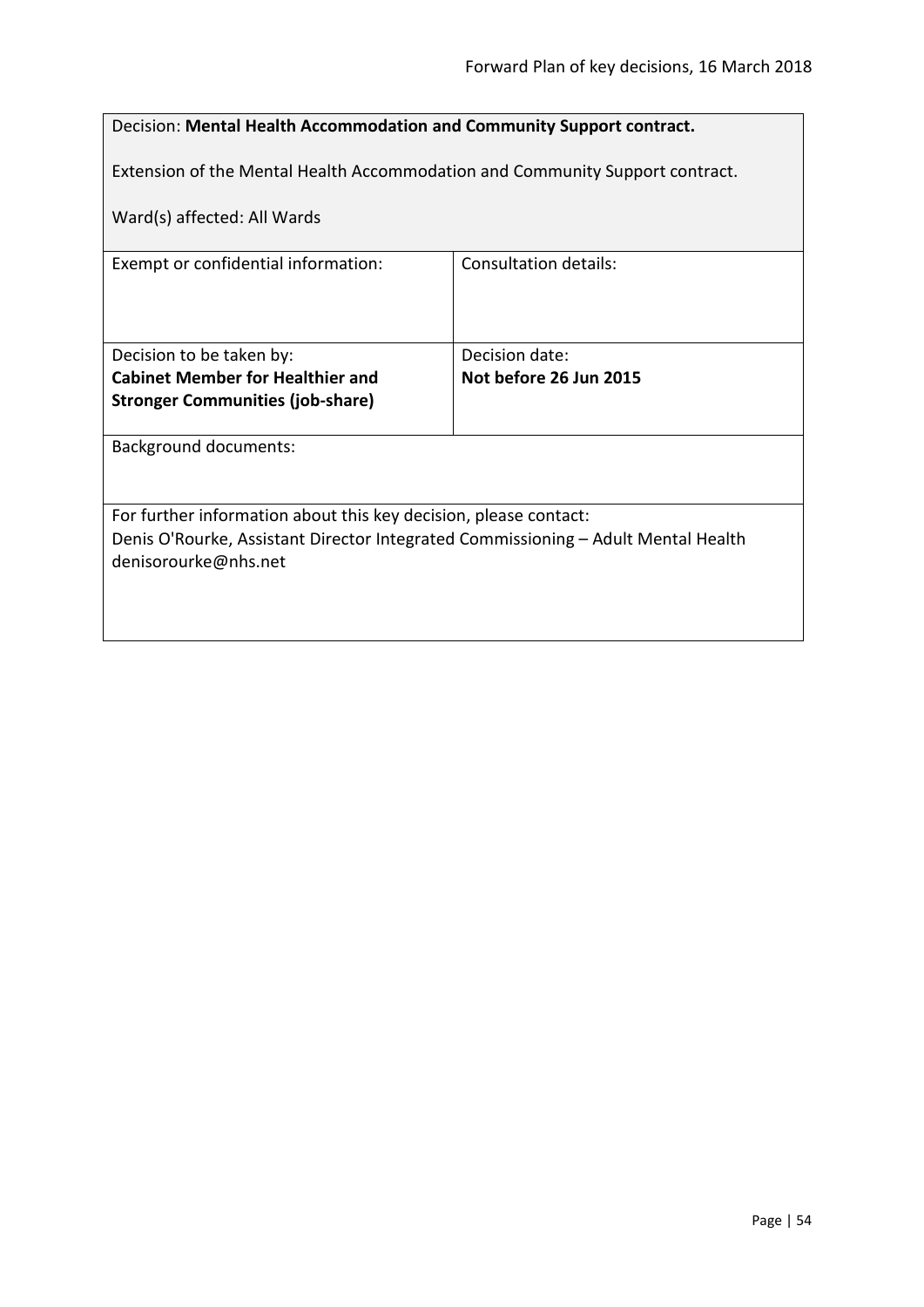Decision: **Extension to pilot level 3 specialist weight management service for children**

Decision to extend the above contract for 2 years. This contract is part of a healthy weight programme that was set up as a pilot following a tender that was carried out in 2011. The pilot will be evaluated over the next year and a tender will be carried out again in 2016 (for the full healthy weight programme) following analysis of the findings from the evaluation.

| Exempt or confidential information:                                                                              | Consultation details:<br>Qualitative data is being captured through<br>the evaluation. Programme participants<br>provide feedback following their<br>involvement. Relevant professionals and<br>stakeholders will be consulted during the<br>evaluation and during the tender process<br>which will be carried out in 2016. |  |
|------------------------------------------------------------------------------------------------------------------|-----------------------------------------------------------------------------------------------------------------------------------------------------------------------------------------------------------------------------------------------------------------------------------------------------------------------------|--|
| Decision to be taken by:<br><b>Cabinet Member for Healthier and</b><br><b>Stronger Communities (job-share)</b>   | Decision date:<br>Not before 26 Jun 2015                                                                                                                                                                                                                                                                                    |  |
| <b>Background documents:</b>                                                                                     |                                                                                                                                                                                                                                                                                                                             |  |
| For further information about this key decision, please contact:<br><b>Candice Clark</b><br>candiceclark@nhs.net |                                                                                                                                                                                                                                                                                                                             |  |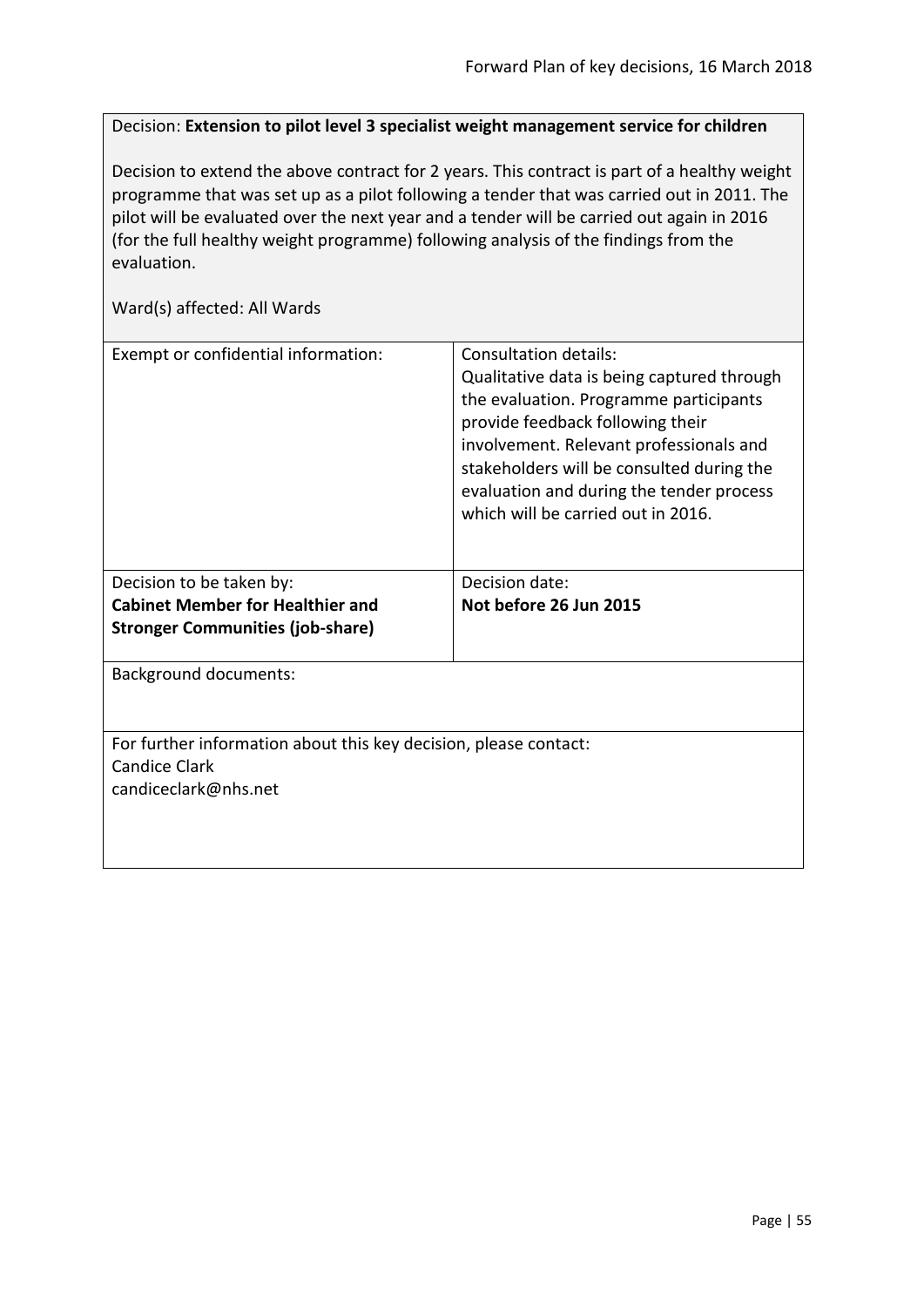### Decision: **Gateway Mental Health Support Service**

This proposed decision is for a one-year block contract with one-year extension option to be awarded to Look Ahead Housing and Support Ltd. The contract award will be made under waiver. Look Ahead have submitted proposals to develop a mental health supported housing service which will offer support to people with complex needs.

This provision will be developed to support move on from Lambeth rehabilitation wards and residential care homes as part of the Integrated Personalised Support Alliance (IPSA) initiative

| Exempt or confidential information:                              | Consultation details:  |  |
|------------------------------------------------------------------|------------------------|--|
|                                                                  |                        |  |
|                                                                  |                        |  |
|                                                                  |                        |  |
| Decision to be taken by:                                         | Decision date:         |  |
| <b>Cabinet Member for Healthier and</b>                          | Not before 22 Aug 2016 |  |
| <b>Stronger Communities (job-share)</b>                          |                        |  |
|                                                                  |                        |  |
| <b>Background documents:</b>                                     |                        |  |
|                                                                  |                        |  |
|                                                                  |                        |  |
| For further information about this key decision, please contact: |                        |  |
| Karen Clarke                                                     |                        |  |
| KClarke1@lambeth.gov.uk                                          |                        |  |
|                                                                  |                        |  |
|                                                                  |                        |  |
|                                                                  |                        |  |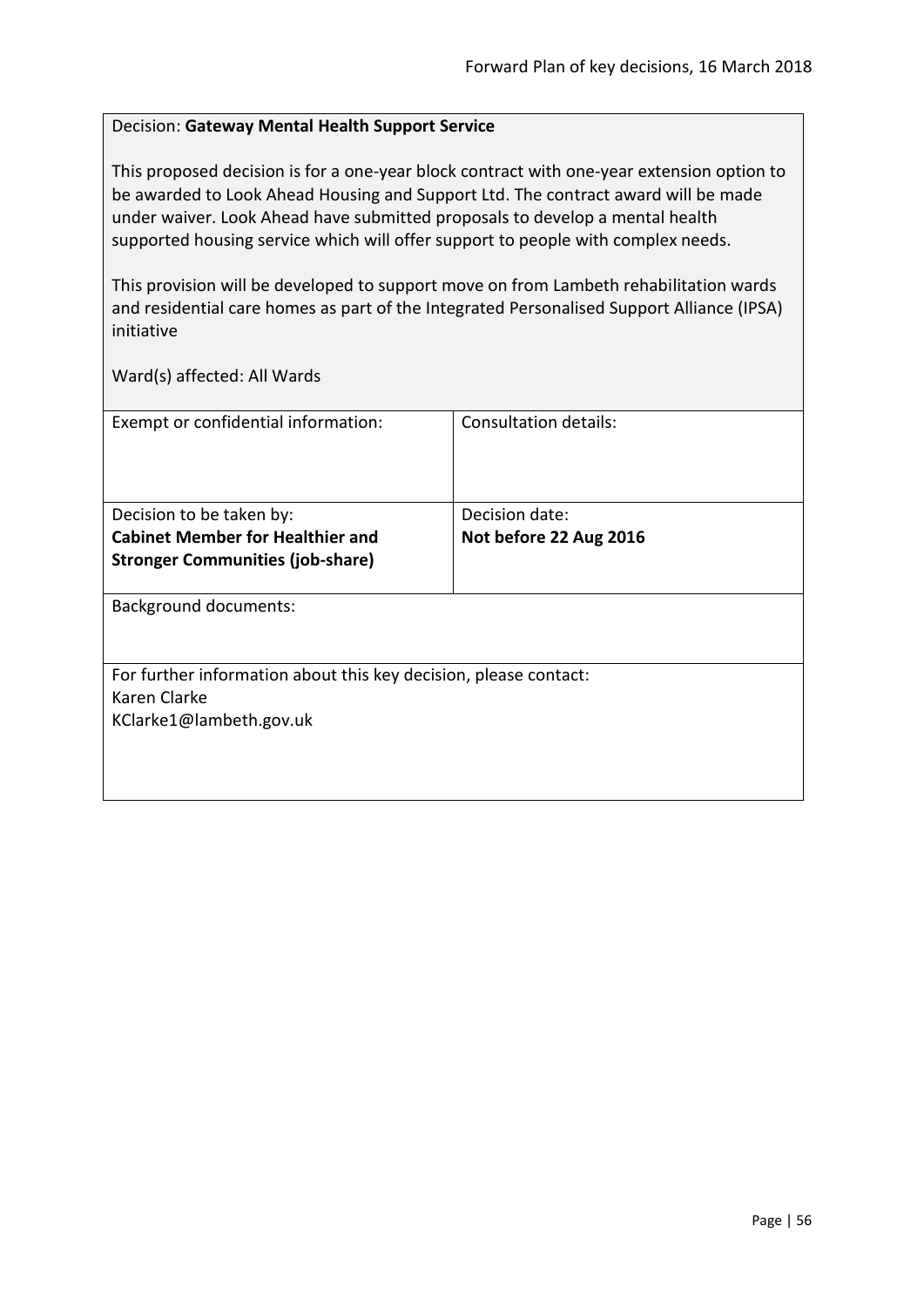|                                                                                                                                                                                          | Decision: Extension and Variation of s75 partnership agreement with NHS Lambeth CCG |  |
|------------------------------------------------------------------------------------------------------------------------------------------------------------------------------------------|-------------------------------------------------------------------------------------|--|
| Decision to extend s75 agreement for a year to the end of March 2018 and to enable the CCG to<br>contract on behalf of the council for children's services with Guy's & St Thomas' Trust |                                                                                     |  |
| Ward(s) affected: All Wards                                                                                                                                                              |                                                                                     |  |
| Exempt or confidential information:                                                                                                                                                      | Consultation details:                                                               |  |
|                                                                                                                                                                                          |                                                                                     |  |
| Decision to be taken by:                                                                                                                                                                 | Decision date:                                                                      |  |
| <b>Cabinet Member for Healthier and</b>                                                                                                                                                  | Not before 21 Aug 2017                                                              |  |
| <b>Stronger Communities (job-share)</b>                                                                                                                                                  |                                                                                     |  |
| <b>Background documents:</b>                                                                                                                                                             |                                                                                     |  |
|                                                                                                                                                                                          |                                                                                     |  |
| For further information about this key decision, please contact:                                                                                                                         |                                                                                     |  |
| Moira McGrath, Director of Strategy and Commissioning Adults                                                                                                                             |                                                                                     |  |
| moira.mcgrath@nhs.net                                                                                                                                                                    |                                                                                     |  |
| Tel: 0203 049 4481                                                                                                                                                                       |                                                                                     |  |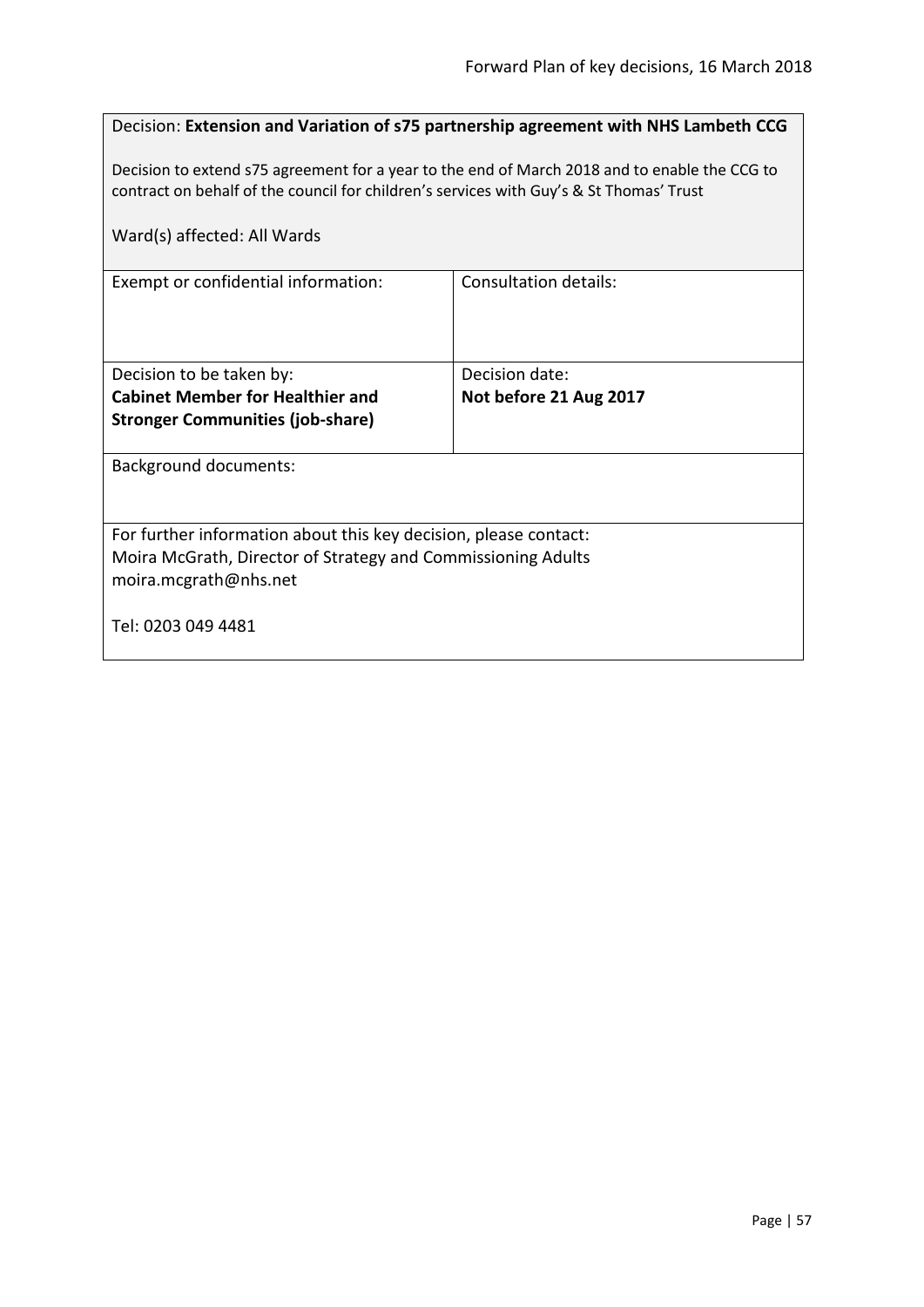## Decision: **Service to prevent and reduce offending**

Decision to procure a service to prevent and reduce offending by providing targeted support to prioritised offenders but also have a preventative focus by working with vulnerable young people at risk of gang involvement.

| Ward(s) affected: All Wards                                      |                        |
|------------------------------------------------------------------|------------------------|
| Exempt or confidential information:                              | Consultation details:  |
| Decision to be taken by:                                         | Decision date:         |
| <b>Cabinet Member for Healthier and</b>                          | Not before 18 Dec 2017 |
| <b>Stronger Communities (job-share)</b>                          |                        |
| <b>Background documents:</b>                                     |                        |
| For further information about this key decision, please contact: |                        |
| Jade Holvey, VAWG Programme Manager                              |                        |
| JHolvey@lambeth.gov.uk                                           |                        |
|                                                                  |                        |
|                                                                  |                        |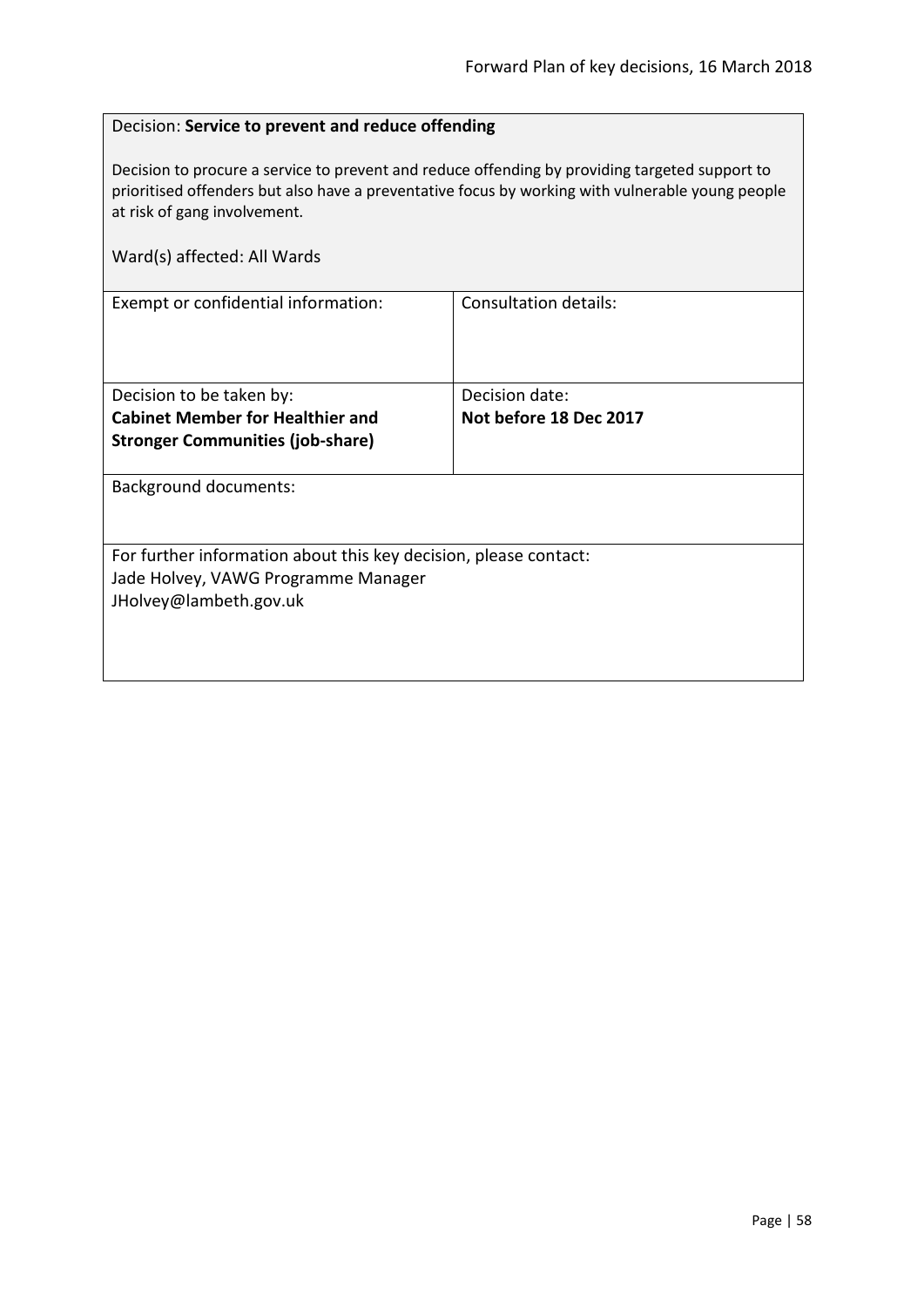| Decision: Service to prevent and reduce female offending (South London Female<br><b>Offending Alliance)</b>                                                                      |                              |  |
|----------------------------------------------------------------------------------------------------------------------------------------------------------------------------------|------------------------------|--|
| To procure a new South London female offending service to prevent and reduce offending by<br>providing targeted support to prioritised offenders and those at risk of offending. |                              |  |
| Ward(s) affected: All Wards                                                                                                                                                      |                              |  |
| Exempt or confidential information:                                                                                                                                              | <b>Consultation details:</b> |  |
| Decision to be taken by:                                                                                                                                                         | Decision date:               |  |
| <b>Cabinet Member for Healthier and</b>                                                                                                                                          | Not before 2 Apr 2018        |  |
| <b>Stronger Communities (job-share)</b>                                                                                                                                          |                              |  |
| <b>Background documents:</b>                                                                                                                                                     |                              |  |
| For further information about this key decision, please contact:                                                                                                                 |                              |  |
| Jade Holvey, VAWG Programme Manager                                                                                                                                              |                              |  |
| JHolvey@lambeth.gov.uk                                                                                                                                                           |                              |  |
|                                                                                                                                                                                  |                              |  |
|                                                                                                                                                                                  |                              |  |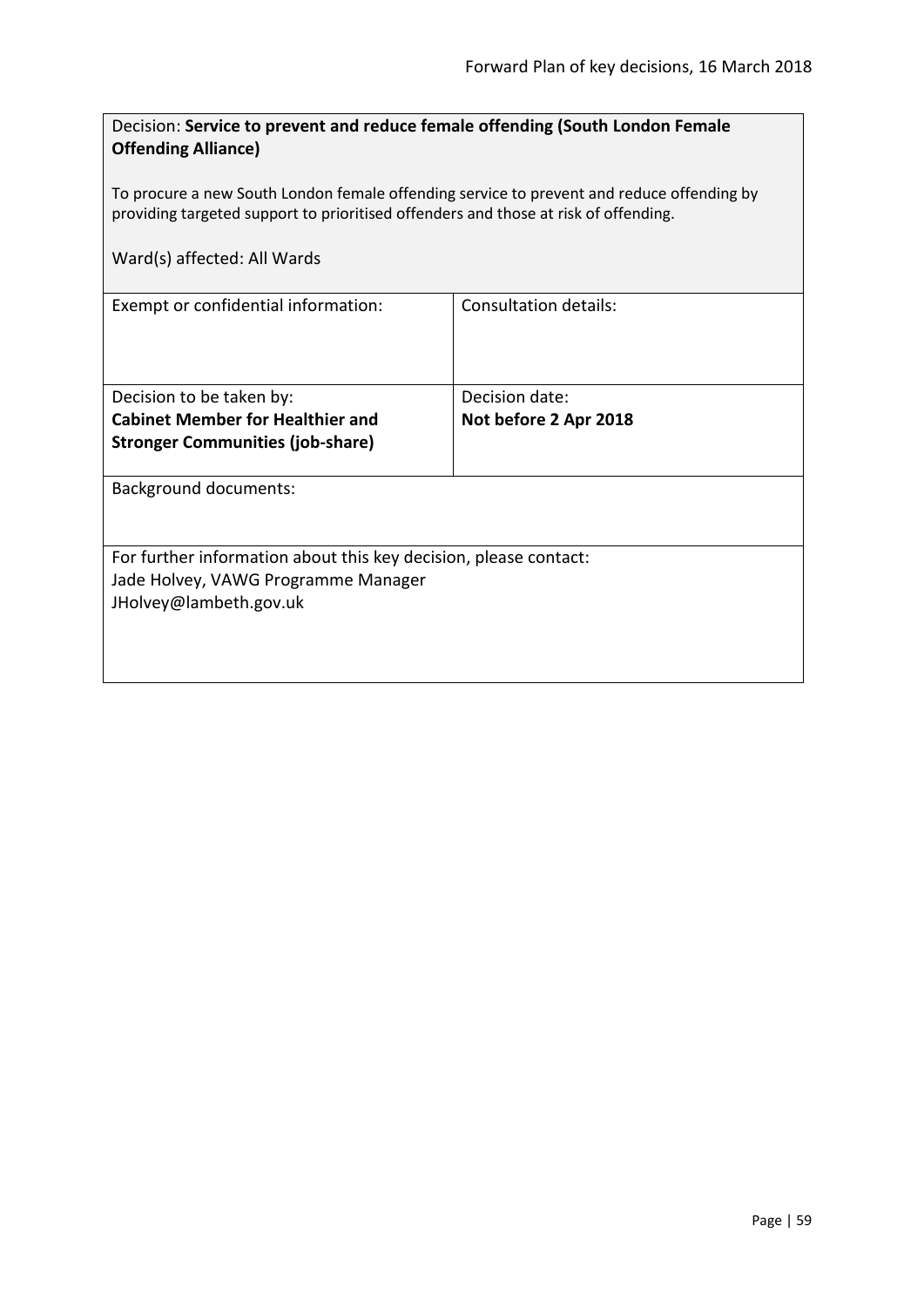| Decision: Welfare, Employment and Skills - S106 Budget Commitment 2017-20                                                                                             |                              |  |
|-----------------------------------------------------------------------------------------------------------------------------------------------------------------------|------------------------------|--|
| To approve the allocation of employment and training and construction S106 funding to<br>the Welfare, Employment and Skills budget for the next three financial years |                              |  |
| Ward(s) affected: All Wards                                                                                                                                           |                              |  |
| Exempt or confidential information:                                                                                                                                   | <b>Consultation details:</b> |  |
| Decision to be taken by:                                                                                                                                              | Decision date:               |  |
| <b>Cabinet Member for Planning,</b><br><b>Regeneration &amp; Jobs</b>                                                                                                 | Not before 21 Nov 2016       |  |
| <b>Background documents:</b>                                                                                                                                          |                              |  |
| For further information about this key decision, please contact:                                                                                                      |                              |  |
| Helen Payne                                                                                                                                                           |                              |  |
| hpayne@lambeth.gov.uk                                                                                                                                                 |                              |  |
|                                                                                                                                                                       |                              |  |
|                                                                                                                                                                       |                              |  |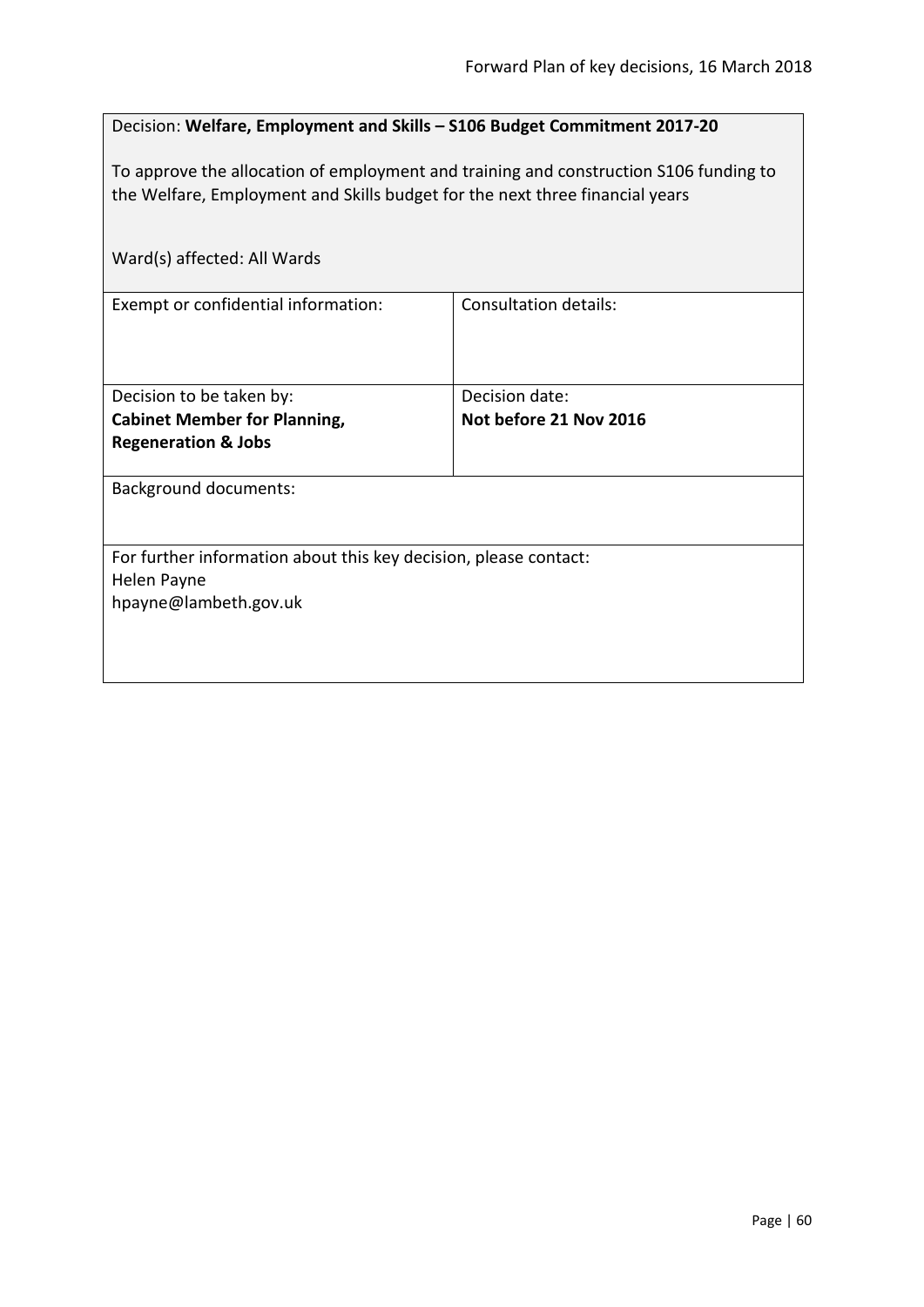Decision: **Recommended CIL Allocation for the Stockwell, Vassall, Larkhall Co-operative Local Investment Plan (CLIP)**

To agree allocation of the Community Infrastructure Levy (CIL) to support the delivery of priorities identified in the Co-operative Local Investment Plan (CLIP) for Stockwell, Vassall and Larkhall (SVL).

Priorities in the plan will delivered by relevant services leads subject to project and funding approval through the Council's usual decision making processes and schemes of delegation.

Ward(s) affected: Larkhall; Stockwell; Vassall

| Exempt or confidential information:                              | Consultation details:  |
|------------------------------------------------------------------|------------------------|
| Decision to be taken by:                                         | Decision date:         |
| <b>Cabinet Member for Planning,</b>                              | Not before 22 May 2017 |
| <b>Regeneration &amp; Jobs</b>                                   |                        |
| <b>Background documents:</b>                                     |                        |
| For further information about this key decision, please contact: |                        |
| Trisha Boland, Co-operative Council Implementation Lead          |                        |
| TBoland@lambeth.gov.uk                                           |                        |
| Hambrook House                                                   |                        |
| Tel: 020 7926 3481                                               |                        |
|                                                                  |                        |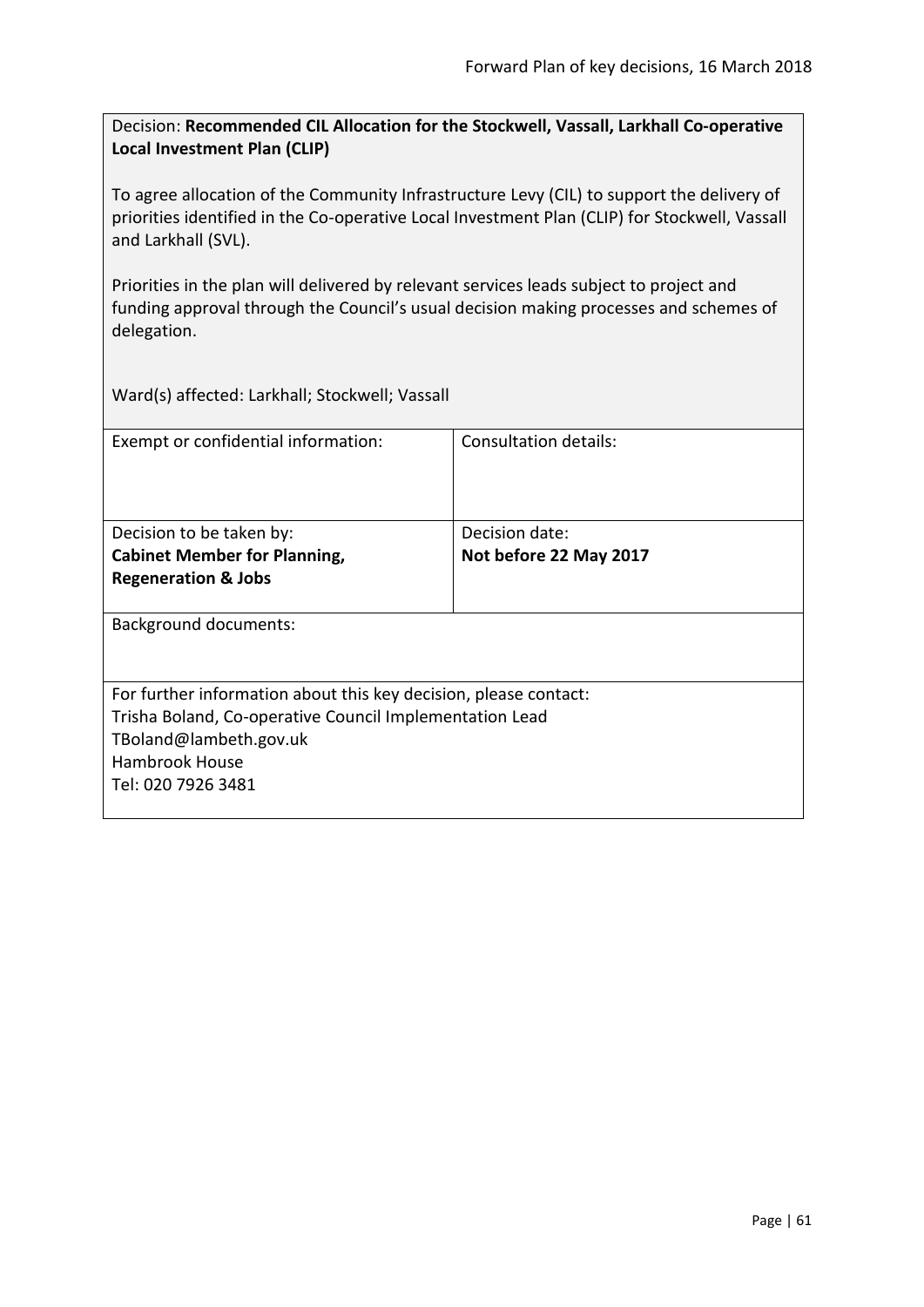| Decision: Transforming Waterloo (Waterloo Roundabout) Regeneration Project                                                                                                                                                    |                              |
|-------------------------------------------------------------------------------------------------------------------------------------------------------------------------------------------------------------------------------|------------------------------|
| Ward(s) affected: Bishop's                                                                                                                                                                                                    |                              |
| Exempt or confidential information:                                                                                                                                                                                           | <b>Consultation details:</b> |
| Decision to be taken by:                                                                                                                                                                                                      | Decision date:               |
| <b>Cabinet Member for Planning,</b>                                                                                                                                                                                           | Not before 17 Jul 2017       |
| <b>Regeneration &amp; Jobs</b>                                                                                                                                                                                                |                              |
| <b>Background documents:</b>                                                                                                                                                                                                  |                              |
| For further information about this key decision, please contact:<br>Sandra Roebuck, Director - Growth, Planning and Employment<br>SRoebuck@lambeth.gov.uk<br>Blue Star House, London Borough of Lambeth<br>Tel: 020 7926 2594 |                              |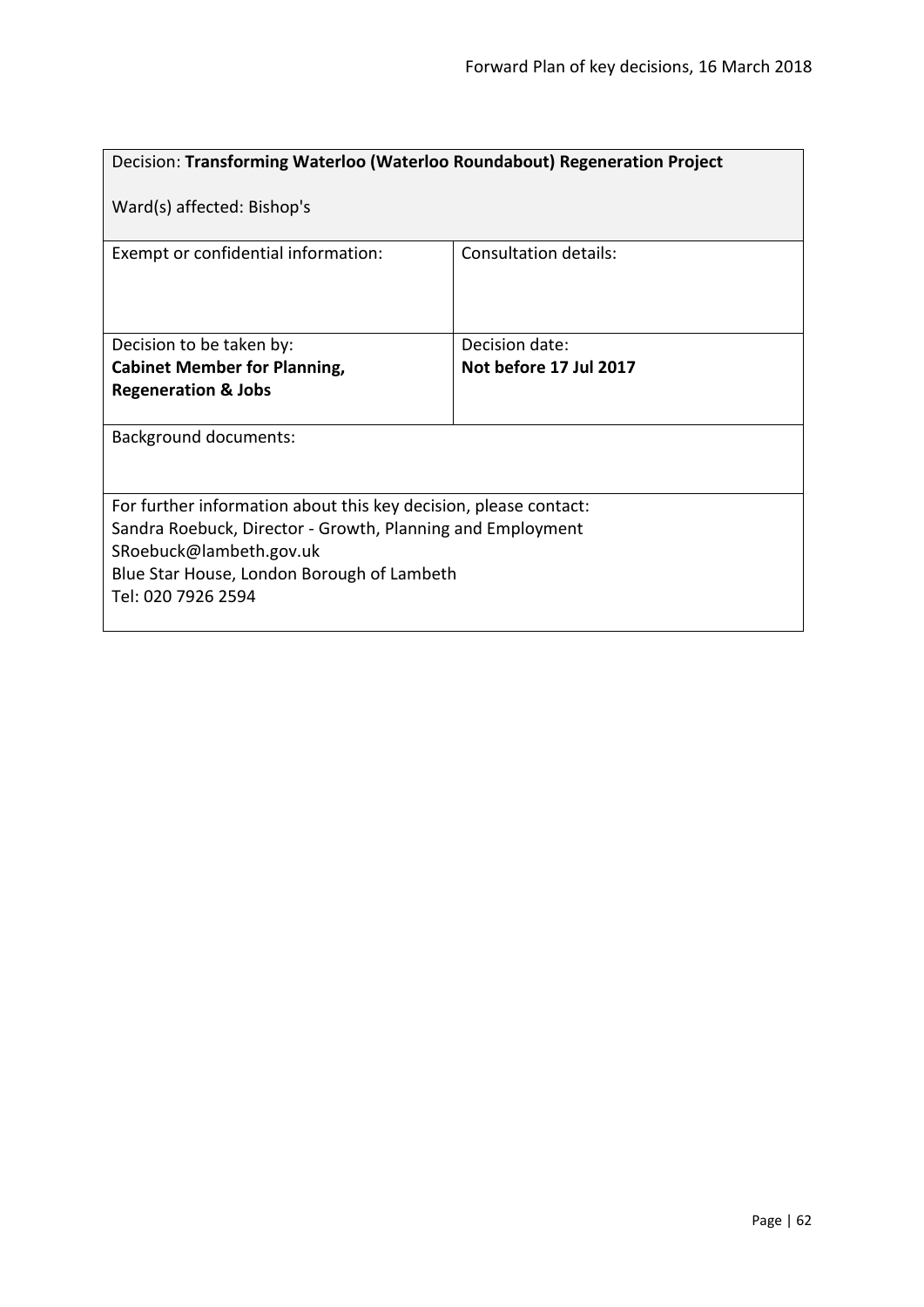| Decision: Redevelopment of 114 - 118 Lower Marsh                                                                                                                                                                              |                                          |
|-------------------------------------------------------------------------------------------------------------------------------------------------------------------------------------------------------------------------------|------------------------------------------|
| to agreed that the Council owned site at $114 - 118$ Lower Marsh be redeveloped as a<br>mixed use retail and office led scheme.                                                                                               |                                          |
| Ward(s) affected: Bishop's                                                                                                                                                                                                    |                                          |
| Exempt or confidential information:                                                                                                                                                                                           | Consultation details:                    |
| Decision to be taken by:<br><b>Cabinet Member for Planning,</b><br><b>Regeneration &amp; Jobs</b>                                                                                                                             | Decision date:<br>Not before 26 Sep 2017 |
| <b>Background documents:</b>                                                                                                                                                                                                  |                                          |
| For further information about this key decision, please contact:<br>Sandra Roebuck, Director - Growth, Planning and Employment<br>SRoebuck@lambeth.gov.uk<br>Blue Star House, London Borough of Lambeth<br>Tel: 020 7926 2594 |                                          |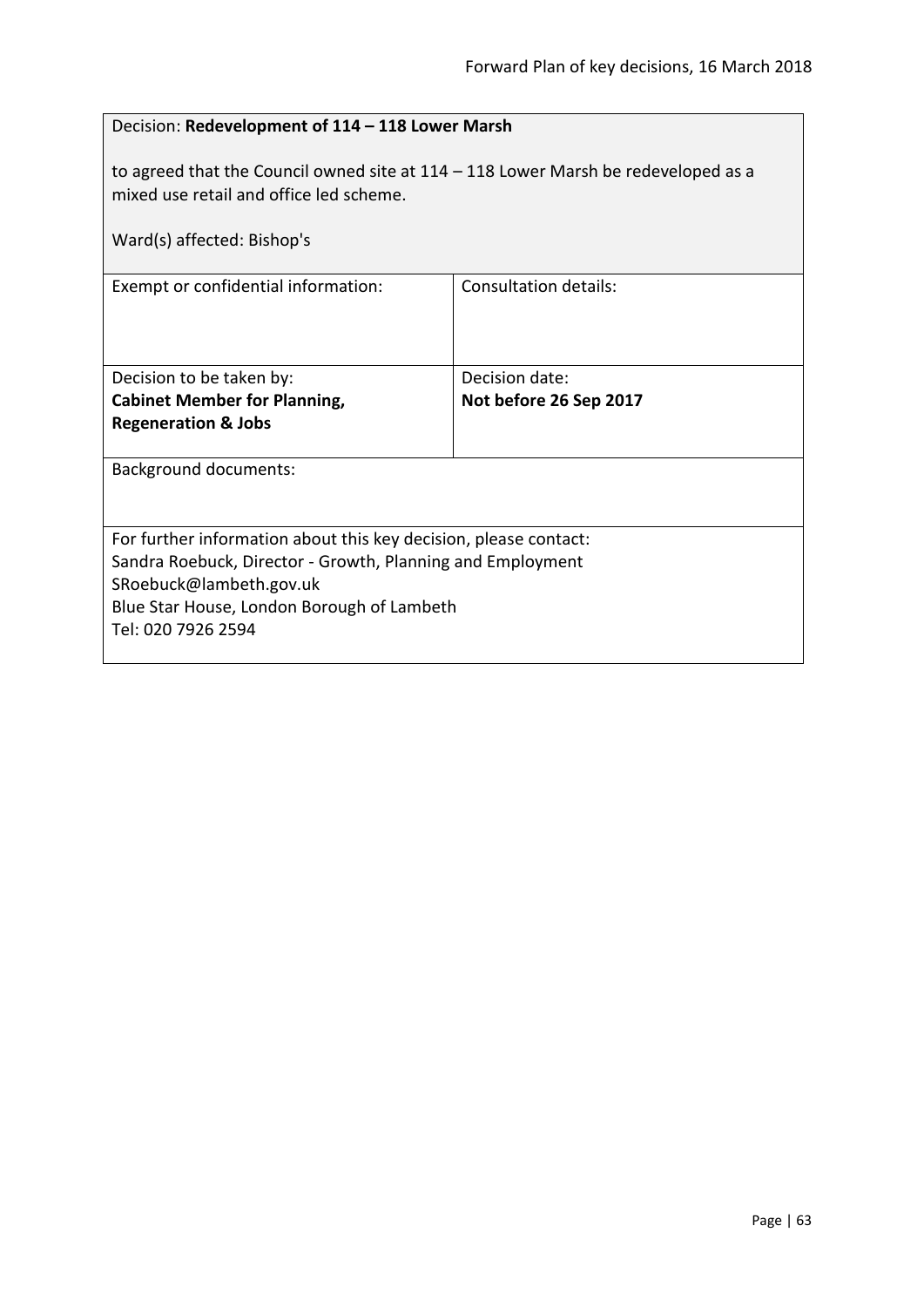### Decision: **Conversion of Brixton Recreation Centre storage space to work space**

To approve the reuse and letting of the storage space at Brixton Recreation Centre (off Beehive Place) and delegate authority to the Head of Strategic Property & Valuation Services to enter into an Agreement to Lease in the best interest of the council, subject to planning and listed building being grant for change of use and physical alterations.

#### Ward(s) affected: Coldharbour

| <b>Consultation details:</b>                                     |  |
|------------------------------------------------------------------|--|
|                                                                  |  |
|                                                                  |  |
|                                                                  |  |
| Decision date:                                                   |  |
| Not before 9 Oct 2017                                            |  |
|                                                                  |  |
|                                                                  |  |
| <b>Background documents:</b>                                     |  |
|                                                                  |  |
|                                                                  |  |
| For further information about this key decision, please contact: |  |
|                                                                  |  |
|                                                                  |  |
|                                                                  |  |
|                                                                  |  |
|                                                                  |  |
|                                                                  |  |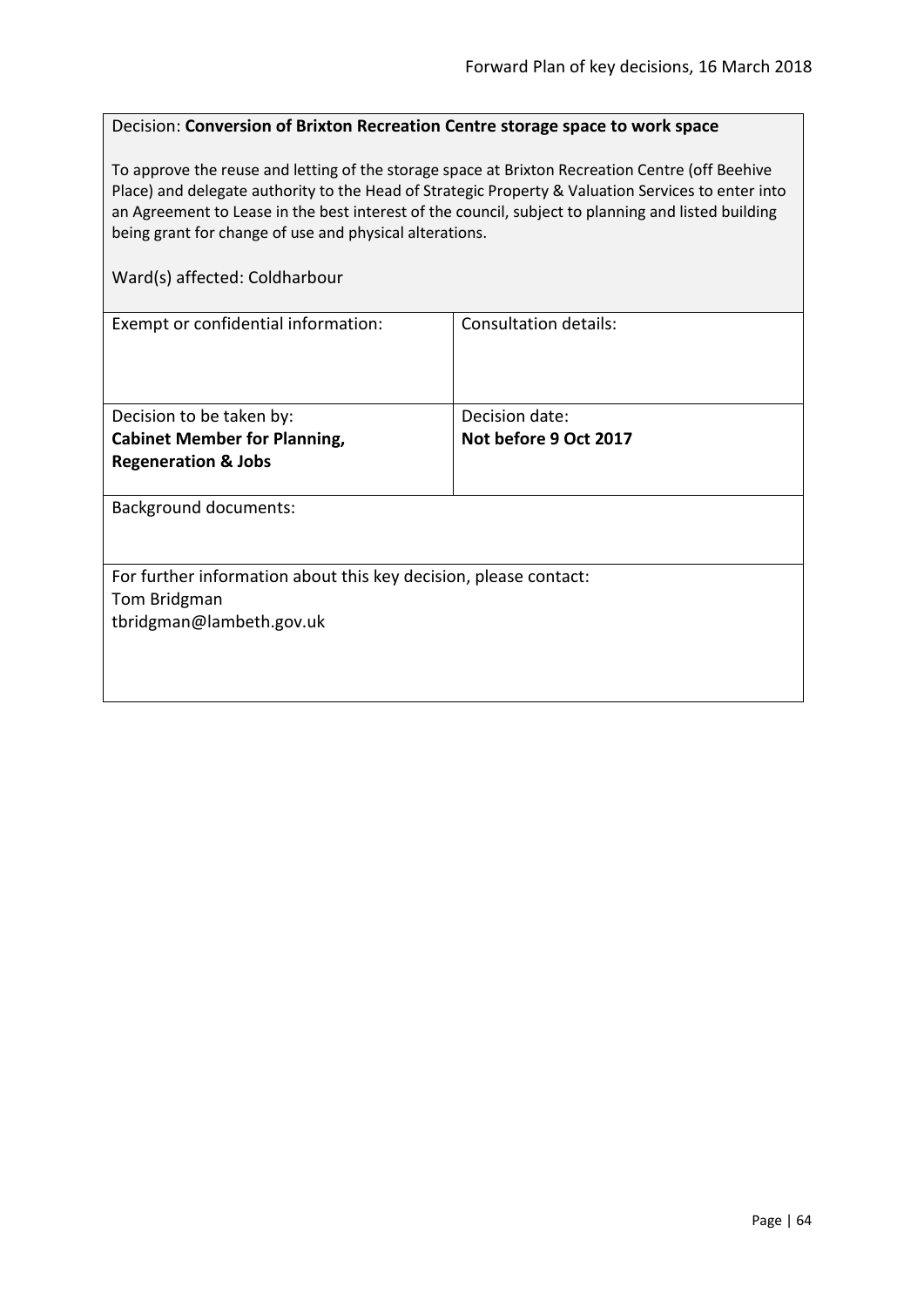To agree priorities for infrastructure investment in Oval and Prince's wards for the next five years. Priorities have been informed by public consultation from January to March 2017.

| Ward(s) affected: Oval; Prince's                                 |                              |
|------------------------------------------------------------------|------------------------------|
| Exempt or confidential information:                              | <b>Consultation details:</b> |
| Decision to be taken by:                                         | Decision date:               |
| <b>Cabinet Member for Planning,</b>                              | Not before 9 Oct 2017        |
| <b>Regeneration &amp; Jobs</b>                                   |                              |
| <b>Background documents:</b>                                     |                              |
| For further information about this key decision, please contact: |                              |
| Trisha Boland, Co-operative Council Implementation Lead          |                              |
| TBoland@lambeth.gov.uk                                           |                              |
| <b>Hambrook House</b>                                            |                              |
| Tel: 020 7926 3481                                               |                              |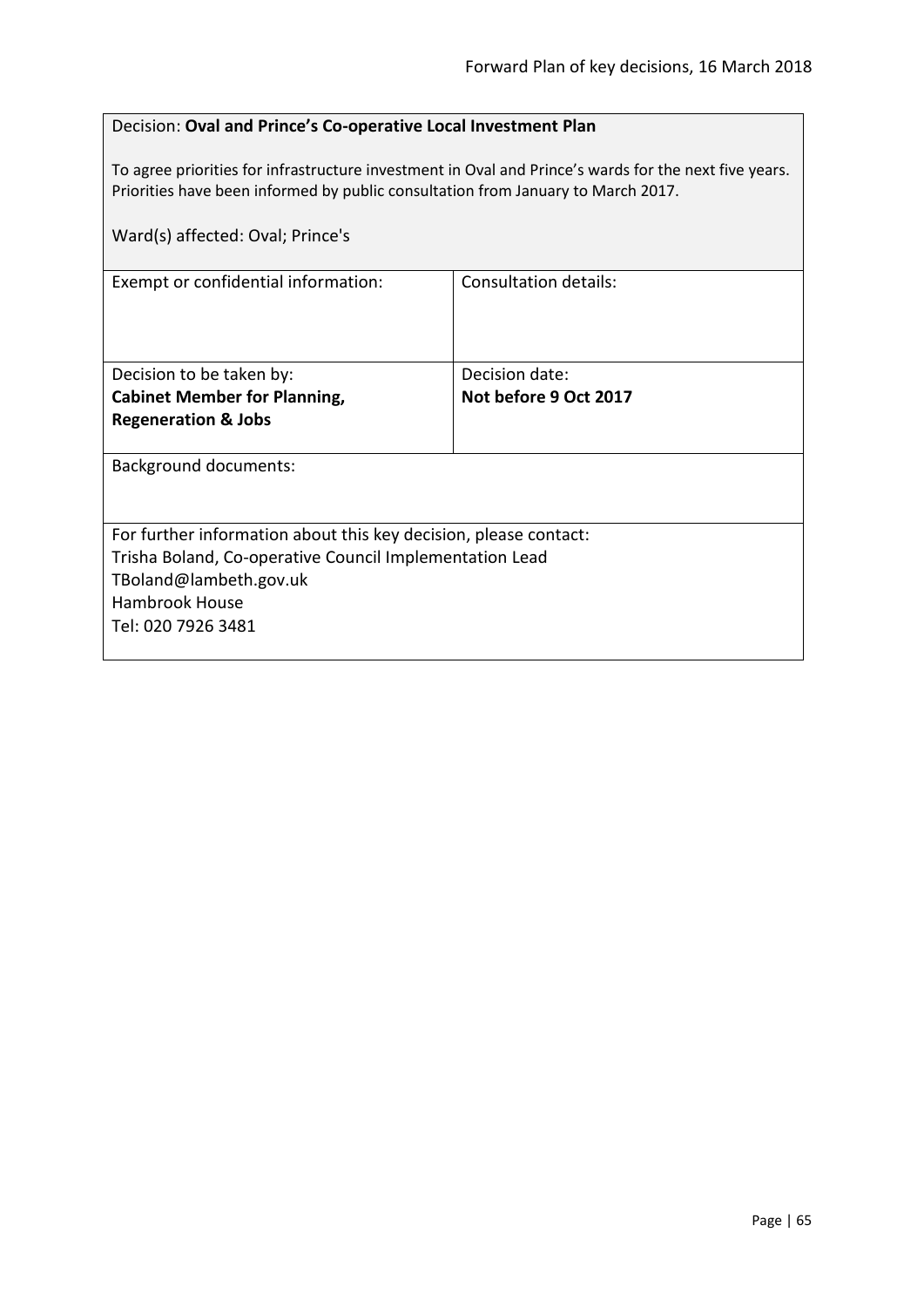| Decision: Future Use of International House                                                           |                              |
|-------------------------------------------------------------------------------------------------------|------------------------------|
| To consider the options and approve an approach to the future use of International House, SW9<br>7QE. |                              |
| Ward(s) affected: Coldharbour                                                                         |                              |
| Exempt or confidential information:                                                                   | <b>Consultation details:</b> |
| Decision to be taken by:                                                                              | Decision date:               |
| <b>Cabinet Member for Planning,</b>                                                                   | Not before 18 Dec 2017       |
| <b>Regeneration &amp; Jobs</b>                                                                        |                              |
| <b>Background documents:</b>                                                                          |                              |
| For further information about this key decision, please contact:                                      |                              |
| Tom Bridgman                                                                                          |                              |
| tbridgman@lambeth.gov.uk                                                                              |                              |
|                                                                                                       |                              |
|                                                                                                       |                              |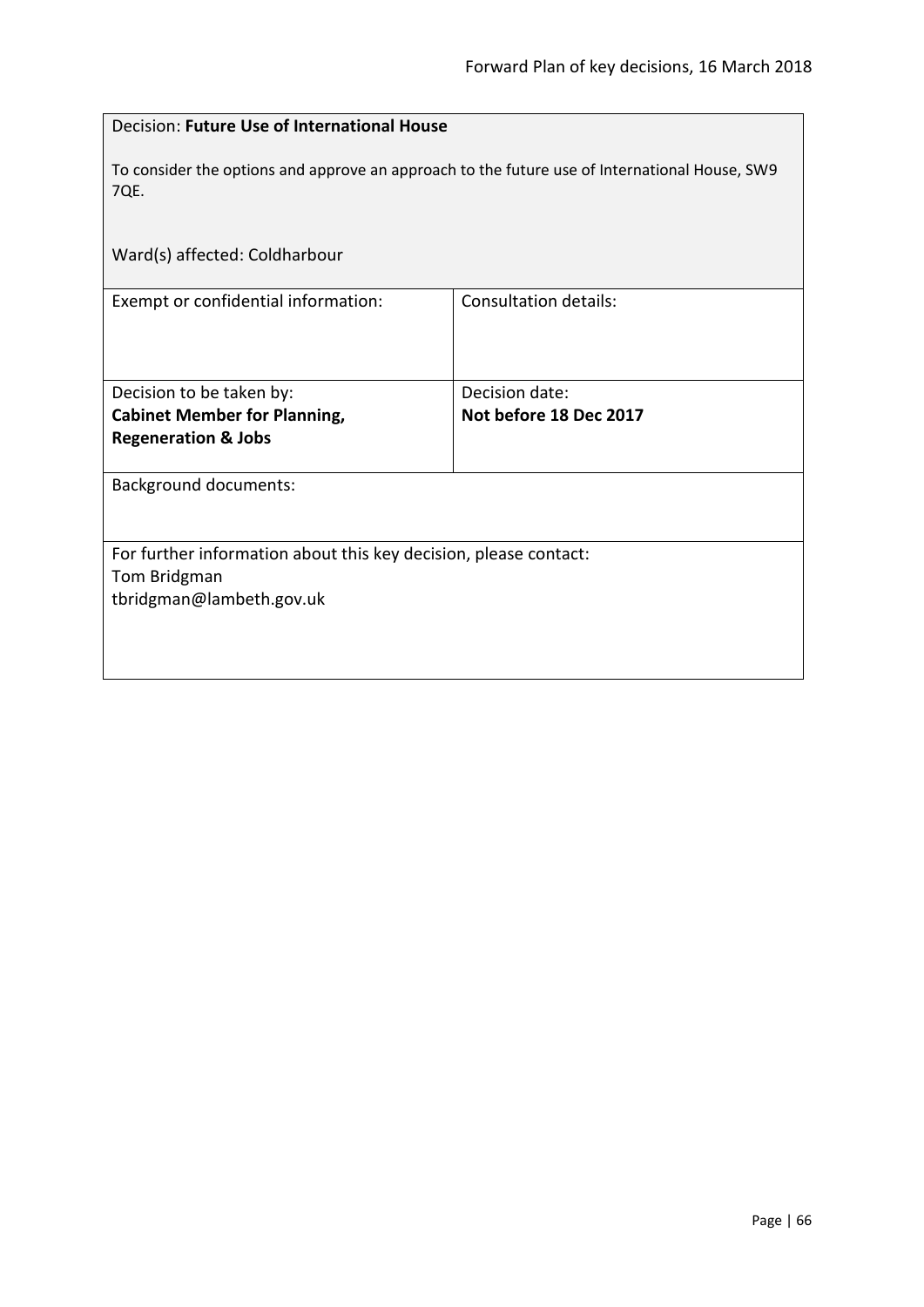| Decision: Article 4 Direction for change of use from office to residential - Central |  |
|--------------------------------------------------------------------------------------|--|
| <b>Activities Zone</b>                                                               |  |

To make a non-immediate Article 4 direction to remove permitted development rights for change of use from office to residential in the Central Activities Zone (as it relates to Lambeth).

| Exempt or confidential information:                               | Consultation details: |
|-------------------------------------------------------------------|-----------------------|
|                                                                   |                       |
|                                                                   |                       |
|                                                                   |                       |
| Decision to be taken by:                                          | Decision date:        |
| <b>Cabinet Member for Planning,</b>                               | 21 Mar 2018           |
| <b>Regeneration &amp; Jobs</b>                                    |                       |
|                                                                   |                       |
| <b>Background documents:</b>                                      |                       |
|                                                                   |                       |
|                                                                   |                       |
| For further information about this key decision, please contact:  |                       |
| Catherine Carpenter, Delivery Lead - Planning Strategy and Policy |                       |
| ccarpenter@lambeth.gov.uk                                         |                       |
| 1st Floor, Phoenix House, 10 Wandsworth Road                      |                       |
| Tel: 020 7926 1251                                                |                       |
|                                                                   |                       |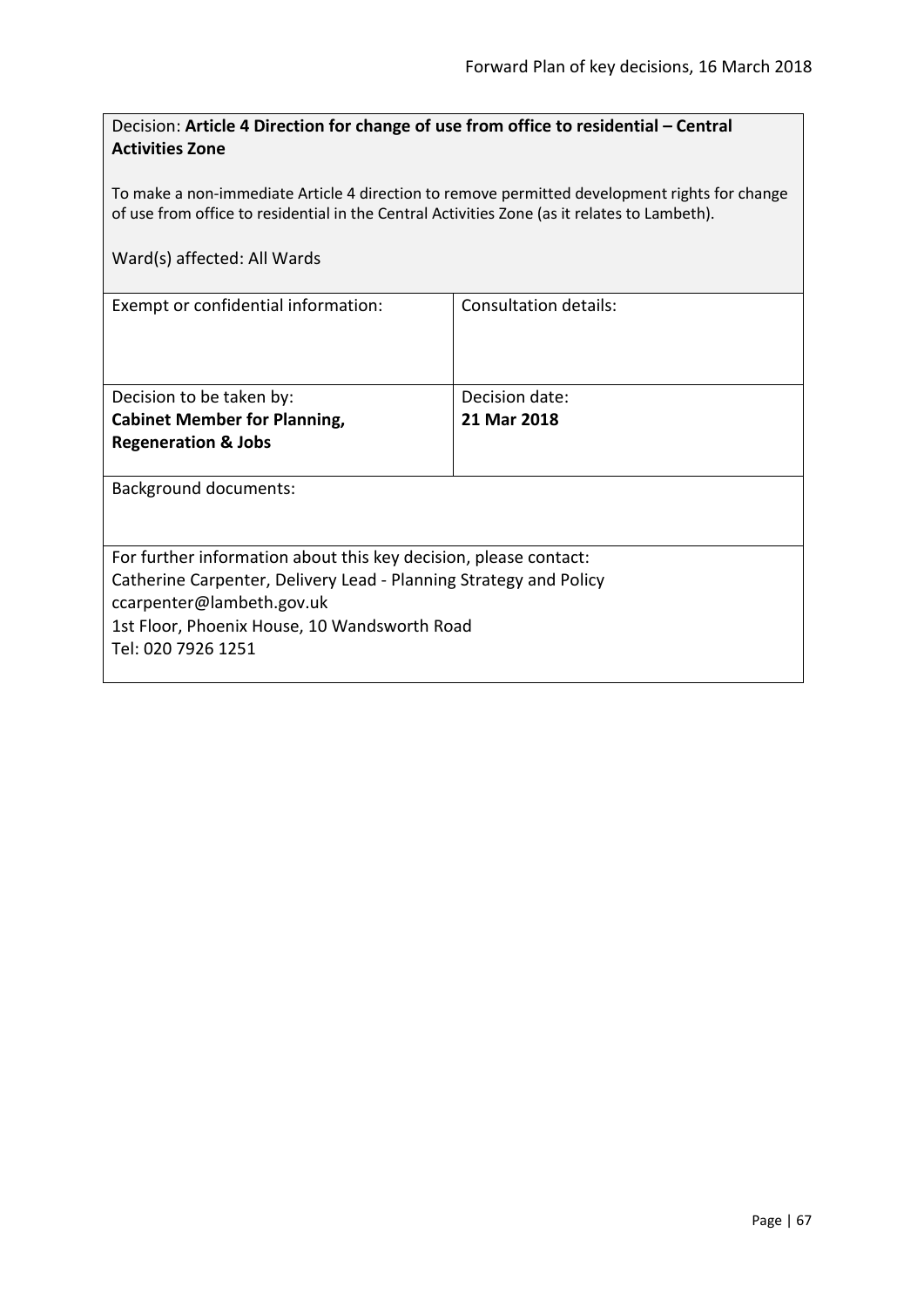| Decision: Keybridge House, Phase II Land, affordable housing subsidy                                                                                      |                              |
|-----------------------------------------------------------------------------------------------------------------------------------------------------------|------------------------------|
| 1) To approve an investment of £2,050,000 towards the delivery of 13 intermediate rented<br>homes with within a development at Keybridge House, Vauxhall. |                              |
| To agree the funding sources.<br>2)                                                                                                                       |                              |
| Ward(s) affected: Oval                                                                                                                                    |                              |
| Exempt or confidential information:                                                                                                                       | <b>Consultation details:</b> |
|                                                                                                                                                           |                              |
| Decision to be taken by:                                                                                                                                  | Decision date:               |
| <b>Cabinet Member for Planning,</b>                                                                                                                       | Not before 19 Feb 2018       |
| <b>Regeneration &amp; Jobs</b>                                                                                                                            |                              |
| <b>Background documents:</b>                                                                                                                              |                              |
|                                                                                                                                                           |                              |
| For further information about this key decision, please contact:                                                                                          |                              |
| Conor McDonagh, Delivery Lead - Regeneration                                                                                                              |                              |
| cmcdonagh@lambeth.gov.uk                                                                                                                                  |                              |
| 1st Floor, Phoenix House, 10 Wandsworth Road, London, SW8 2LL<br>Tel: 020 7926 5980                                                                       |                              |
|                                                                                                                                                           |                              |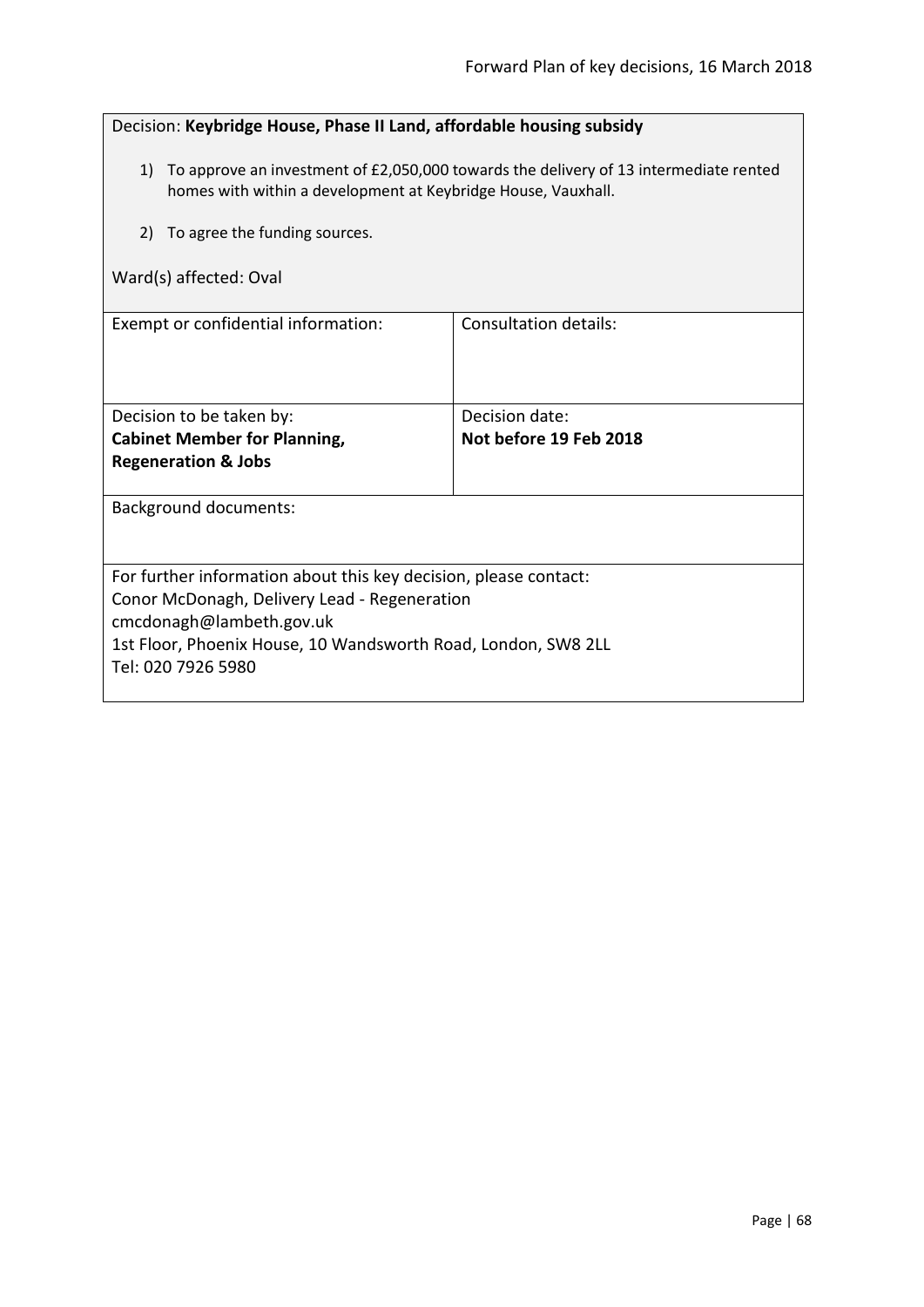| Decision: Norwood High Street site acquisition                                                                                                                                                                                      |                       |
|-------------------------------------------------------------------------------------------------------------------------------------------------------------------------------------------------------------------------------------|-----------------------|
| 1. To seek to acquire a site in Norwood High Street on the terms recommended within the<br>decision report                                                                                                                          |                       |
| To approve the procurement of additional commercial property and legal services to<br>2.<br>support the potential acquisition of the site                                                                                           |                       |
| Ward(s) affected: Gipsy Hill                                                                                                                                                                                                        |                       |
| Exempt or confidential information:                                                                                                                                                                                                 | Consultation details: |
|                                                                                                                                                                                                                                     |                       |
| Decision date:<br>Decision to be taken by:<br><b>Cabinet Member for Planning,</b><br>Not before 19 Feb 2018                                                                                                                         |                       |
| <b>Regeneration &amp; Jobs</b>                                                                                                                                                                                                      |                       |
| <b>Background documents:</b>                                                                                                                                                                                                        |                       |
|                                                                                                                                                                                                                                     |                       |
| For further information about this key decision, please contact:<br>Conor McDonagh, Delivery Lead - Regeneration<br>cmcdonagh@lambeth.gov.uk<br>1st Floor, Phoenix House, 10 Wandsworth Road, London, SW8 2LL<br>Tel: 020 7926 5980 |                       |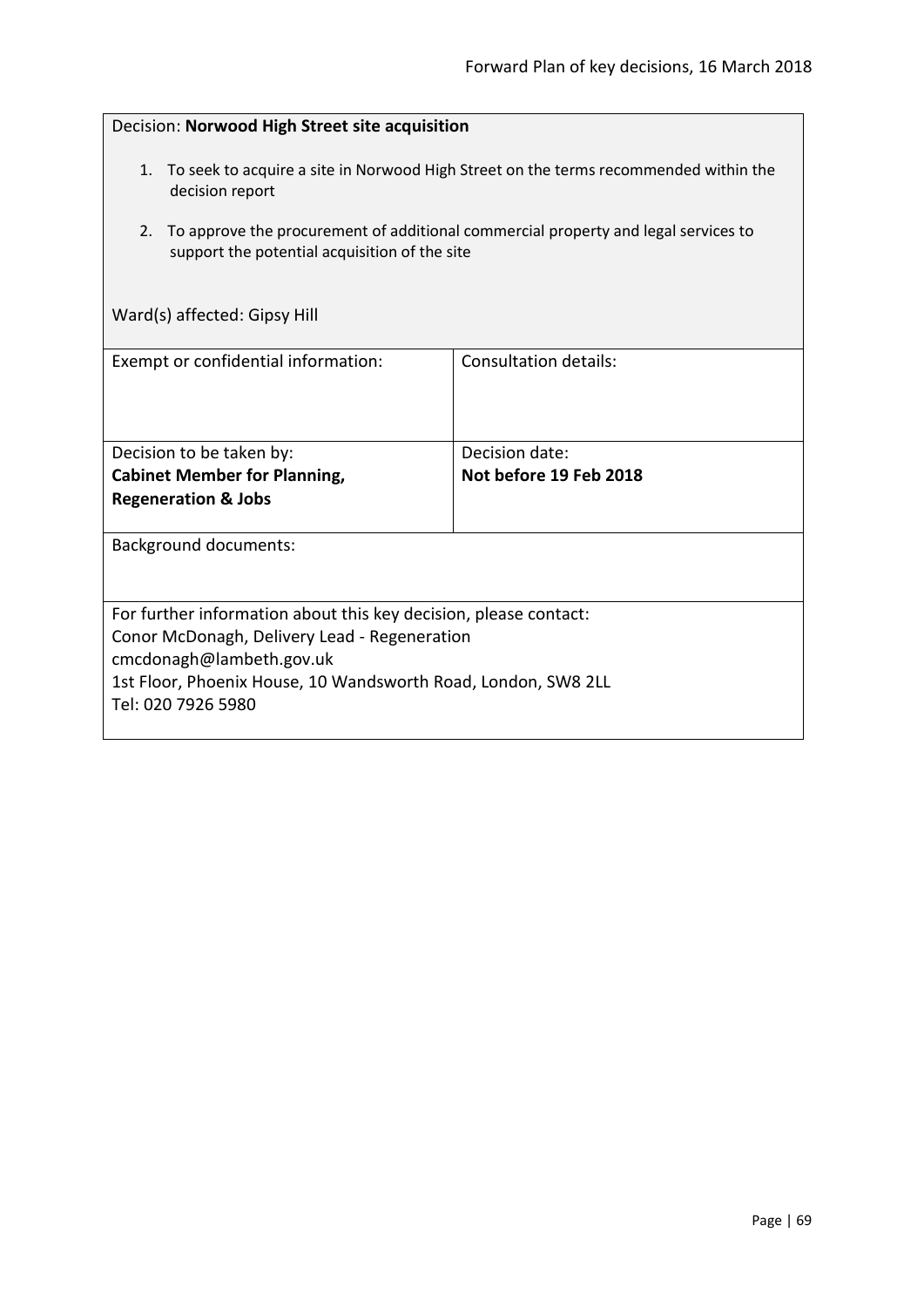#### Decision: **Contract for Mortuary Provision**

To appoint a contractor in to construct a mortuary for bodies referred to the coroners services.

Local authorities are required to make provision for post-mortems and mortuary storage for bodies subject to investigation by the Coroner. On average 270 deaths in Lambeth per year are referred to the Coroner, at a cost of approximately £245,000.

Lambeth has used the Royal Borough of Greenwich's mortuary for several years, however there is no contract in place and a formal tendering exercise is necessary to ensure compliance with financial regulations and that best value is being obtained.

| Exempt or confidential information:                              | Consultation details:  |
|------------------------------------------------------------------|------------------------|
|                                                                  |                        |
| Decision to be taken by:                                         | Decision date:         |
| <b>Cabinet Member for Equalities and Culture</b>                 | Not before 19 Jun 2017 |
|                                                                  |                        |
| <b>Background documents:</b>                                     |                        |
|                                                                  |                        |
| For further information about this key decision, please contact: |                        |
| Kevin Crook, Head of Neighbourhoods                              |                        |
| kcrook@lambeth.gov.uk                                            |                        |
| Blue Star House - 4th Floor                                      |                        |
| Tel: 020 7926 8973                                               |                        |
|                                                                  |                        |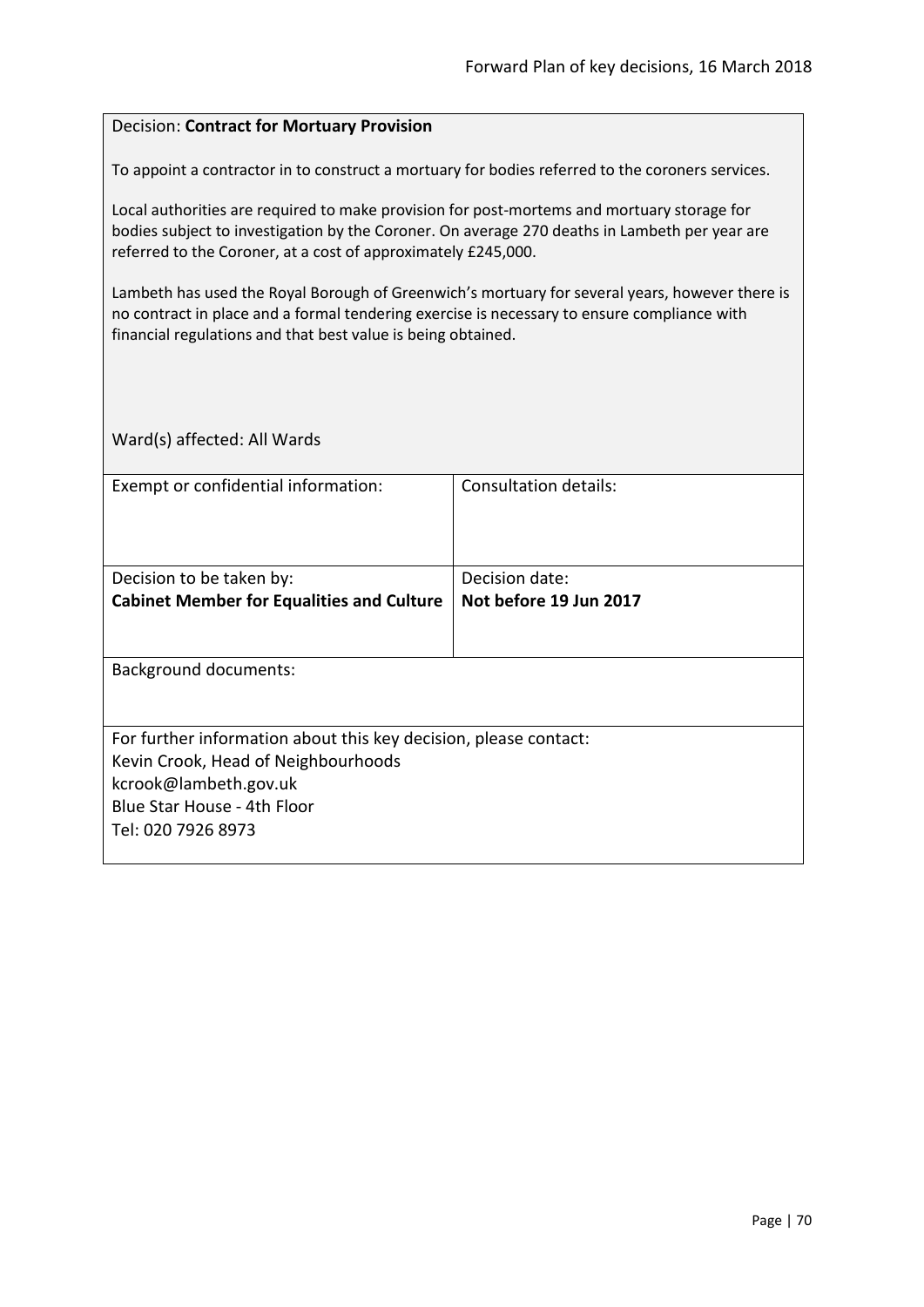# Decision: **Advertising / Sponsorship Trial** This report seeks approval for the Council to allow Community Partners to develop a concession agreement to explore income generation opportunities for the council from sponsorship of sites and structures in the borough. Ward(s) affected: All Wards Exempt or confidential information: Consultation details: Decision to be taken by: **Cabinet Member for Equalities and Culture** Decision date: **Not before 16 Jan 2017**

Background documents: For further information about this key decision, please contact: Jo Phillips, Head of Strategic Business Development JPhillips@lambeth.gov.uk Olive Morris House Tel: 020 7926 0473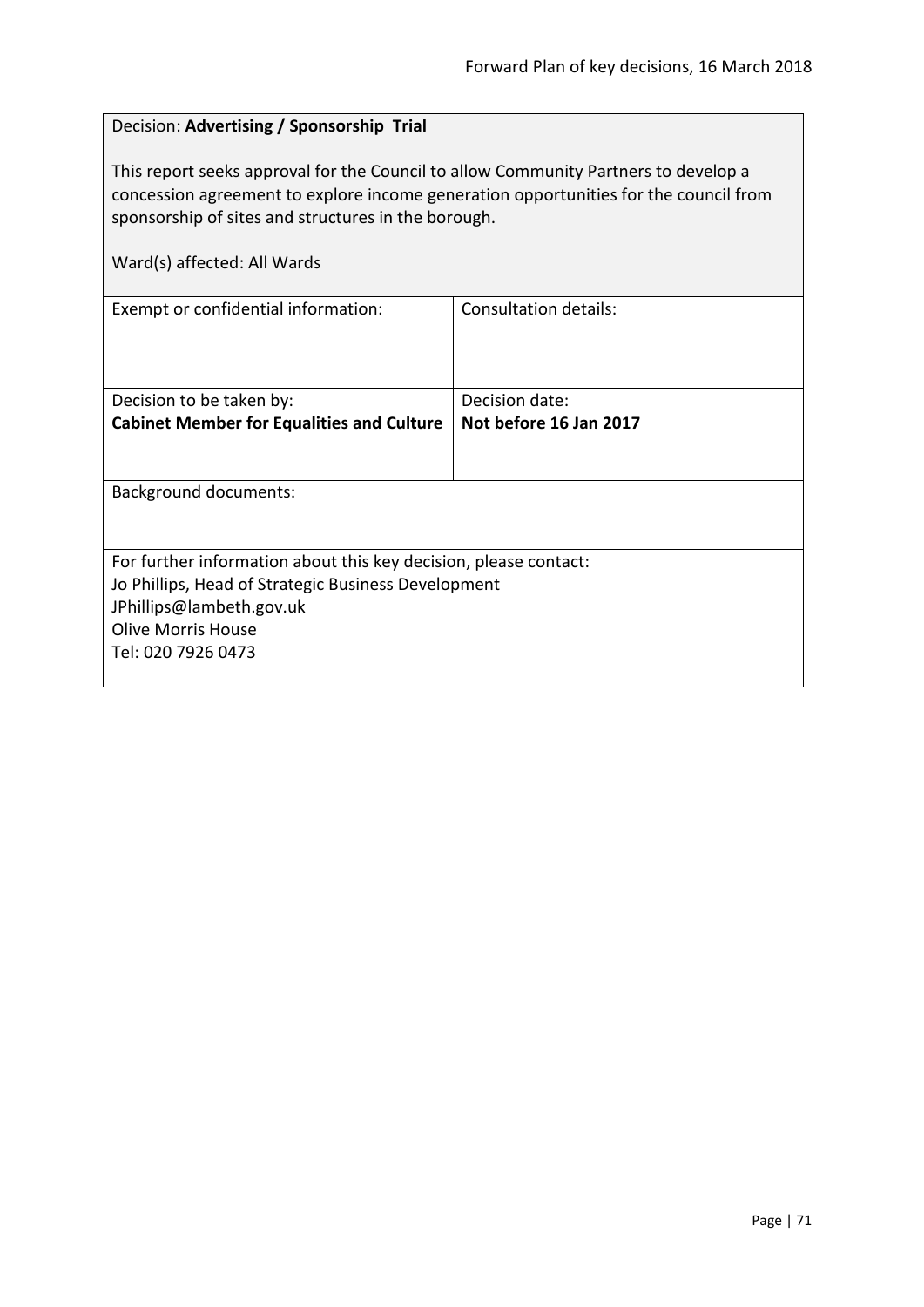# Decision: **Contract Award – Carnegie Building**

Provision of fit-out works at Carnegie building to create a library, healthy living centre and gym.

Ward(s) affected: Herne Hill

| Exempt or confidential information:                                       | Consultation details:  |
|---------------------------------------------------------------------------|------------------------|
|                                                                           |                        |
|                                                                           |                        |
|                                                                           |                        |
|                                                                           |                        |
| Decision to be taken by:                                                  | Decision date:         |
| <b>Cabinet Member for Equalities and Culture</b>                          | Not before 11 Dec 2017 |
|                                                                           |                        |
|                                                                           |                        |
| <b>Background documents:</b>                                              |                        |
|                                                                           |                        |
|                                                                           |                        |
|                                                                           |                        |
| For further information about this key decision, please contact:          |                        |
| Michael Munnelly                                                          |                        |
| MMunnelly@lambeth.gov.uk                                                  |                        |
|                                                                           |                        |
| 1st Floor, Service Team House, 185-205 Shakespeare Road, London, SE24 0PZ |                        |
|                                                                           |                        |
|                                                                           |                        |
|                                                                           |                        |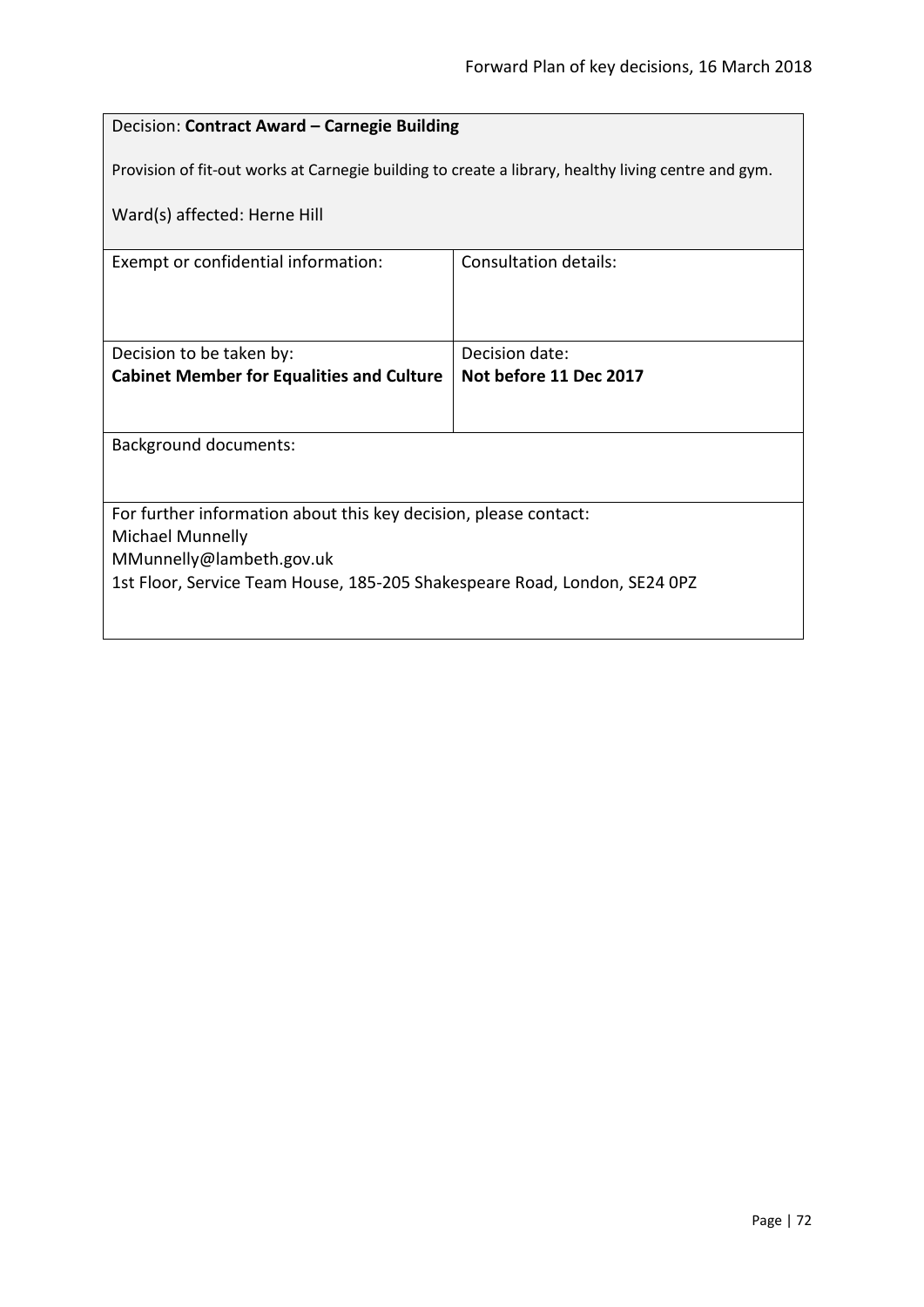## Decision: **London Eye S106 Agreement**

Under the terms of a S106 agreement, the South Bank Employers Group (SBEG) provides specified operational and community initiatives in the South Bank area. These are financed by payments that the Council receives annually from the operator of the Coca-Cola London Eye. The Council makes payment to SBEG in arrears on the basis of goods provided and services rendered according to an agreed programme of work.

To approve the total budget of £847,998.00 and the remaining Q3 and Q4 payment of £388,380.00.

Ward(s) affected: Bishop's

| Exempt or confidential information:                                | Consultation details:  |
|--------------------------------------------------------------------|------------------------|
| Decision to be taken by:                                           | Decision date:         |
| <b>Cabinet Member for Equalities and Culture</b>                   | Not before 15 Jan 2018 |
|                                                                    |                        |
| Background documents:                                              |                        |
| For further information about this key decision, please contact:   |                        |
| Andrew Burton, Head of Capital Programmes and Highways             |                        |
| ABurton@lambeth.gov.uk                                             |                        |
| 5th Floor Blue Star House, 234-244 Stockwell Road, London, SW9 9SP |                        |
| Tel: 0207 926 6221                                                 |                        |
|                                                                    |                        |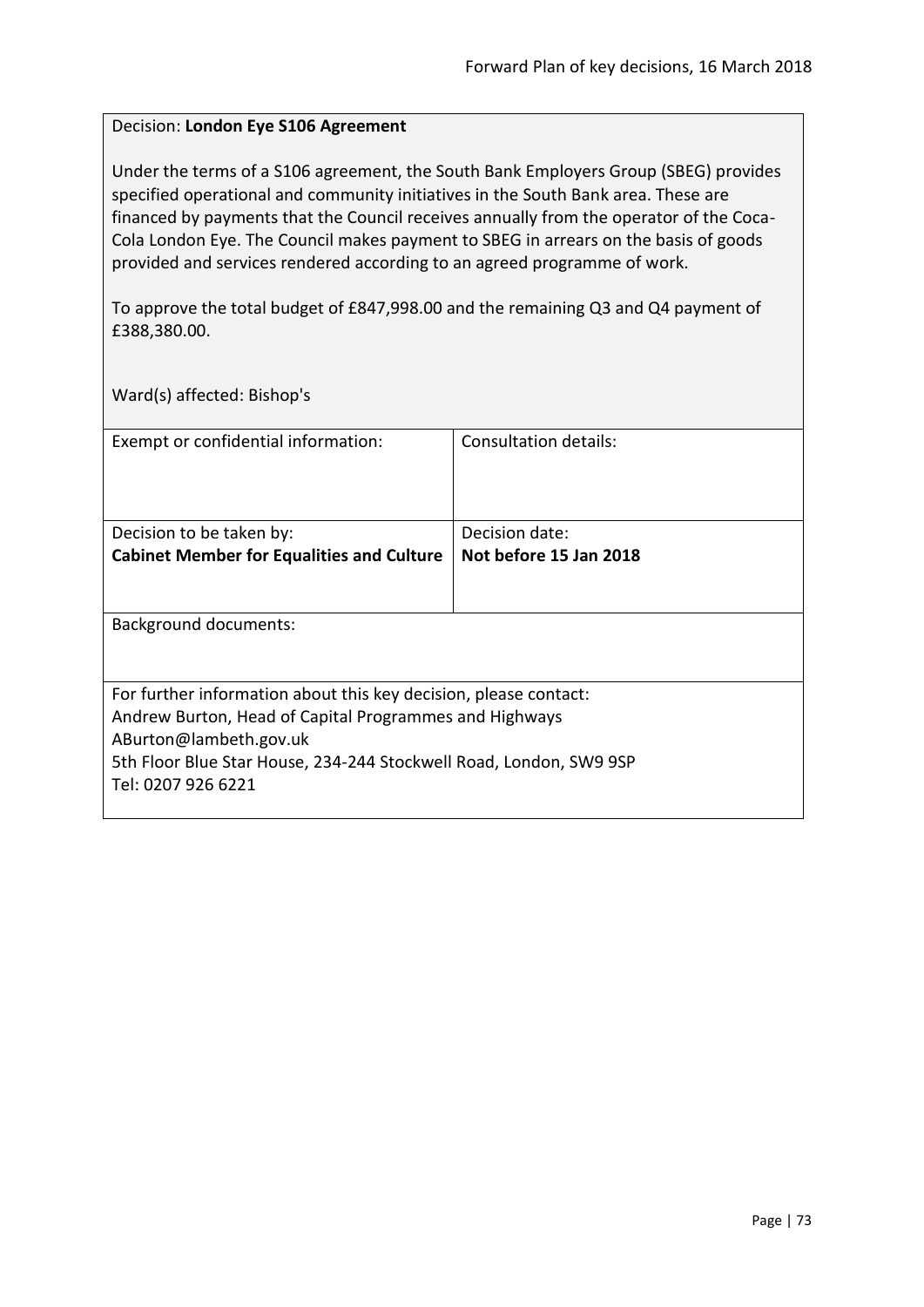# Decision: **Appointment of Main Contractor for Brixton Windmill Education Centre**

To appoint a contractor to deliver the Brixton Windmill Education and Visitors Centre

Ward(s) affected: Brixton Hill

| Exempt or confidential information:                              | Consultation details: |
|------------------------------------------------------------------|-----------------------|
| Part exempt                                                      |                       |
| Information relating to the financial or                         |                       |
| business affairs of any particular person                        |                       |
| (including the authority holding that                            |                       |
| information)                                                     |                       |
| Decision to be taken by:                                         | Decision date:        |
| <b>Cabinet Member for Equalities and Culture</b>                 | 23 Mar 2018           |
|                                                                  |                       |
|                                                                  |                       |
| Background documents:                                            |                       |
|                                                                  |                       |
|                                                                  |                       |
| For further information about this key decision, please contact: |                       |
| Gary Meeds, Project Manager                                      |                       |
| GMeeds@lambeth.gov.uk                                            |                       |
| Lambeth Town Hall, Brixton Hill                                  |                       |
| Tel: 020 7926 2544                                               |                       |
|                                                                  |                       |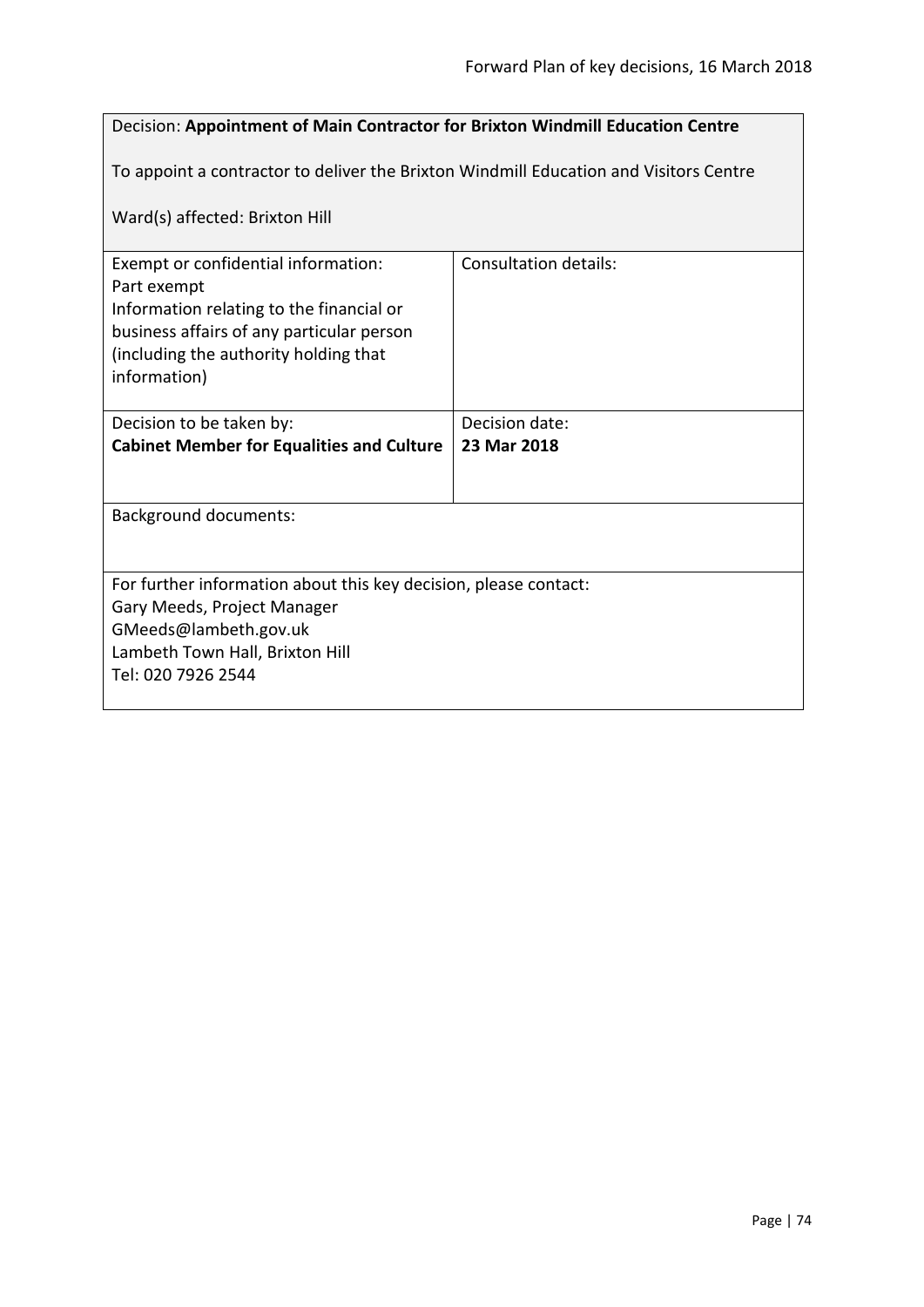| Decision: Concession Contract for Film Service with Camden, Lambeth & Islington<br><b>Councils</b>                                          |                       |  |
|---------------------------------------------------------------------------------------------------------------------------------------------|-----------------------|--|
| To appoint a contractor to deliver the Council's Film Service as a replacement for the<br>existing arrangement due to end on 30 April 2018. |                       |  |
| Ward(s) affected: All Wards                                                                                                                 |                       |  |
| Exempt or confidential information:                                                                                                         | Consultation details: |  |
| Decision to be taken by:                                                                                                                    | Decision date:        |  |
| <b>Cabinet Member for Equalities and Culture</b>                                                                                            | Not before 2 Apr 2018 |  |
| <b>Background documents:</b>                                                                                                                |                       |  |
| For further information about this key decision, please contact:<br>Lee Fiorentino, Events Service Manager                                  |                       |  |
| 3rd Floor, Phoenix House                                                                                                                    |                       |  |
| Tel: 020 7926 6207                                                                                                                          |                       |  |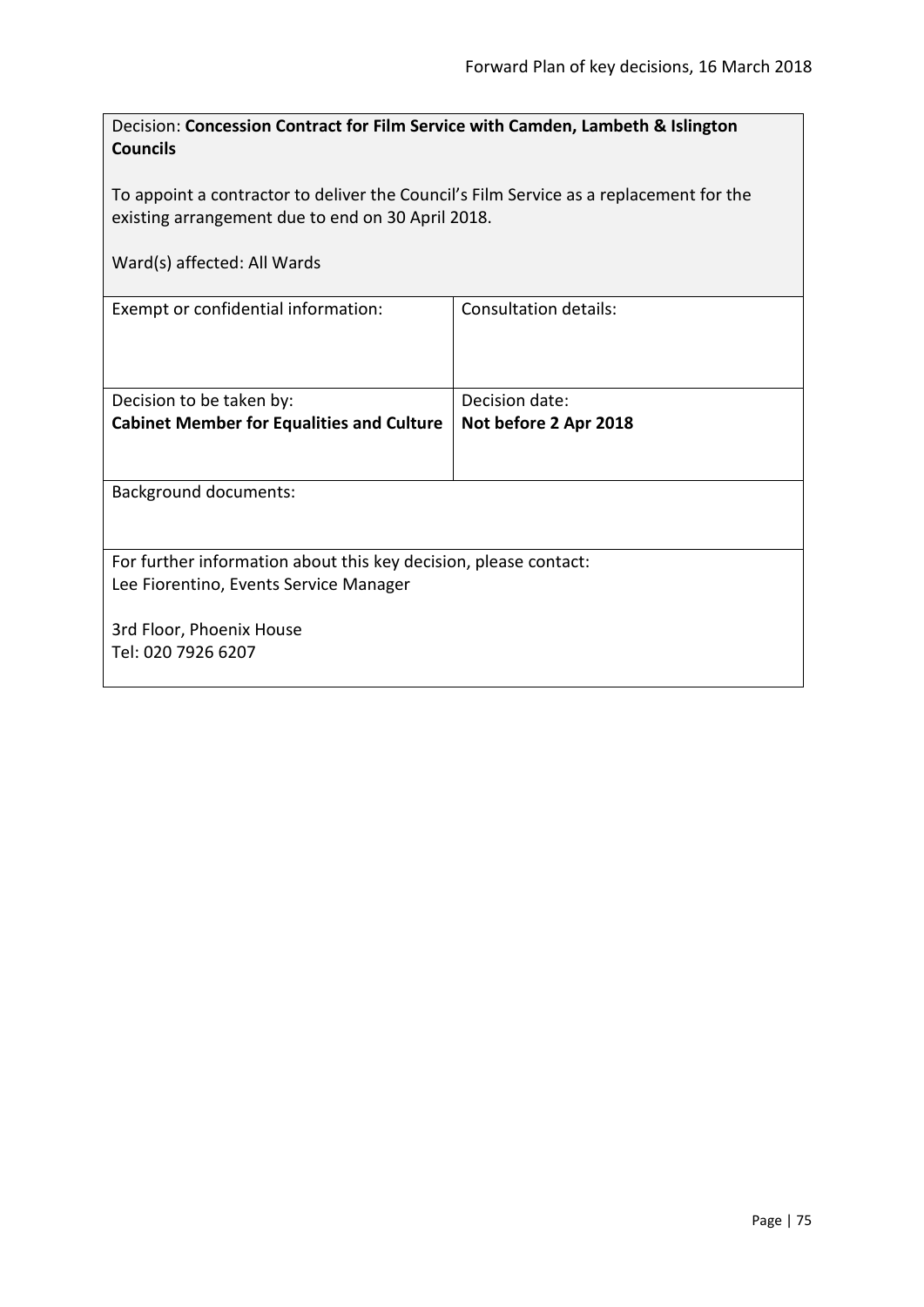## Decision: **Establishing an integrated gateway for homeless 16-21 year-olds**

This decision will enable the Council to implement an integrated gateway and assessment process for all young people aged 16-21 that are homeless or at risk of homelessness, run jointly by Housing and Children's Services.

| Ward(s) affected: All Wards                                                                                                                              |                        |
|----------------------------------------------------------------------------------------------------------------------------------------------------------|------------------------|
| Exempt or confidential information:                                                                                                                      | Consultation details:  |
| Decision to be taken by:                                                                                                                                 | Decision date:         |
| <b>Cabinet Member for Children and Schools</b>                                                                                                           | Not before 10 Jul 2016 |
| Background documents:                                                                                                                                    |                        |
| For further information about this key decision, please contact:<br>Emily Newell, Commissioning Officer, Strategy & Commissioning: Housing & Communities |                        |
| ENewell@lambeth.gov.uk<br><b>Phoenix House</b>                                                                                                           |                        |
| Tel: 0207 926 0973                                                                                                                                       |                        |
|                                                                                                                                                          |                        |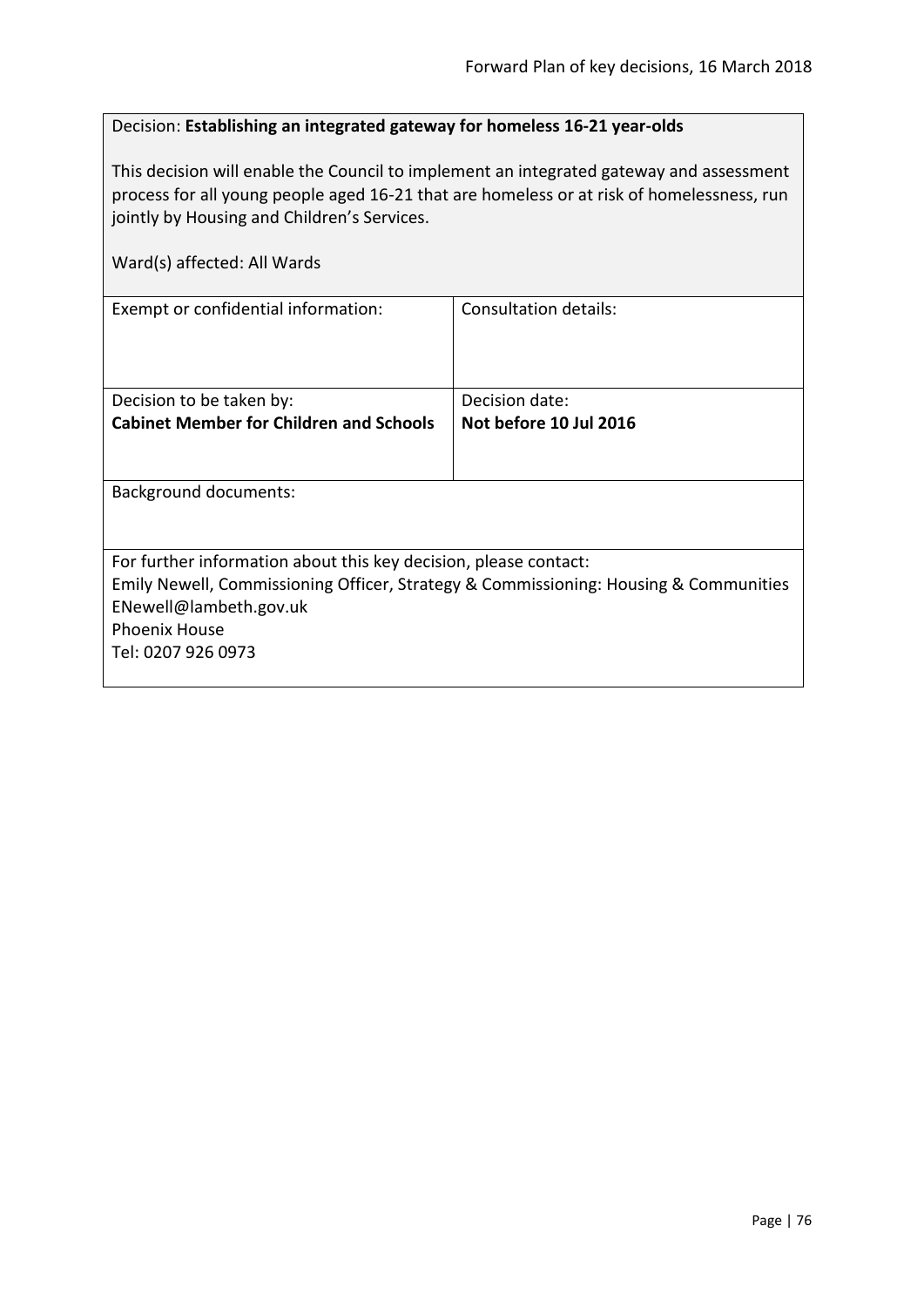| Decision: Supported housing for young people aged 16-21                                                                                                                                                                          |                        |
|----------------------------------------------------------------------------------------------------------------------------------------------------------------------------------------------------------------------------------|------------------------|
| Ward(s) affected: All Wards                                                                                                                                                                                                      |                        |
| Exempt or confidential information:                                                                                                                                                                                              | Consultation details:  |
| Decision to be taken by:                                                                                                                                                                                                         | Decision date:         |
| <b>Cabinet Member for Children and Schools</b>                                                                                                                                                                                   | Not before 17 Oct 2017 |
|                                                                                                                                                                                                                                  |                        |
| <b>Background documents:</b>                                                                                                                                                                                                     |                        |
|                                                                                                                                                                                                                                  |                        |
| For further information about this key decision, please contact:<br>Emily Newell, Commissioning Officer, Strategy & Commissioning: Housing & Communities<br>ENewell@lambeth.gov.uk<br><b>Phoenix House</b><br>Tel: 0207 926 0973 |                        |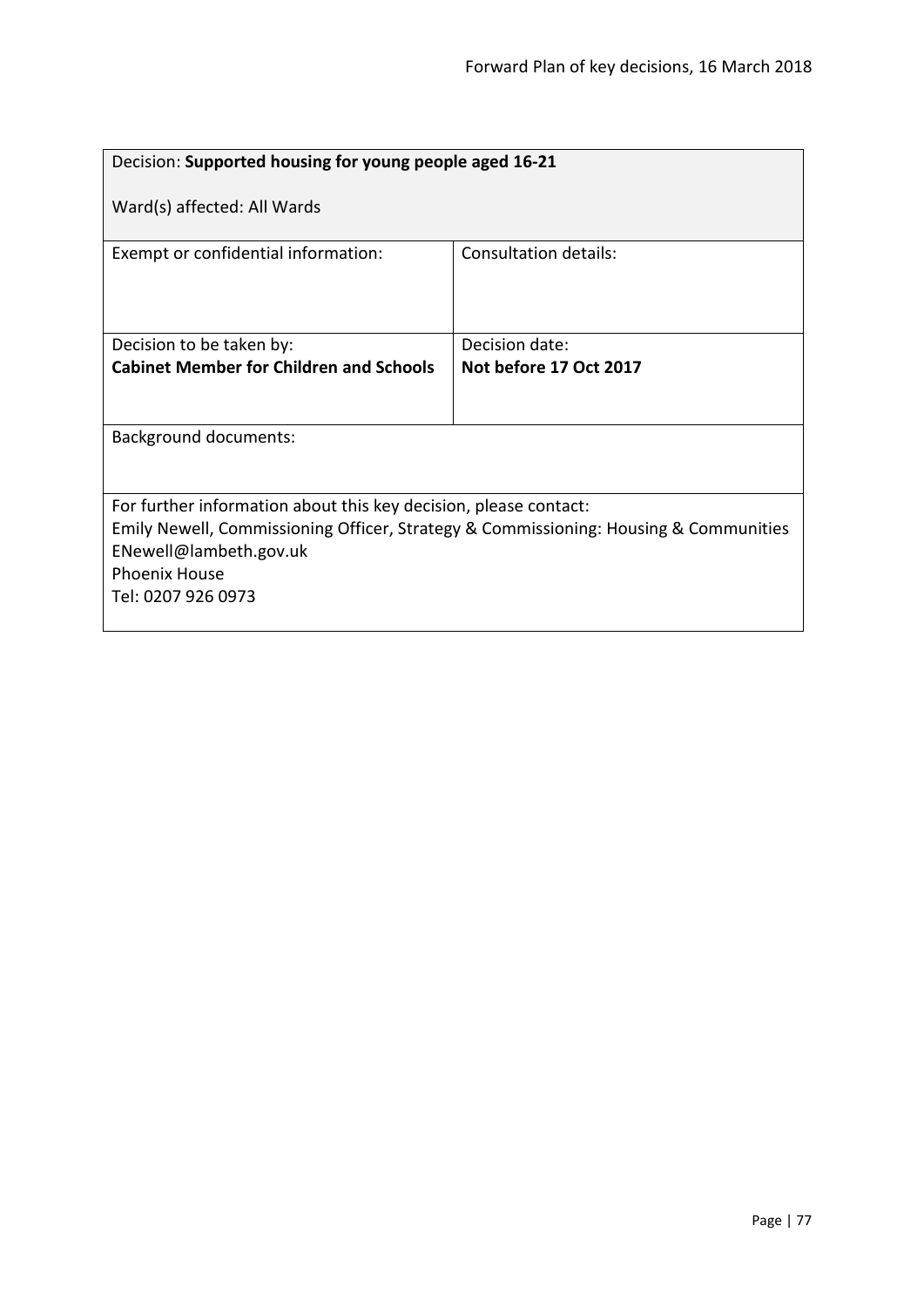#### Decision: **Schools Broadband 1st Sept 2017 – 31st August 2020**

As part of Education, Learning and Skills traded services, the schools broadband and a range of online services are aggregated on behalf of schools and this has provided an annual income stream to Lambeth. The current agreement with the service provider London Grid for Learning (LGfL) and Lambeth expires on 31st August 2017.

Ward(s) affected: All Wards

| Exempt or confidential information:                                                                                                                                                                                      | Consultation details:  |
|--------------------------------------------------------------------------------------------------------------------------------------------------------------------------------------------------------------------------|------------------------|
| Decision to be taken by:                                                                                                                                                                                                 | Decision date:         |
| <b>Cabinet Member for Children and Schools</b>                                                                                                                                                                           | Not before 23 Jan 2017 |
|                                                                                                                                                                                                                          |                        |
| Background documents:                                                                                                                                                                                                    |                        |
| For further information about this key decision, please contact:<br>Richard Charlton, Technical Manager, Building Schools for the Future<br>rcharlton@lambeth.gov.uk<br><b>International House</b><br>Tel: 020 7926 9543 |                        |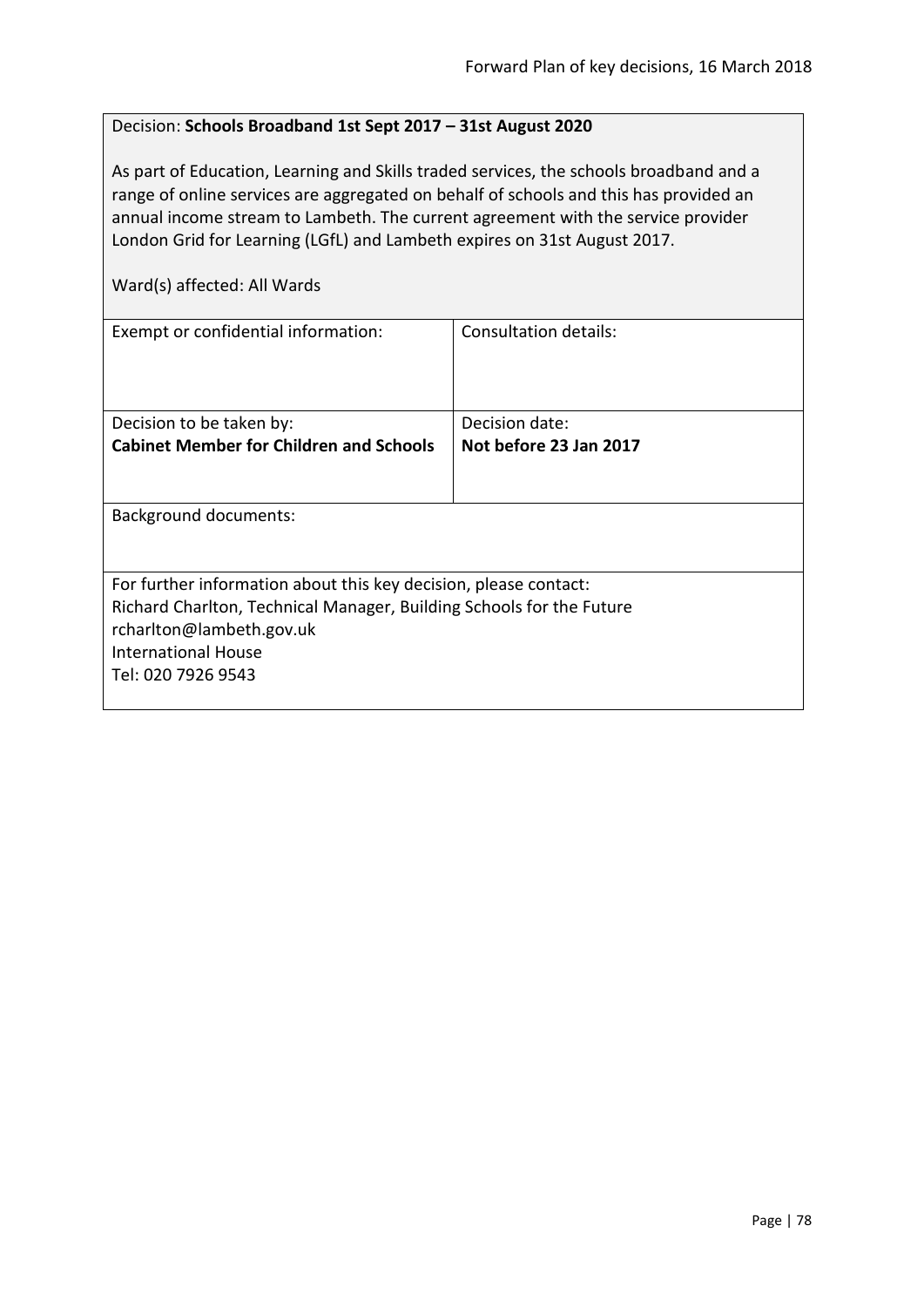| Decision: Construction of a SEND resource base at Archbishop Sumner Primary School                                                                                               |                                          |  |
|----------------------------------------------------------------------------------------------------------------------------------------------------------------------------------|------------------------------------------|--|
| To award the sum of £800,000 to the Southwark Diocese Board of Education so that a SEND<br>resource base can be constructed for the benefit of the school and support 30 pupils. |                                          |  |
| Ward(s) affected: Prince's                                                                                                                                                       |                                          |  |
| Exempt or confidential information:                                                                                                                                              | <b>Consultation details:</b>             |  |
| Decision to be taken by:<br><b>Cabinet Member for Children and Schools</b>                                                                                                       | Decision date:<br>Not before 20 Mar 2017 |  |
| <b>Background documents:</b>                                                                                                                                                     |                                          |  |
| For further information about this key decision, please contact:<br>Alan Westlake<br>AWestlake@lambeth.gov.uk                                                                    |                                          |  |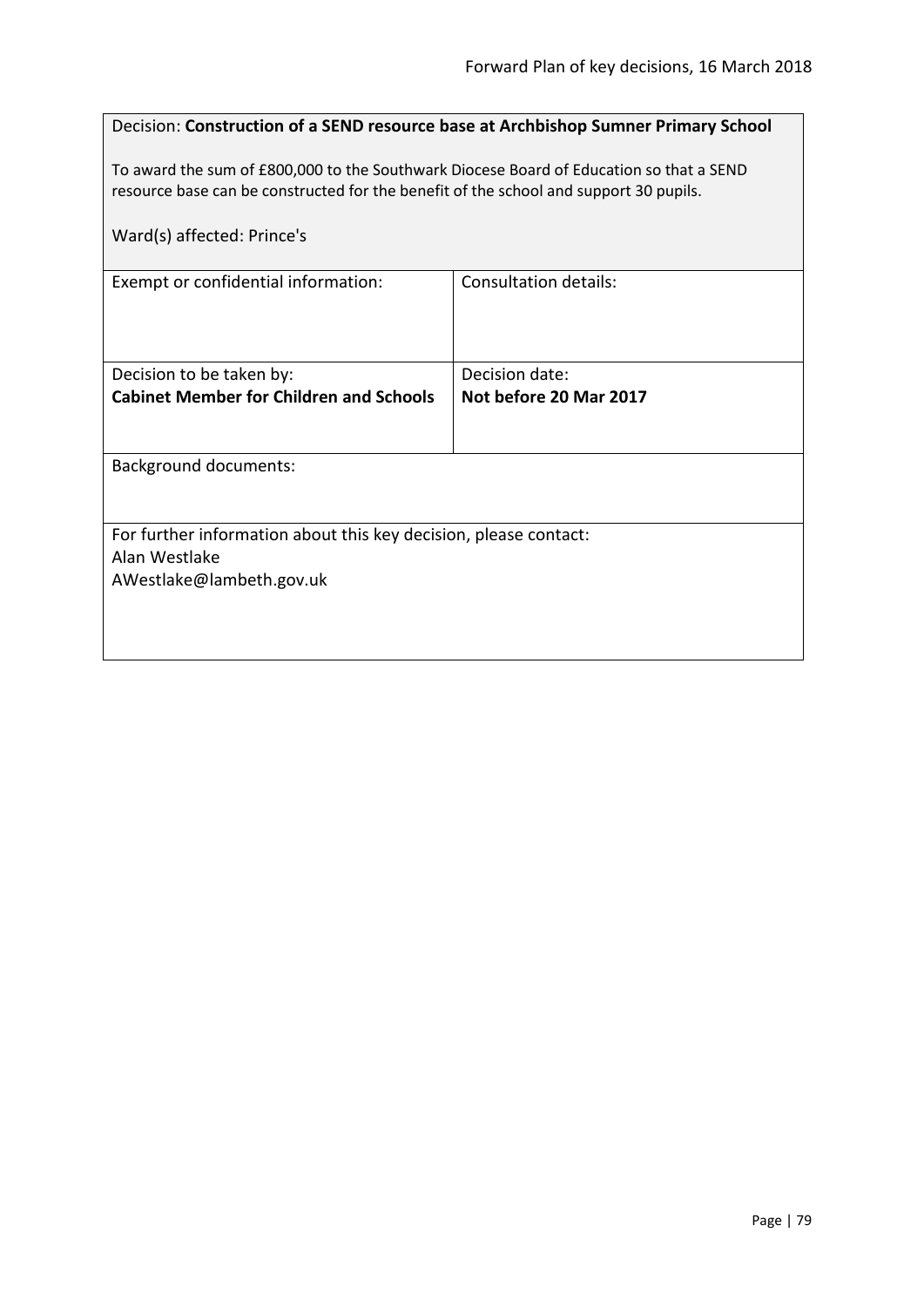Decision: **Woodmansterne Secondary Enabling Works and Minor Modifications to the Primary School.**

Willmott Dixon has been procured as the preferred bidder for the delivery of the new 5FE Secondary Department and 150 place Sixth From at Woodmansterne School.

The programme to deliver the new school is very challenging and in order to mitigate some of the delay, it is proposed to engage Willmott Dixon early in the process to undertake some enabling works, works deferred from the primary school project and to complete some of the external works and drainage.

Its also proposed to engage with Willmott Dixon earlier in the design process including progressing with surveys and detailed design development. This will enable an early start of the construction works in parallel with the Pre-Contract Agreement being signed and the award of the main contract to Willmott Dixon.

Willmott Dixon will be asked to provide 3 quotes for each package of works to be awarded (as per the terms of the SCF Framework Agreement).

Ward(s) affected: Streatham South

| Exempt or confidential information:                              | <b>Consultation details:</b> |
|------------------------------------------------------------------|------------------------------|
|                                                                  |                              |
| Decision to be taken by:                                         | Decision date:               |
| <b>Cabinet Member for Children and Schools</b>                   | Not before 20 Mar 2017       |
|                                                                  |                              |
|                                                                  |                              |
| <b>Background documents:</b>                                     |                              |
|                                                                  |                              |
|                                                                  |                              |
| For further information about this key decision, please contact: |                              |
| <b>Peter Dawes</b>                                               |                              |
| PDawes@lambeth.gov.uk                                            |                              |
|                                                                  |                              |
|                                                                  |                              |
|                                                                  |                              |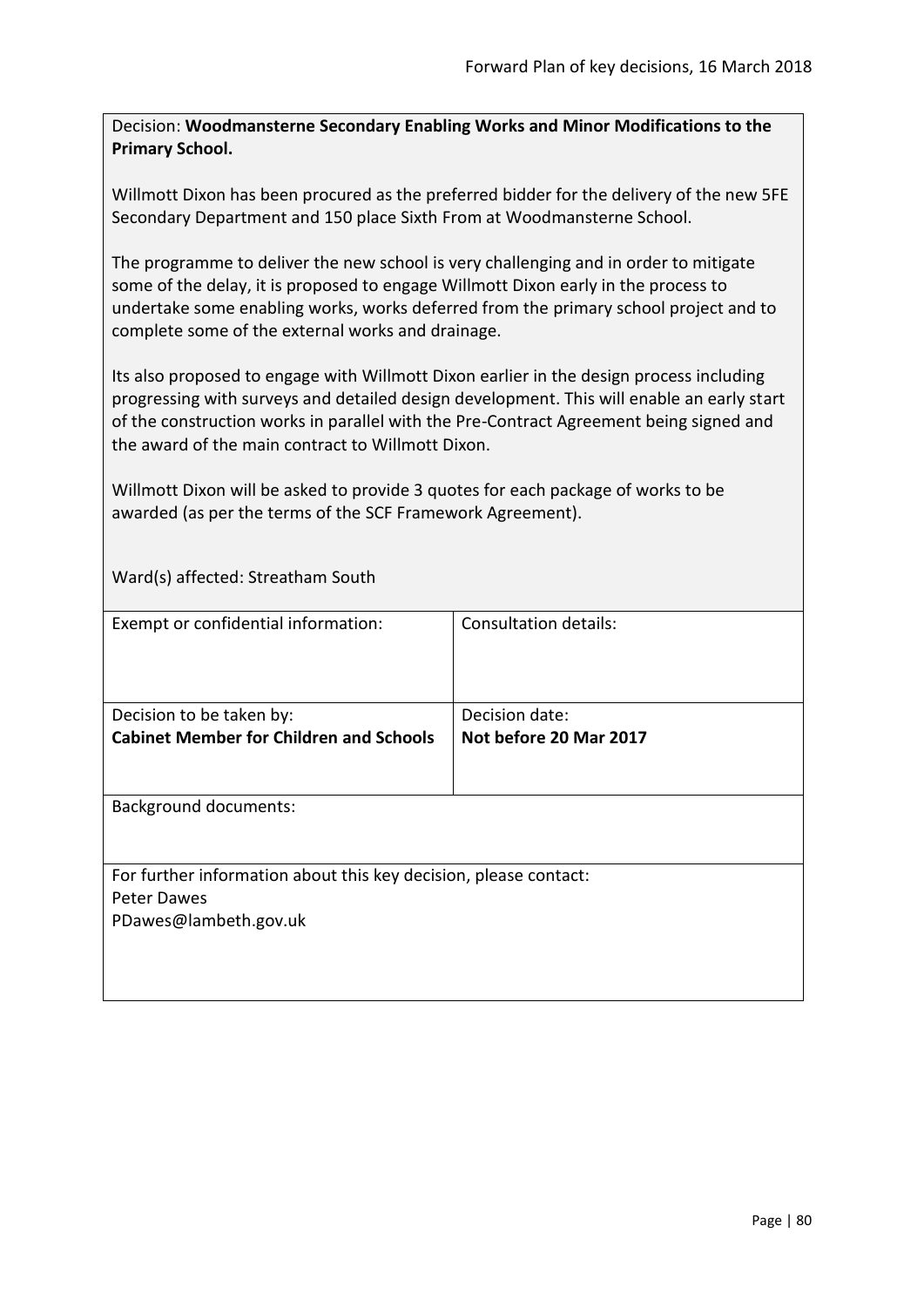| Decision: Telferscot SEN Resource Base works                                                                        |                                          |
|---------------------------------------------------------------------------------------------------------------------|------------------------------------------|
| To appoint a construction contractor to undertake construction work on the for the<br>Telferscot SEN Resource base. |                                          |
| Ward(s) affected: Thornton                                                                                          |                                          |
| Exempt or confidential information:                                                                                 | <b>Consultation details:</b>             |
| Decision to be taken by:<br><b>Cabinet Member for Children and Schools</b>                                          | Decision date:<br>Not before 13 Mar 2017 |
|                                                                                                                     |                                          |
| <b>Background documents:</b>                                                                                        |                                          |
| For further information about this key decision, please contact:<br><b>Rosemary Mann</b>                            |                                          |
| rmann1@lambeth.gov.uk                                                                                               |                                          |
| 6th Floor International House<br>Tel: 020 7926 3221                                                                 |                                          |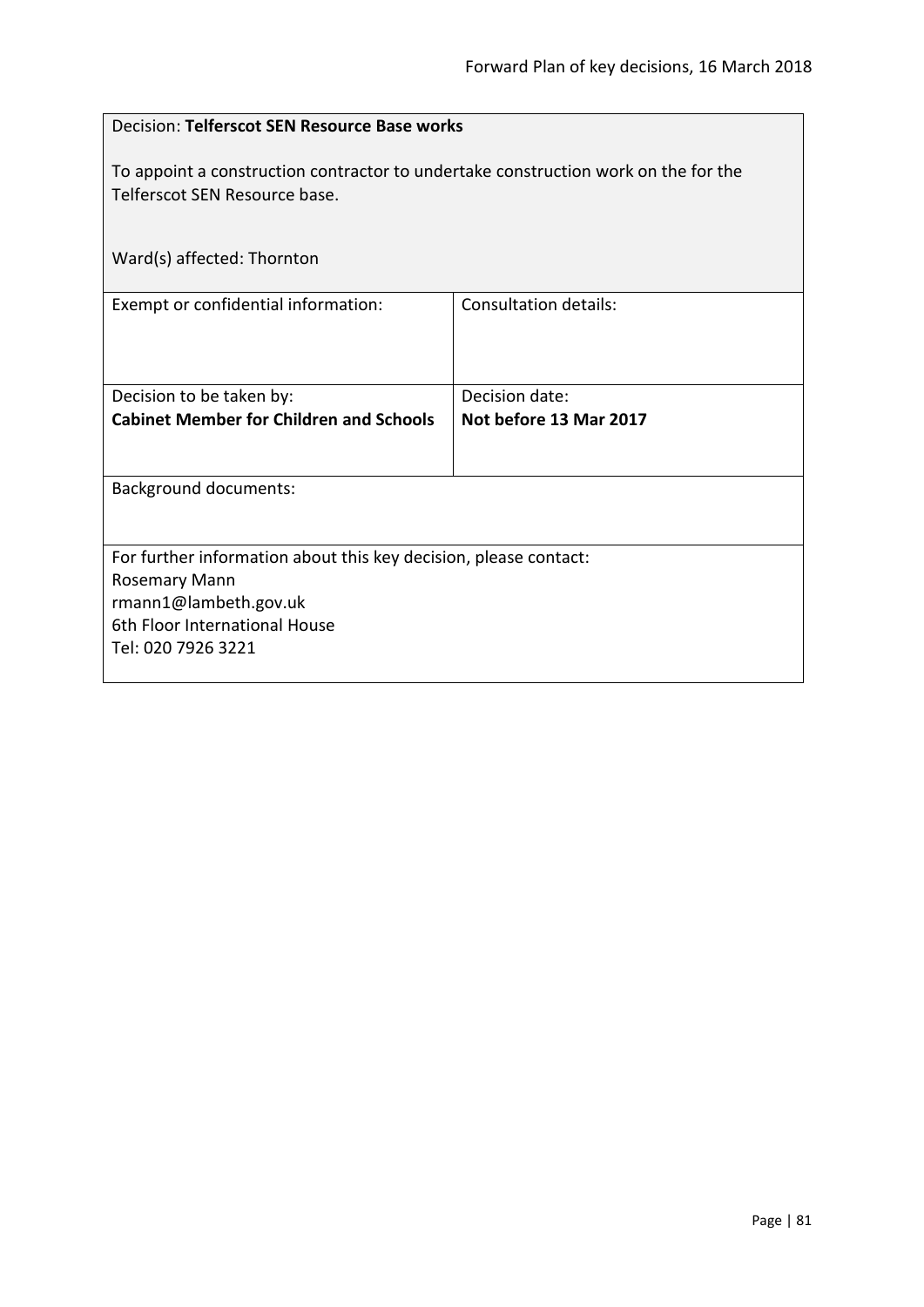| Decision: School admissions policy and arrangements for 2019/20 entry                                                                                                                                    |                              |
|----------------------------------------------------------------------------------------------------------------------------------------------------------------------------------------------------------|------------------------------|
| Ward(s) affected: All Wards                                                                                                                                                                              |                              |
| Exempt or confidential information:                                                                                                                                                                      | <b>Consultation details:</b> |
| Decision to be taken by:                                                                                                                                                                                 | Decision date:               |
| <b>Cabinet Member for Children and Schools</b>                                                                                                                                                           | 19 Feb 2018                  |
| <b>Background documents:</b>                                                                                                                                                                             |                              |
| For further information about this key decision, please contact:<br>Mark Stancer, Director of Children's Social Care<br>mstancer@lambeth.gov.uk<br>International House, Canterbury Crescent, London, SW9 |                              |